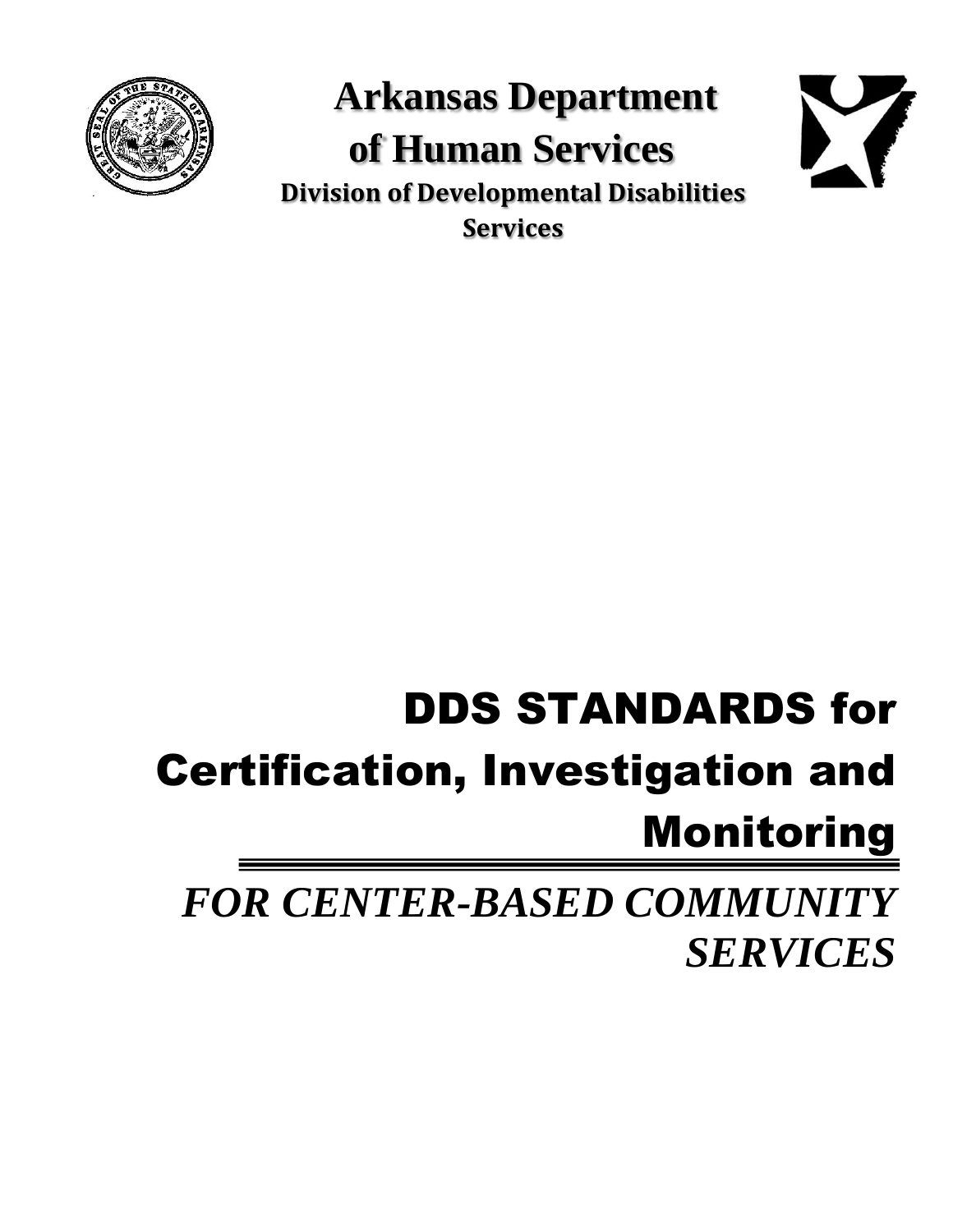# DIVISION OF DEVELOPMENTAL DISABILITIES **SERVICES**

PHILOSOPHY & MISSION STATEMENT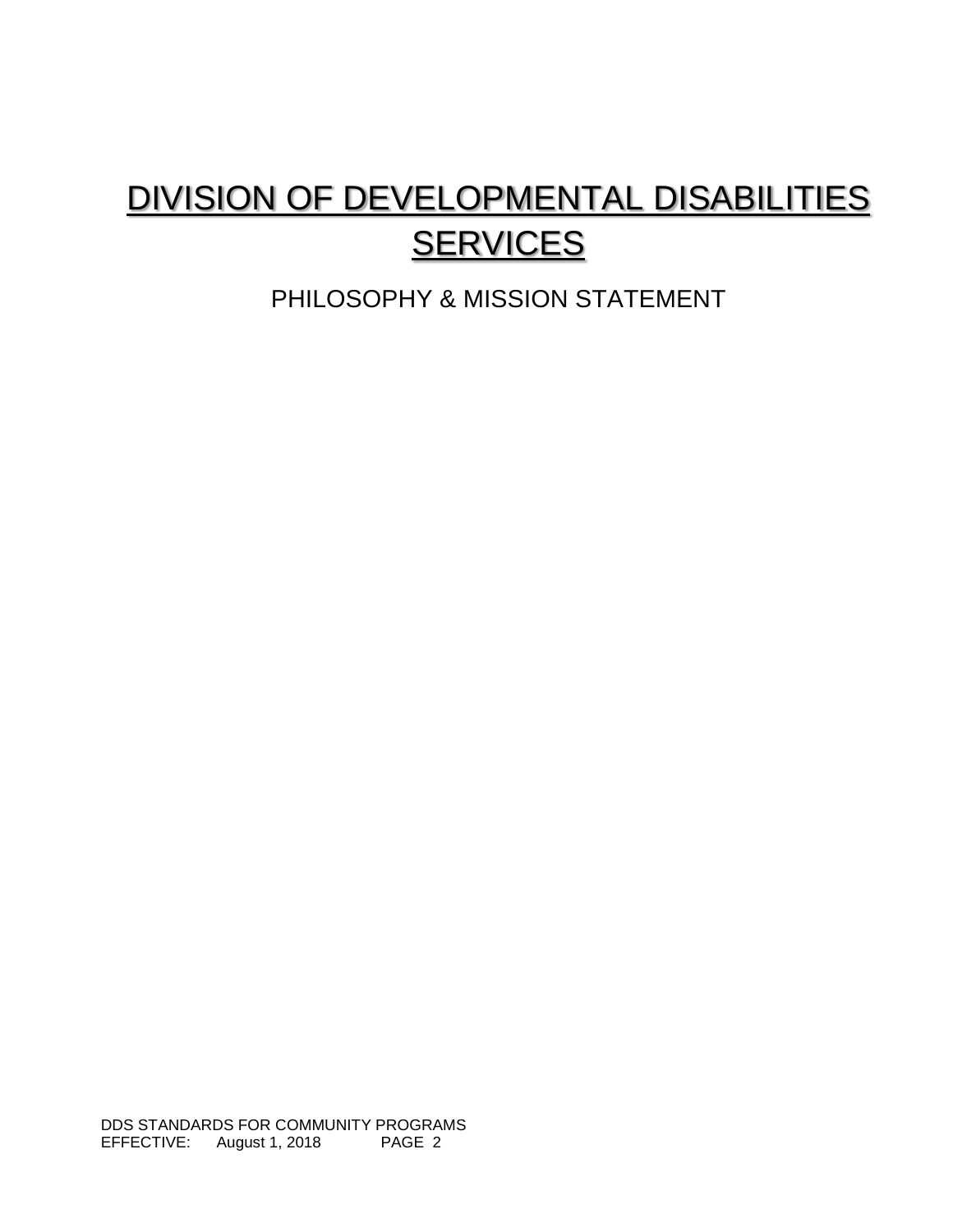The Division of Developmental Disabilities Services (DDS), the DDS Board, and its providers are dedicated to the pursuit of the following goals: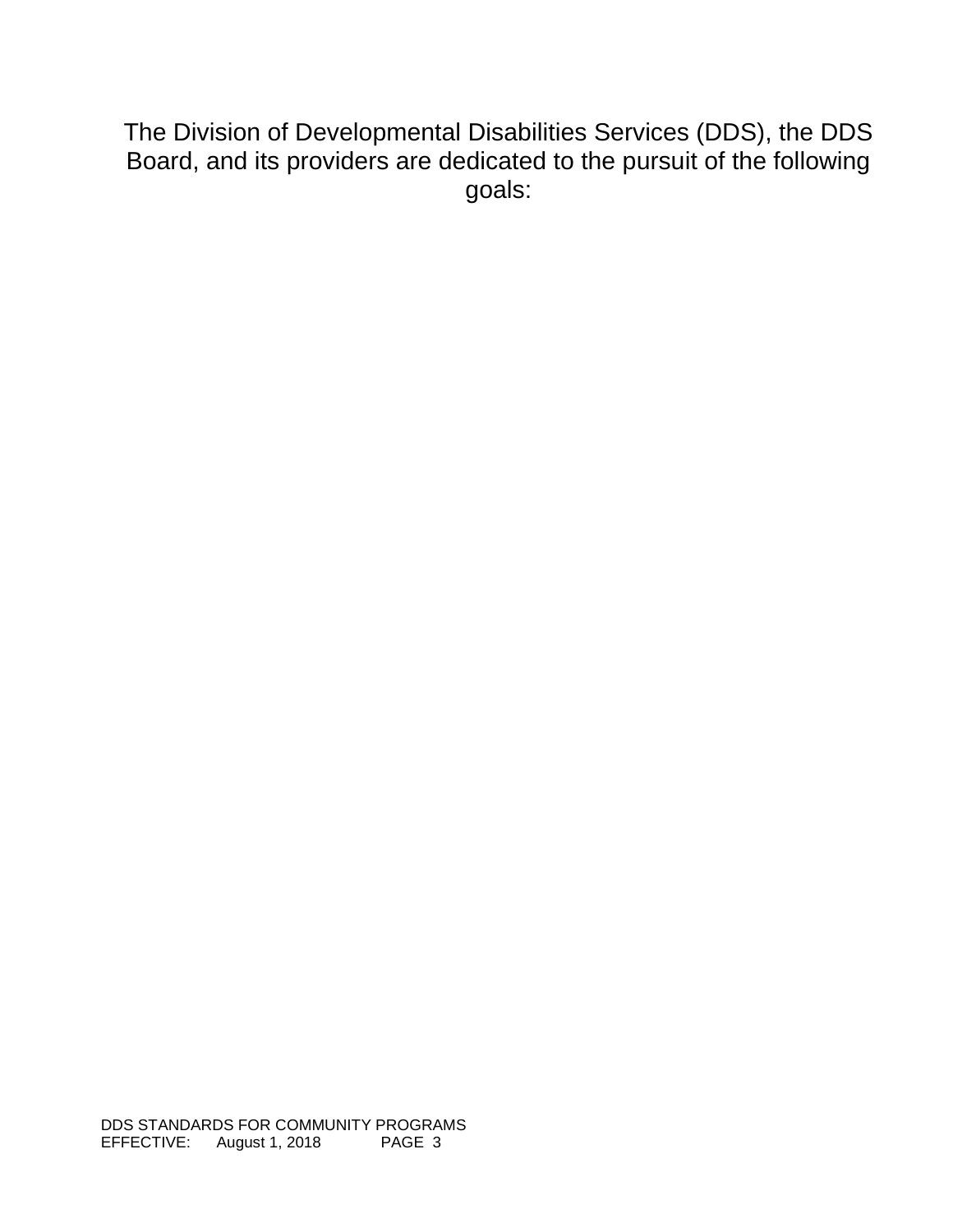- Advocating for adequate funding, staffing, and services to address the needs of persons with developmental disabilities.
- Encouraging an interdisciplinary service system to be utilized in the delivery of appropriate individualized and quality services.
- Protecting the constitutional rights of individuals with disabilities and their rights to personal dignity, respect and freedom from harm.
- Assuring that individuals with developmental disabilities who receive services from DDS are provided uninterrupted essential services until such time a person no longer needs to depend on these services.
- Encouraging family, parent/guardian, individual, and public/community involvement in program development, delivery, and evaluation.
- Engaging in statewide planning that ensures optimal and innovative growth of the Arkansas service system to meet the needs of persons with developmental disabilities and to assist such persons to achieve independence, productivity, and integration into the community.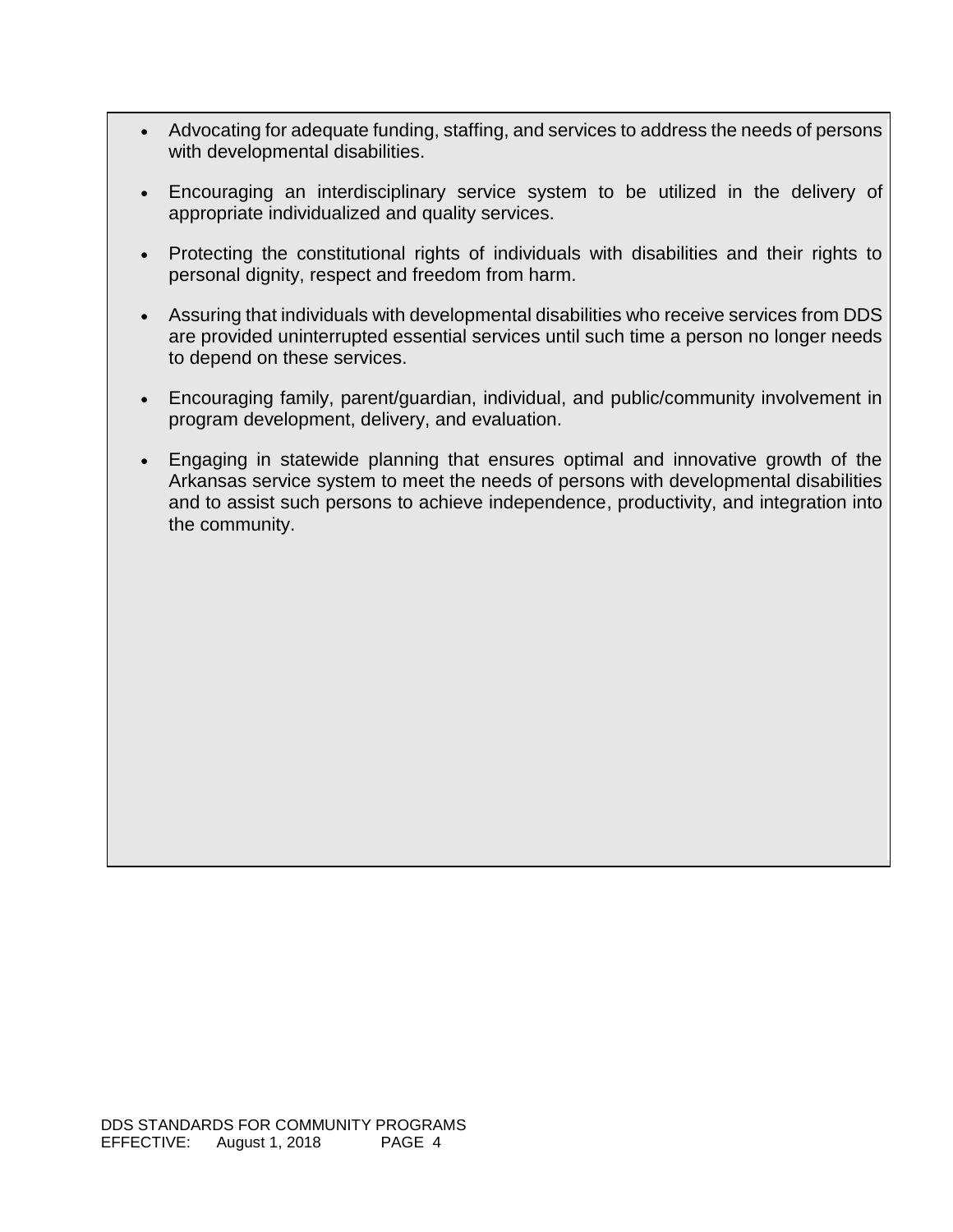To accomplish its mission, DDS, the DDS Board, and its providers are committed to the principle and practices of: normalization; least restrictive alternatives; affirmation of individuals' constitutional rights; provision of quality services; the interdisciplinary service delivery model; and the positive management of challenging behaviors.

# **TABLE OF CONTENTS**

# •**INTRODUCTION**

# •**DEFINITIONS**

- •**SECTION 100** BOARD OF DIRECTORS
- •**SECTION 200** PERSONNEL PROCEDURES & RECORDS
- •**SECTION 300** STAFF TRAINING
- •**SECTION 400** INDIVIDUAL/PARENT/GUARDIAN RIGHTS
- •**SECTION 500** SERVICE PROVISION STANDARDS
- **SECTION 600** FOOD SERVICES
- •**SECTION 700** TRANSPORTATION
- •**SECTION 800** PHYSICAL PLANT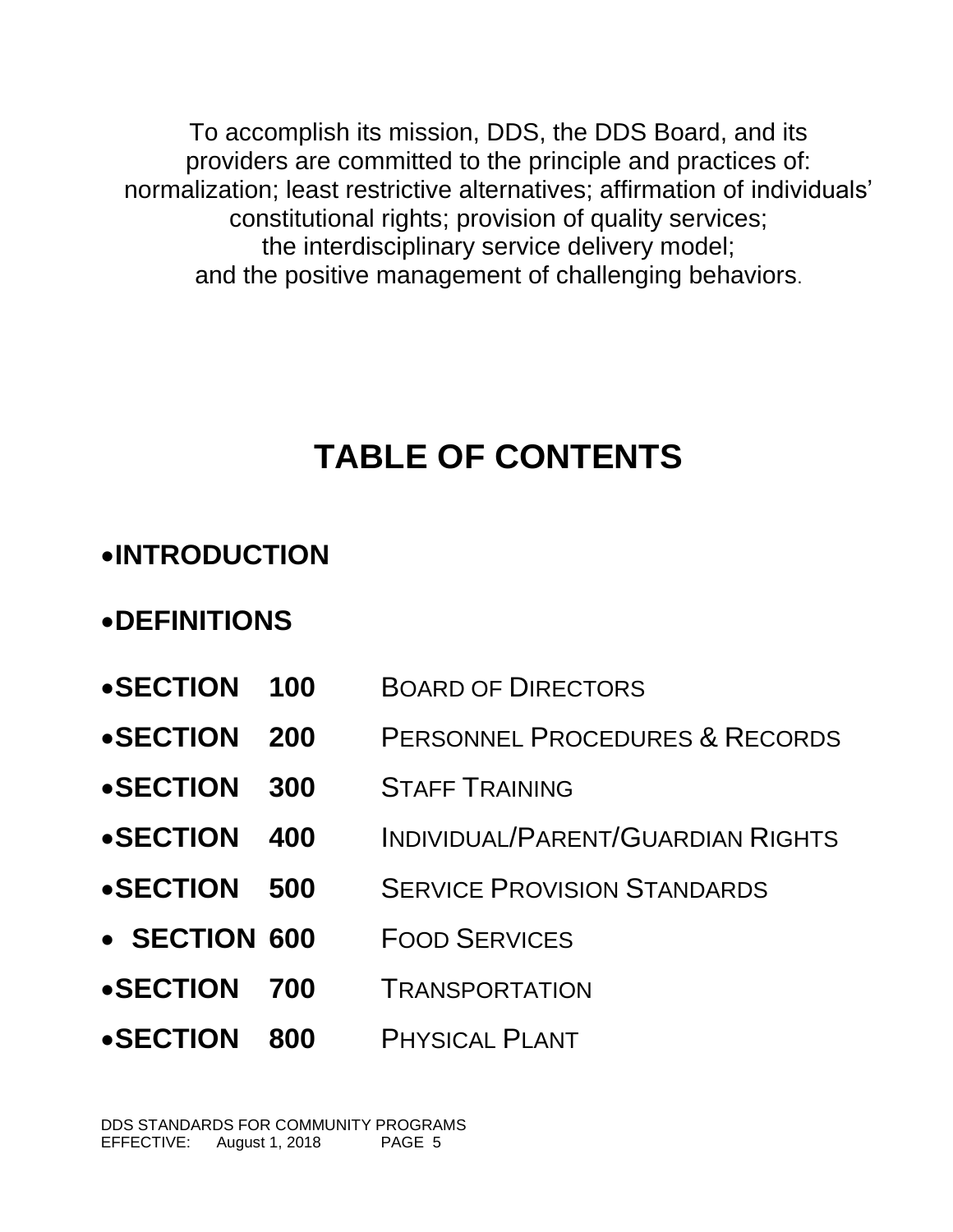### INTRODUCTION

The licensing standards for DDS Community Programs have been developed to accomplish: normalization, least restrictive alternatives, affirmation of individuals' constitutional rights, provision of quality services, the interdisciplinary service delivery model, and the positive management of challenging behaviors.

These Standards shall apply to Early Intervention Day Treatment and Adult Developmental Day Treatment programs in Arkansas. The Department of Human Services and its Divisions and agents shall have the authority to enforce these regulations.

Individual program plans shall be developed with the participation of the individual (18 years and older), as appropriate, the family, and representatives of the services required. The team is responsible for assessing needs, developing a plan to meet them, and contributing to its implementation.

NOTE: It is imperative that all Medicaid providers be enrolled with the Division of Medical Services and meet all enrollment requirements for the specific Medicaid Program for which they are enrolling as an Arkansas Medicaid Provider.

All standards are applicable to all services provided, unless otherwise specified.

Administrative Rules and Regulation Sub-Committee of the Arkansas Legislative Council:

| <b>Effective Date:</b>        | July 1, 2018               |
|-------------------------------|----------------------------|
| <b>Implementation Date:</b>   | July 1, 2018               |
| <b>Grandfathering Period:</b> | July 1, 2018—June 30, 2019 |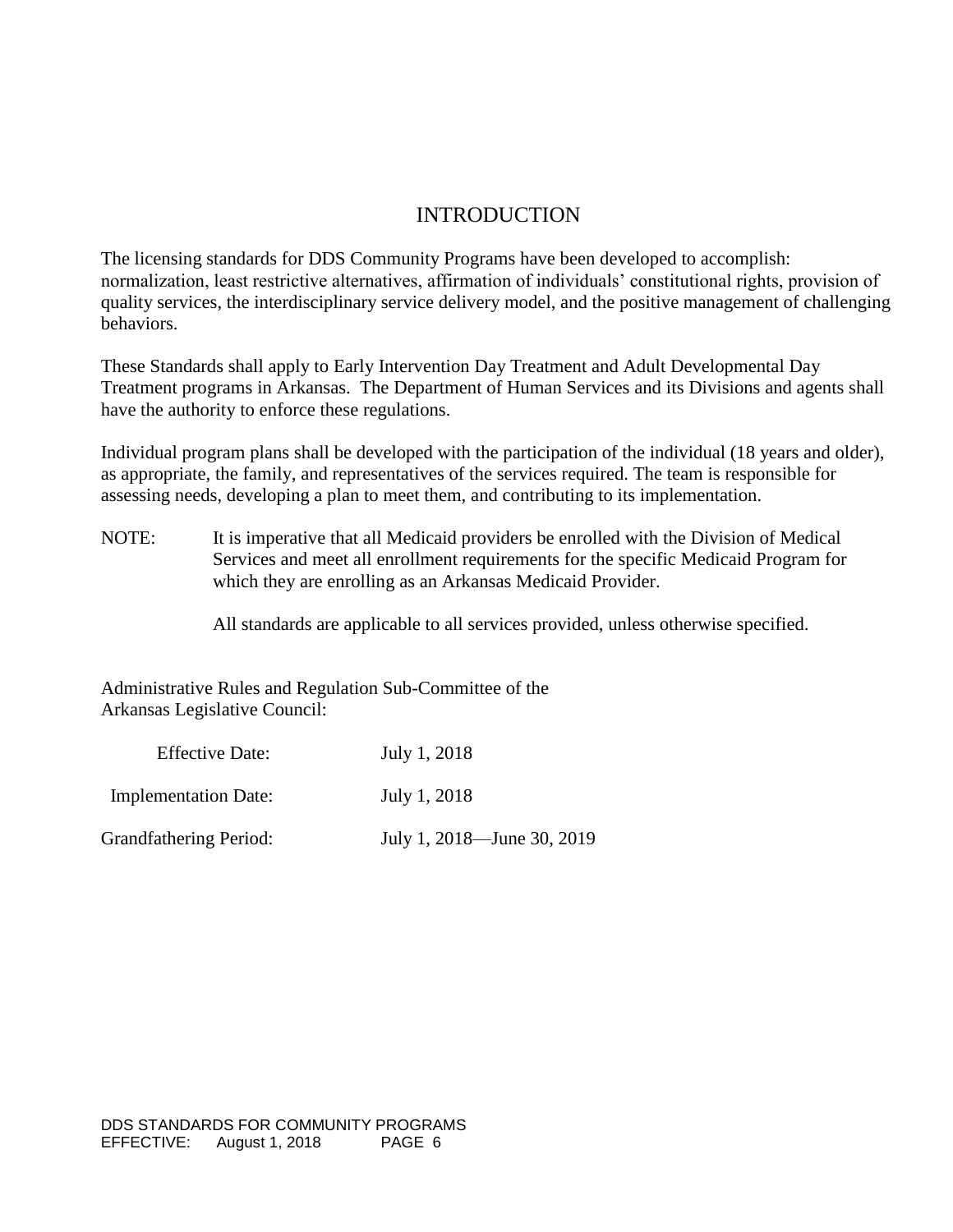# **100 GOVERNING BOARD/ORGANIZATION / LEADERSHIP**

**Guiding Principles:** The Governing Board/organization/Leadership is that body of people who have been chosen by the corporation and vested with legal authority to be responsible for directing the business and affairs of the corporation. The responsibilities assured by each Board/organization member by their acceptance of membership are to provide effective and ethical governance leadership on behalf of its owners'/stakeholders' interest to ensure that the organization focuses on its purpose and outcomes for persons served, resulting in the organization's long-term success and stability.

The mission statement of the organization is based on the Board/organization's philosophical motivations, the services provided, and values of the members. The mission statement should identify the population to be served and the services to be provided. This description shall be nondiscriminatory by reason of sex, age, disability, creed, marital status, ethnic, or national membership.

**NOTE:** See Arkansas Code Ann. §§ 20-48-201 - 20-48-211 for examples of Board/organization responsibilities.

NOTE: All information regarding your organization shall be readily available to staff, consumers, referral and funding sources, and the interested public pursuant to the Freedom of Information Act.

- 101 The organization shall be legally incorporated under the appropriate federal, state or local statues as defined by its official Articles of Incorporation and registered to do business in the State of Arkansas.
	- A. The governing body should periodically review the appropriateness of its governing documents. (Ark. Code Ann.  $\S$ § 20-48-201 – 20-48-211). This shall include the organizations mission statement as filed with the Secretary of State, and the Articles of Incorporation.
	- B. Any changes in the Articles of Incorporation must be filed with the Secretary of State. This includes name changes, amendments, or any reconstitution of the Governing Board/organization. The organization shall provide copies of any changes to DDS upon filing.
- 102 Bylaws shall be established which govern the internal affairs of the organization and will address each of the following areas as applicable:
	- A. Composition of Board
		- 1. This shall include the number of Board members and the eligibility criteria (i.e. citizenship and residency).
		- 2. Selection of Board/ members a. Twenty percent (20%) consumer and advocate representation on the Board is required. *(Note: defined as a consumer, immediate family member or guardian of a consumer receiving services or has received services at the organization or person in a qualified position that advocates on behalf of the population served)*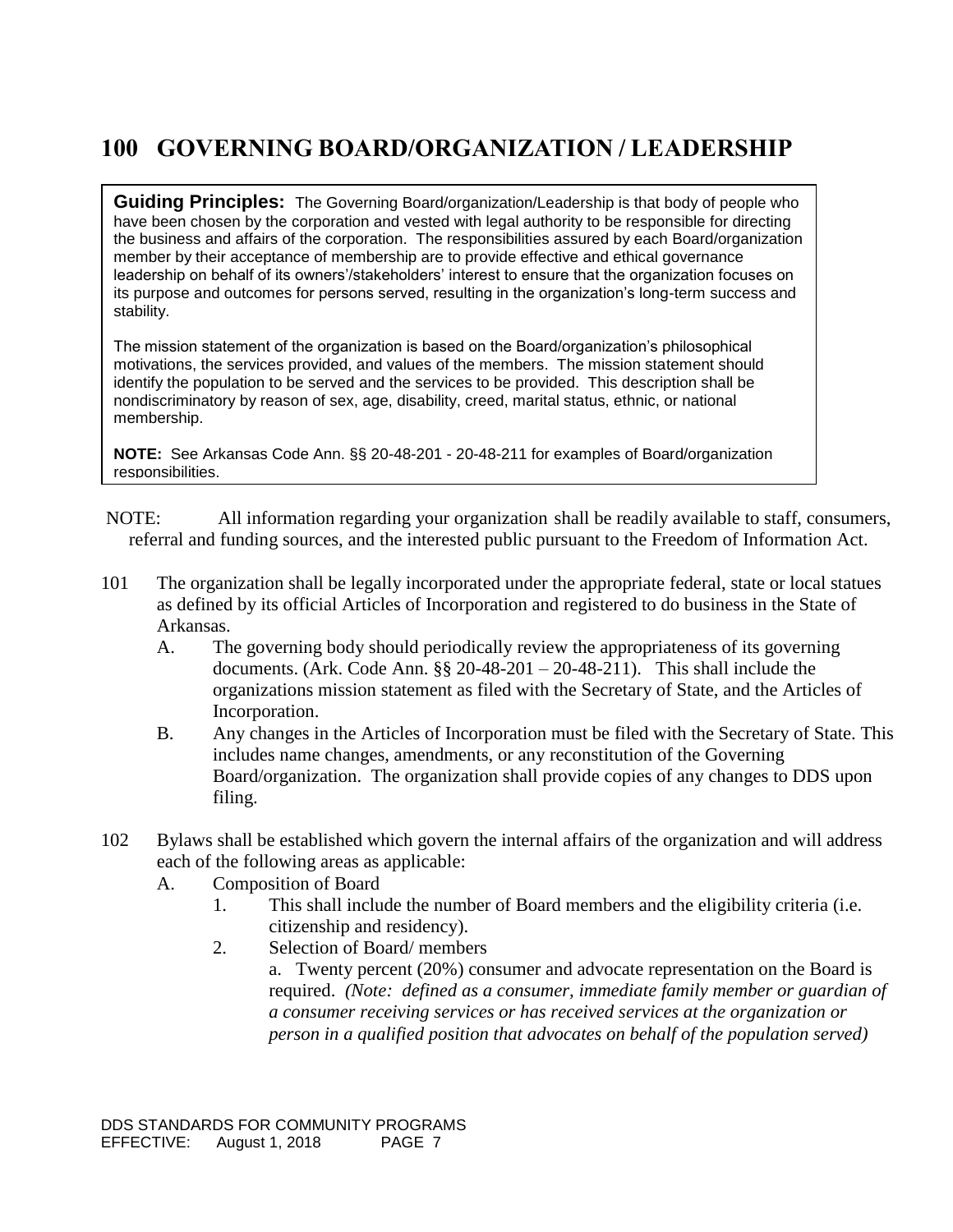- B. Term of membership:
	- 1. Number of years as dictated by the organization's Articles of Incorporation. *Note: It is recommended that membership on the governing body be rotated periodically.*
- C. Replacement/removal of directors:
	- 1. Refers to written criteria for Board membership. Shall include any contingency to include but not be limited to resignation of Board/organization members and removal for non-attendance or other reasons.
- D. Election of officers and directors:
	- 1. Describe the election process
- E. Duties and responsibilities of Board officers are described in writing
	- 1. Must document each position's purpose, structure, responsibilities, authority, if any, and the relationship of the advisory committee of Board members to other entities involved with the organization.
- F. Appointment of committees, if applicable;
	- 1. Duties and functions of standing committees are described in writing, if applicable.
- G. Meetings of the Board/organization and its committees. All meetings shall be planned, organized, and conducted in accordance with the organization's by-laws, policies, procedures, applicable statutes, or other appropriate regulations. In no event shall the full Board/organization meet less than four times per year.

*Note: The Board/organization and its committees should meet with a frequency sufficient to discharge their responsibilities effectively.*

- H. The Board/organization shall adopt written procedures to guide the conduct of its meetings (i.e. Parliamentary Procedure, Robert's Rules of Order, etc.);
- I. The Board/organization shall maintain minutes of all actions taken by the Board/organization for review by DDS. Minutes shall accurately document all members present and any action taken at the committee meetings to include any committee recommendations to the Board/organization.
	- 1. Written minutes of previous Board/organization meetings should be made available by posting the adopted minutes in a location convenient to the staff and individuals served, and made available to members of the public upon request, as required under the Freedom of Information Act.
- 103 The Board/organization shall establish a procedural statement addressing nepotism as it relates to Board/organization and staff positions.
- 103.1 The Board shall establish a procedural statement addressing conflict of interest *Note: The intent of the standard does not rule out a business relationship, but does call for the governing body to decide in advance what relationships are in the best interest of the organization.* 
	- A. Paid employees may not serve as Board members. (Note: This DOES NOT include individuals receiving services.)
	- *Note: Paid employees serving on the Board as of 11/01/07 may continue to serve for the remainder of their current term at which time they must rotate off the Board.*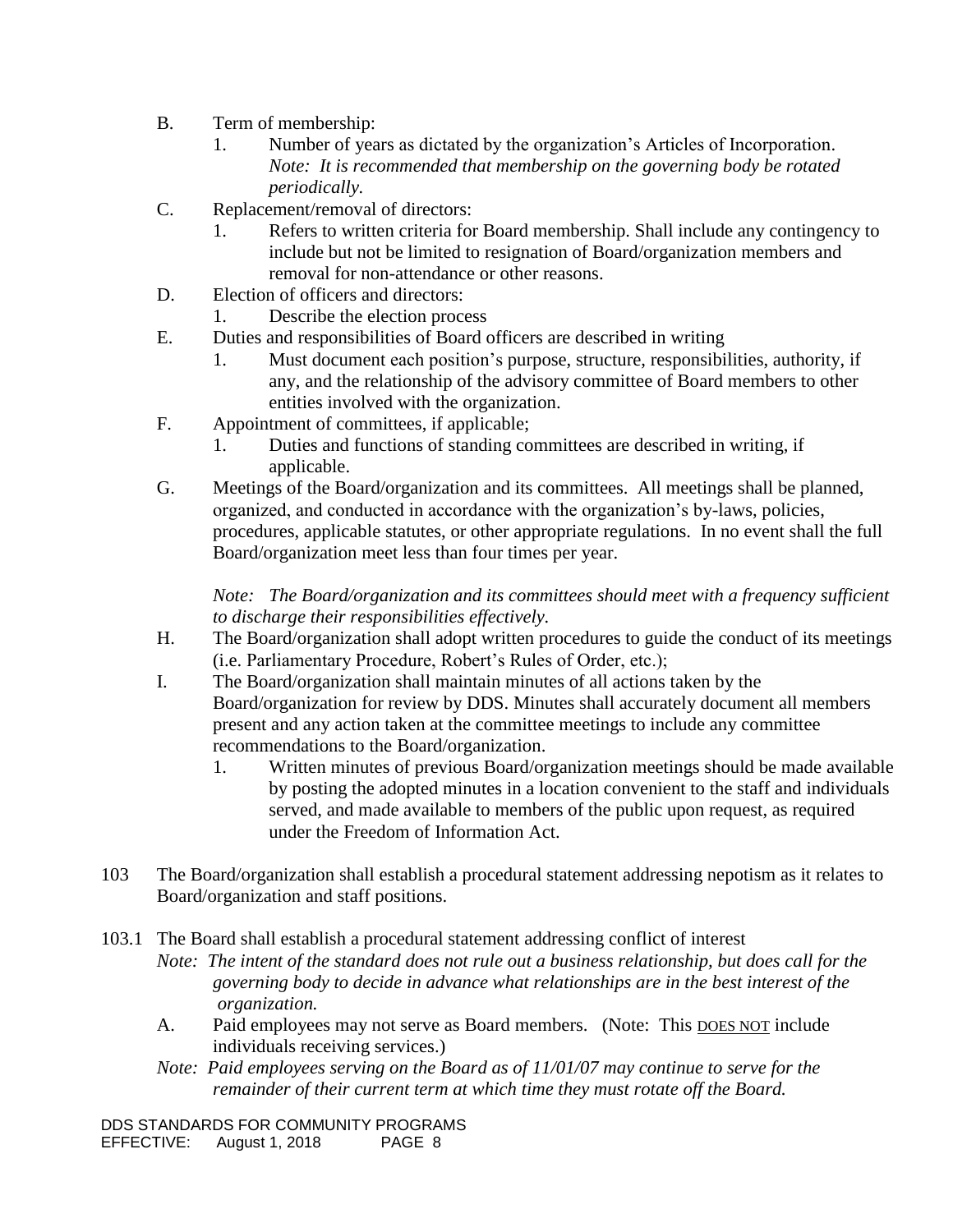- B. Directors of organizations may serve as non-voting ex officio Board members.
- 104 Board/organization meetings and public meetings as defined by Ark. Code Ann. §§ 25-19-106 shall be conducted at a time and place which make the meetings accessible to the public. Specifically, except as otherwise specifically provided by law, all meetings, formal or informal, special or regular, of the governing bodies of all municipalities, counties, townships, and school districts and all boards, bureaus, commissions, or organizations of the State of Arkansas, except grand juries, supported wholly or in part by public funds or expending public funds, shall be public meetings.
	- A. Board/organization meetings and Executive sessions shall be announced to be in compliance with Ark. Code Ann. §§ 25-19-101 – 25-19-107 "Freedom of Information Act"
	- B. All local media are to be notified one week in advance and a notice posted in a prominent place by the organization. Called meetings shall be announced to the local media and others who have requested notification at least two hours in advance of meeting. Documentation of Notification may include newspaper clippings, copy of item posted on bulletin Board/organization, radio contact forms, etc.
	- D. If the meetings are held each month at the same time and location, one notification and posting shall be sufficient.
- 105 The Board/organization of Directors shall adopt a mission statement to guide its activities and to establish goals for the organization. The plan shall show evidence of participation by stakeholders (evidence of open meeting, letters of input, survey, questionnaire, etc.).
- 105.1 The Board/organization of Directors shall review the mission statement annually and shall make changes as necessary to ensure the overall goals and objectives of the organization are reflected in its mission.
- 106 The Board/organization maintains a plan which shall identify annual and long range goals; the plan should address community needs and target populations and should be reviewed and updated annually.
	- A. Each Board/organization will develop and implement a long-range plan of action for that organization. Examples include, but are not limited to starting a new component, accessing individualized services in the community, etc.
	- B. Development and implementation of the plan shall include stakeholder input. The organization shall maintain evidence of this input (i.e., letters of input, minutes of open meetings, questionnaires, surveys, etc.)
	- C. The plan shall be reviewed annually and updated as needed. The Board/organization shall approve the initiation, expansion, or modification of the organization's program based on the needs of the community and the capability of the organization to have an effect upon those needs within its established goals and objectives.

*Note: The Board/organization of Directors, at its discretion, may assign this responsibility to staff.*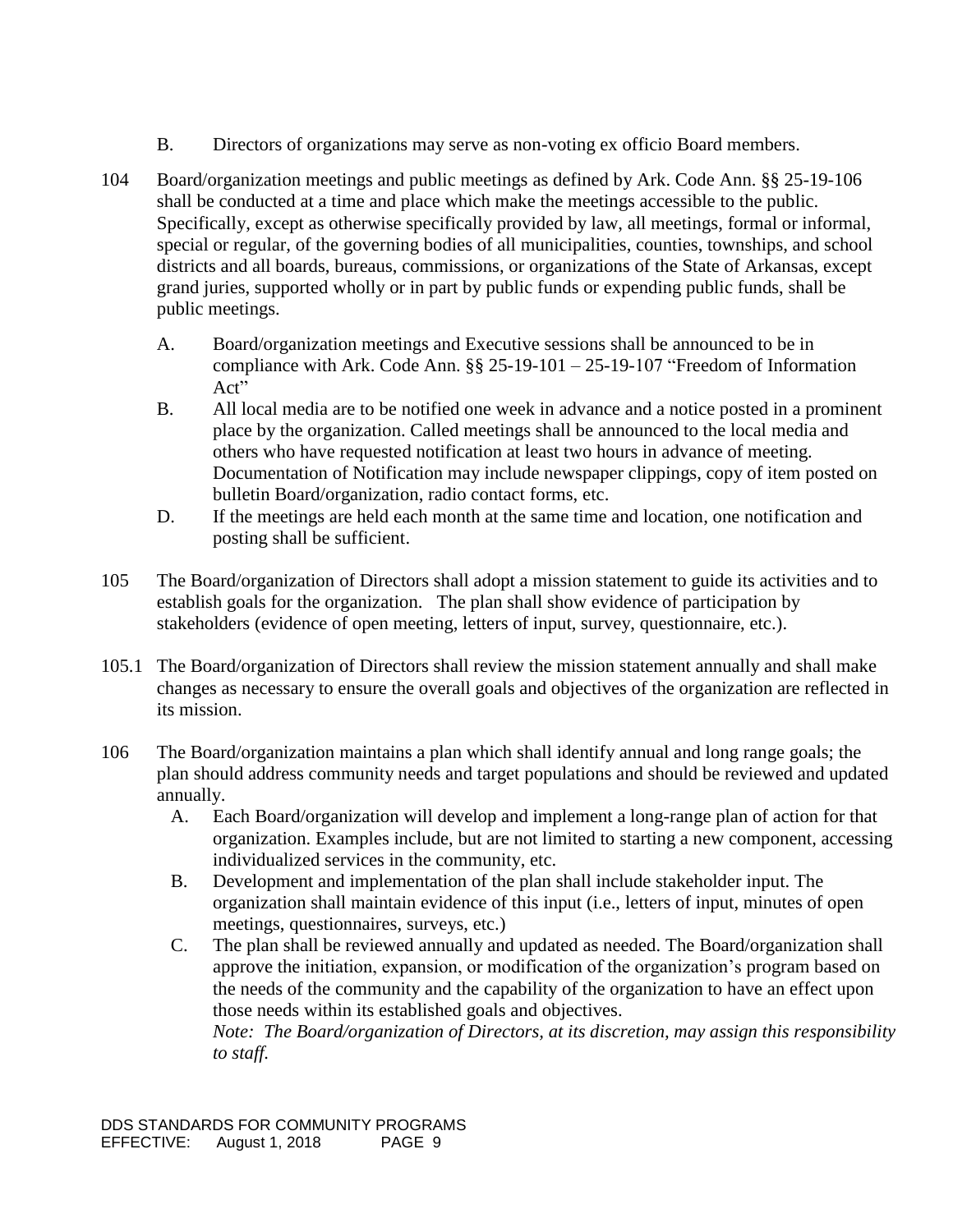- 107 The Board/organization shall demonstrate corporate social responsibility while maintaining overall accountability for the administration and direction of the organization, and shall delegate authority and responsibility to executive leadership as deemed appropriate by the organization.
	- A. The organization shall identify:
		- 1. Its leadership structure.
		- 2. The roles and responsibilities of each level of leadership.
	- B. The identified leadership shall guide the following:
		- 1. Establishment of the mission and direction of the organization.
		- 2. Promotion of value/achievement of outcomes in the programs and services offered.
		- 3. Balancing the expectations of both the persons served and other stakeholders, as defined by the organization's policies.
		- 4. Financial solvency.
		- 5. Compliance with insurance and risk management requirements.
		- 6. Ongoing performance improvement.
		- 7. Development and implementation of corporate responsibilities.
		- 8. Compliance with all legal and regulatory requirements.
	- C. The organization shall respond to the diversity of its stakeholders with respect to:
		- 1. Culture.
		- 2. Age.
		- 3. Gender.
		- 4. Sexual orientation.
		- 5. Spiritual beliefs.
		- 6. Socioeconomic status.
		- 7. Language.
- 108 The Board/organization shall create a mechanism for monitoring the decisions and operations of the organization's programs which includes provisions for the periodic review and evaluation of its program in relation to the program goals. Documentation of the review must be maintained on file for review. Documentation may include but not be limited to Board/organization minutes, reports, etc.

**Guiding Principle:** An organized training program for Board/organization Members prepares them for their responsibilities and assures that they are kept up-to-date on issues concerning services offered to individuals with a developmental disability.

- 109 The Board shall maintain a general plan for Board/organization training and will ensure that all items listed as required topics are covered in the required three-hour training.
	- A. Training shall be provided for all Board/organization members. Where the Board, because of its size, lacks sufficient resources to conduct a training program, it will make arrangements with another Board, organization, agency, appropriate community resource, or training organization to provide such training.
- 109.1 New Board Members must participate in a minimum of three hours of training.
	- A. The following topics shall be required during the first year of service
	- 1. Functions and Responsibilities of the Board
	- 2. Composition and Size of the Board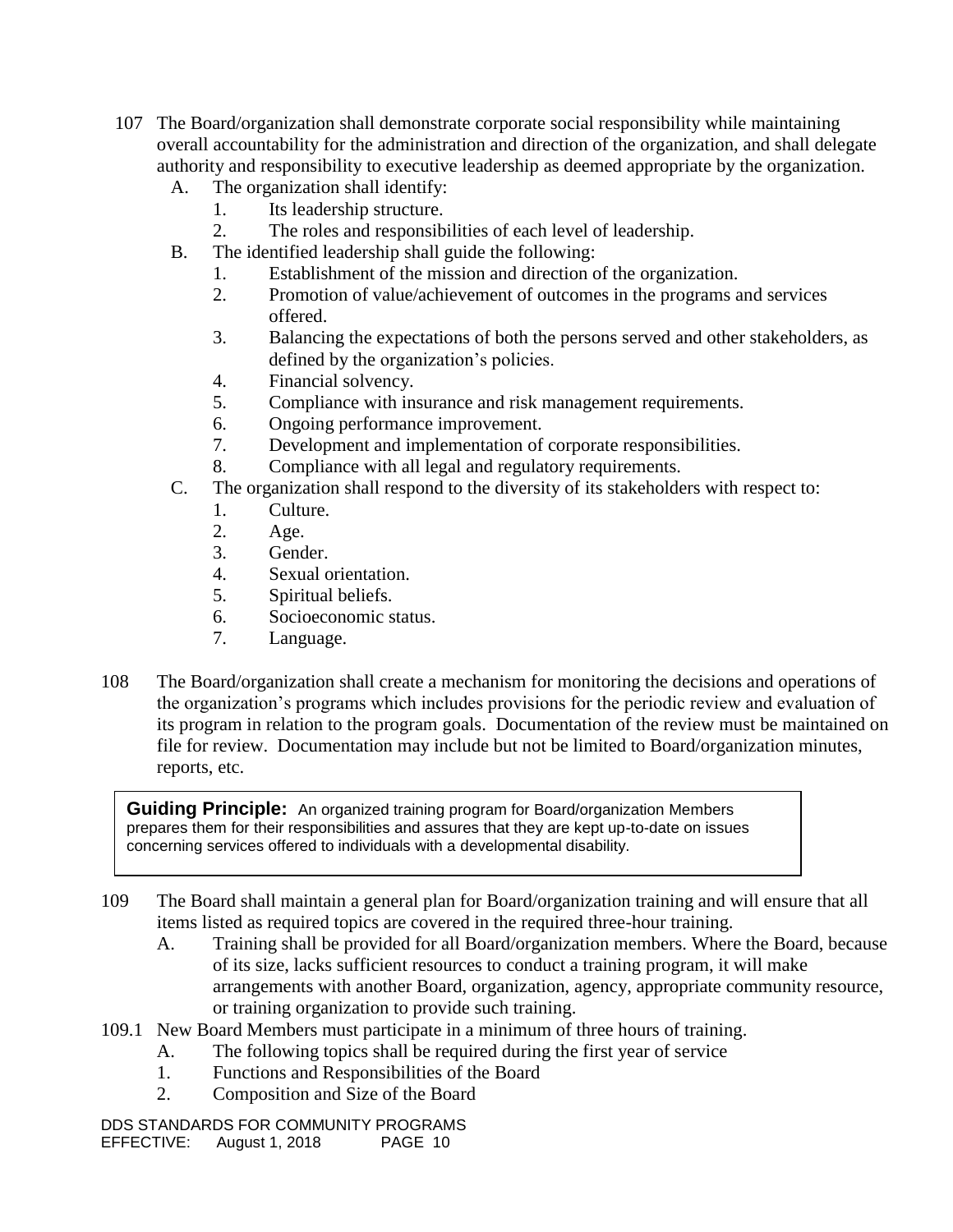- 3. Legal Responsibilities
- 4. Funding Sources and Responsibilities,
- 5. Equal Employment Opportunity/Affirmative Action,
- 6. Due Process
- 7. Ark. Code Ann. §§ 25-19-101 25-19-107 "Freedom of Information Act of 1967"
- 8. U. S. C. § 12101 et. seq. "Title 42 THE PUBLIC HEALTH AND WELFARE-- CHAPTER126—EQUAL OPPORTUNITY FOR INDIVIDUALS WITH DISABILITIES--§ 12101. Findings and purpose"
- 9. DDS Service Policy 3004-I Maltreatment Prevention, Reporting and Investigation;
- 10. DHS Policy 1090, Incident Reporting.
- 11. DDS Administrative Policy 1077
- 12. Chemical Right to Know
- 13. The Health Insurance Portability and Accountability Act (HIPAA)

*NOTE: POSSIBLE TRAINING RESOURCES INCLUDE ASPEN PUBLICATIONS, WHICH HAS MATERIALS ON BOARD/ORGANIZATION AND ADMINISTRATOR TRAINING. (WWW.[ASPENPUBLISHERS](http://www.aspenpublishers.com/).COM) Resources or additional information should be obtained from DDS Licensure.*

- B. All new Board members as they begin service shall participate in training. Board members may disseminate training information to new Board members if they are unable to attend formal training sessions. Documentation of the information provided, date provided and the board member(s) involved must be maintained for review by DDS. (Note: Training may be documented in Board minutes or by Certificates of Attendance.)
- 109.2 All Board members shall complete a minimum of three hours annual training. Topics may be selected by the Board of Directors and must be germane to the annual plan and services provided. Training should be documented in Board minutes, by Certificates of Attendance or sign in sheets from approved training.
- 110 Board members shall visit service components of the organization during operating hours yearly.
	- A. All components of the organization must be observed annually. If on-site observations to each physical location are not feasible, at least 1 physical site from each program component must be observed during the calendar year. The sites must be rotated yearly. Committees or individual Board Members may be appointed to visit specific components and report back to the other Board members on observations. Documentation of reports in Board minutes shall be accepted as verification.
- 111 The Board/organization shall establish and approve policies and procedures which define Eligibility criteria, Readmission criteria, and transition/discharge/exit criteria
- 112 The Board/organization shall establish policy regarding financial oversight of the organization that addresses the following:
	- A. The organization's financial planning and management activities reflect strategic planning designed to meet: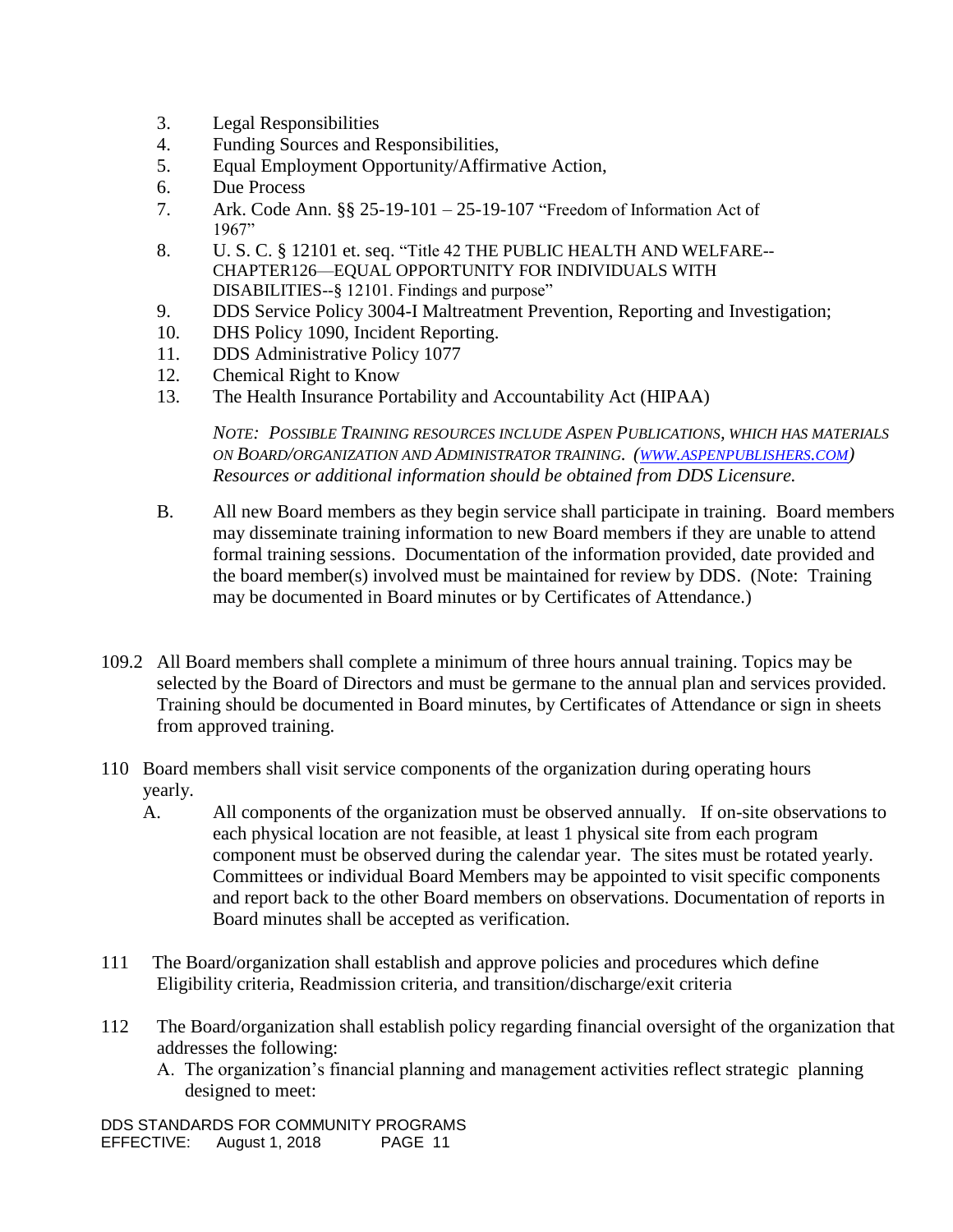- 1. Established outcomes for the persons served.
- 2. Organizational performance objectives.
- B. Budgets are prepared that:
	- 1. Include:
		- a. Reasonable projections of revenues and expenditures.
		- b. Input from various stakeholders, as required.
		- c. Comparison to historical performance.
	- 2. Are disseminated to:
		- a. Appropriate personnel.
		- b. Other stakeholders, as appropriate.
	- 3. Are written.
- C. Actual financial results are:
	- 1. Compared to budget.
	- 2. Reported to:
		- a. Appropriate personnel.
		- b. Persons served, as appropriate.
		- c. Other stakeholders, as required.
	- 3. Reviewed at least quarterly.
- D. The organization identifies and reviews, at a minimum:
	- 1. Revenues and expenses.
	- 2. Internal and external:
		- a. Financial trends.
		- b. Financial challenges.
		- c. Financial opportunities.
		- d. Business trends.
		- e. Management information.
	- 3. Financial solvency, with the development and implementation of remediation plans, if appropriate.
- 113 For-profit organizations or organizations who receive less that \$10,000 in compensation for services under this program shall submit a compilation report that includes a balance sheet and statement of revenue and expense to DDS at the close of each financial period.

### **Note: Sections 102 & 104 do not apply to organizations that are not governed by a Board of Directors**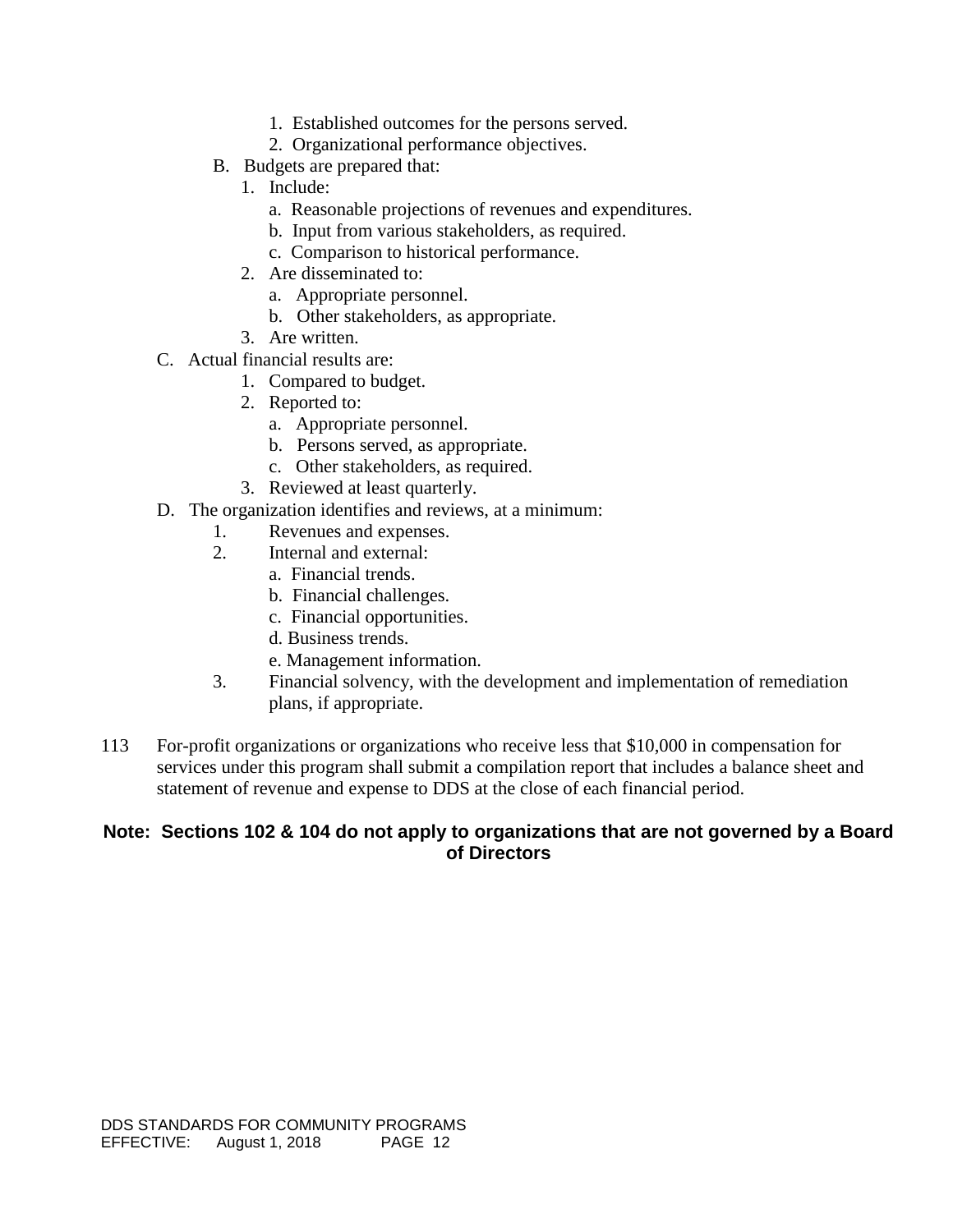# 200 PERSONNEL PROCEDURES & RECORDS

201 The organization shall maintain written personnel procedures that are approved by the Board and are reviewed annually and which conform to state and federal laws, rules and regulations.

*NOTE: DDS SHALL NOT BECOME DIRECTLY INVOLVED IN PERSONNEL ISSUES UNLESS IT DIRECTLY IMPACTS CONSUMER CARE AND/OR SAFETY.*

- 201.1 Personnel procedures shall be clearly stated and available in written form to employees as required by 42 U.S.C. § 2000a – 2000 h-6 "Title VI of the Civil Rights Act of 1964" and U.S.C. § 1201 et. Seq. Americans with Disabilities Act. These include but are not limited to:
	- A. Hiring and promotional procedures which are nondiscriminatory by reason of sex, age, disability, creed, marital status, ethnic, or national membership
	- B. A procedure for discipline, suspension and/or dismissal of staff which includes opportunities for appeal
	- C. An appeals procedure allowing for objective review of concerns and complaints
- 201.2 One copy of the organization's Personnel procedures must be available in the personnel or administrator's office. This copy must be readily accessible to each employee.
- 201.3 The organization shall develop and implement steps to voice grievances within the organization. All grievances are subject to review by the Governing Board and Court of Law (29 U.S.C. §§ 706(8), 794 – 794(b), the "Rehabilitation Act of 1973 Section 504; 20 U.S.C. § 1400 et. Seq. Section 615 "The Individual Disabilities Education Act".
	- A. All steps in the Grievance Procedure should be time-bound and documented, including initial filing of grievance.
- 201.4 The organization shall develop and implement policies regarding whether pre-employment and random drug testing will be required. If the organization chooses to do drug testing they must establish guidelines for actions to be taken when the drug test results are obtained, whether positive or negative.

Note: The organization may contact Arkansas Transit Association for further information on drug testing

- 202 Prior to employment, a completed job application must be submitted which includes the following documents.
	- A. The organization shall obtain and verify PRIOR to employment and maintain documentation of the following:
		- 1. The credentials required
		- 2. That required credentials remain current
		- 3. The applicant has completed a statement related to criminal convictions
		- 4. A criminal background check has been initiated. Refer to DDS Policy 1087.
		- 5. Declaration of truth of statement on job application.
		- 6. A release to complete reference checks is signed and reference checks have been completed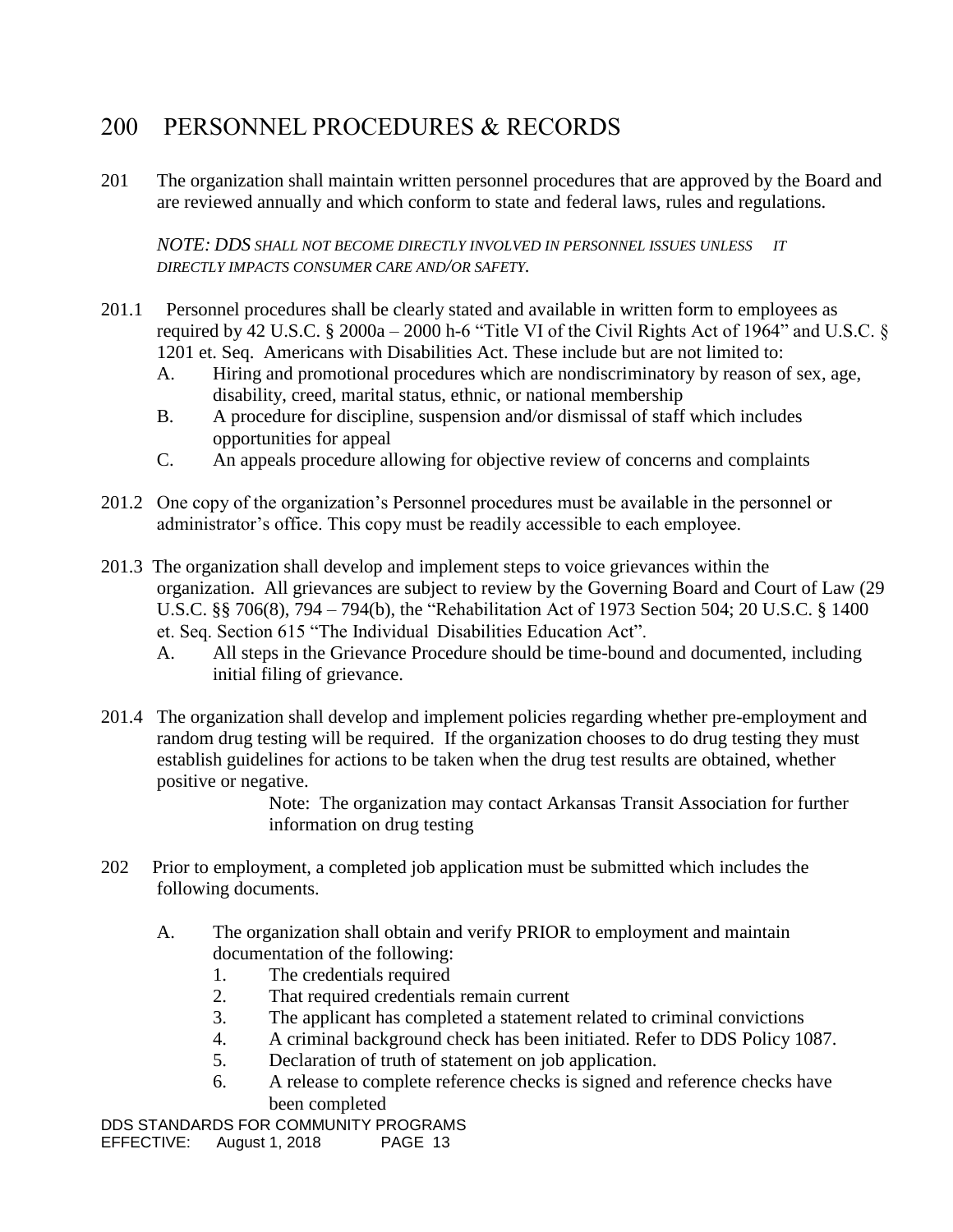7. Results of pre-employment drug screen, if required by organization.

*NOTE: THE ITEMS IN 202A.5 AND 202A.6 WILL NOT BE RATED FOR EMPLOYEES HIRED PRIOR TO JULY 1, 1986.*

- B. The organization shall obtain and verify within 30 days of employment and maintain documentation of the following:
	- 1. Adult Maltreatment Central Registry Ark. Code Ann. §§ 5-28-201 has been completed and the response is filed, or a second request submitted
	- 2. Arkansas Child Maltreatment Central Registry Ark. Code Ann. §§ 12-12-501 12-12-515 has been completed and the response is filed, or a second request submitted. This check will provide documentation that prospective employee's name do not appear on the statewide Central Registry.
		- a. The organization should adopt policy requiring subsequent criminal checks and registry checks. The organizations that provide licensed daycare services must adhere to Child Care Licensing regulations regarding Criminal background checks and central registry checks.

*Note: Staff holding professional licenses may be used in lieu of criminal background and adult and child maltreatment checks.*

- 3. TB skin test
	- a. Renewed yearly for ALL STAFF.
- 4. Hepatitis B series or signed declination
- 5. The results of criminal background check of the will be on file.
- 6. Employment reference verification and signed release
	- a. On file within thirty (30) days of hire date
- C. The organization shall obtain and verify information in 202 A and B in response to information received (i.e., a complaint is received that a person's license has lapsed or a person has been convicted of a crime since they were hired).
- 203 The agency shall ensure sub-contractor's services meet all applicable standards and will assess performance on a regular basis.
	- A. The organization shall ensure that sub-contractors providing direct care services are in compliance with DDS policies and must have verification and documentation of all applicable items listed in 202A.

*Note: Staff holding professional licenses may be used in lieu of criminal background and adult and child maltreatment checks.*

- B. The organization shall demonstrate:
	- 1. Reviews of all contract personnel utilized by the organization that:
		- a. Assess performance of their contracts
		- b. Ensure all applicable policies and procedures of the organization are followed
		- c. Ensure they conform to DDS standards applicable to the services provided
		- d. Are performed annually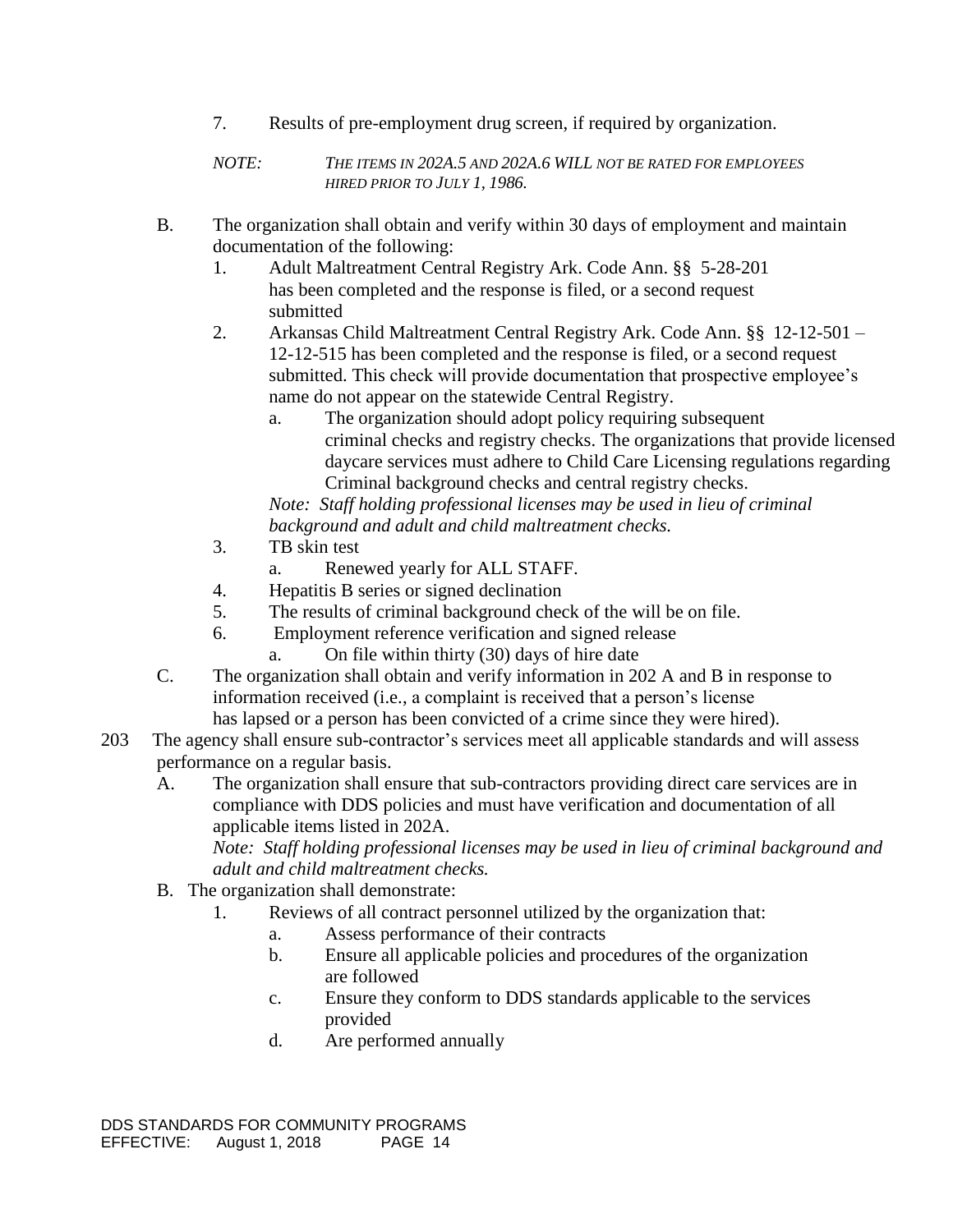- 204 The organization shall develop, implement and monitor policies and procedures for staff recruitment and retention so that sufficient staff is maintained to ensure the health and safety of the individuals served, according to their plans of care.
	- A. The organization must ensure there are an adequate number of personnel to:
		- 1. Meet the established outcomes of the persons served.
		- 2. Ensure the safety of persons served.
		- 3. Deal with unplanned absences of personnel.
		- 4. Meet the performance expectations of the organization.
	- B. The organization shall demonstrate:
		- 1. Recruitment efforts.
		- 2. Retention efforts.
		- 3. Identification of any trends in personnel turnover.
- 205 The organization shall develop and implement procedures governing access to staff members' personnel file.
	- A. An access sheet shall be kept in front of the file to be signed and dated by those who are examining contents, with stated reasons for examination.
	- B. The policy shall clearly state who, when, and what is available concerning access to personnel files and be in compliance with the Federal Privacy Act and Freedom of Information Act. At no time shall the policy allow access that violates the provisions of the Health Insurance Portability and Accountability Act (HIPAA).
- 206 The organization shall develop written job descriptions which describe the duties, responsibilities, and qualifications of each staff position.
	- A. The organization shall:
		- 1. Identify the skills and characteristics needed by personnel to:
			- a. Assist the persons served in the accomplishment of their established outcomes.
			- b. Support the organization in the accomplishment of its mission and goals.
		- 2. Assess the current knowledge and competencies of personnel at least annually.
		- 3. Provide for the orientation and training needs of personnel.
		- 4. Provide the resources to personnel for learning and growth.
		- 5. Identify the supervisor of the position and the positions to be supervised.
	- B. Performance management shall include:
		- 1. Job descriptions that are reviewed and/or updated annually.
		- 2. Promotion guidelines.
		- 3. Job posting guidelines.
		- 4. Performance evaluations for all personnel directly employed by the organization shall be:
			- a. Based on measurable objectives that tie back to specific duties as listed in the Job Description.
			- b. Evident in personnel files.
			- c. Conducted in collaboration with the direct supervisor with evidence of input from the personnel being evaluated.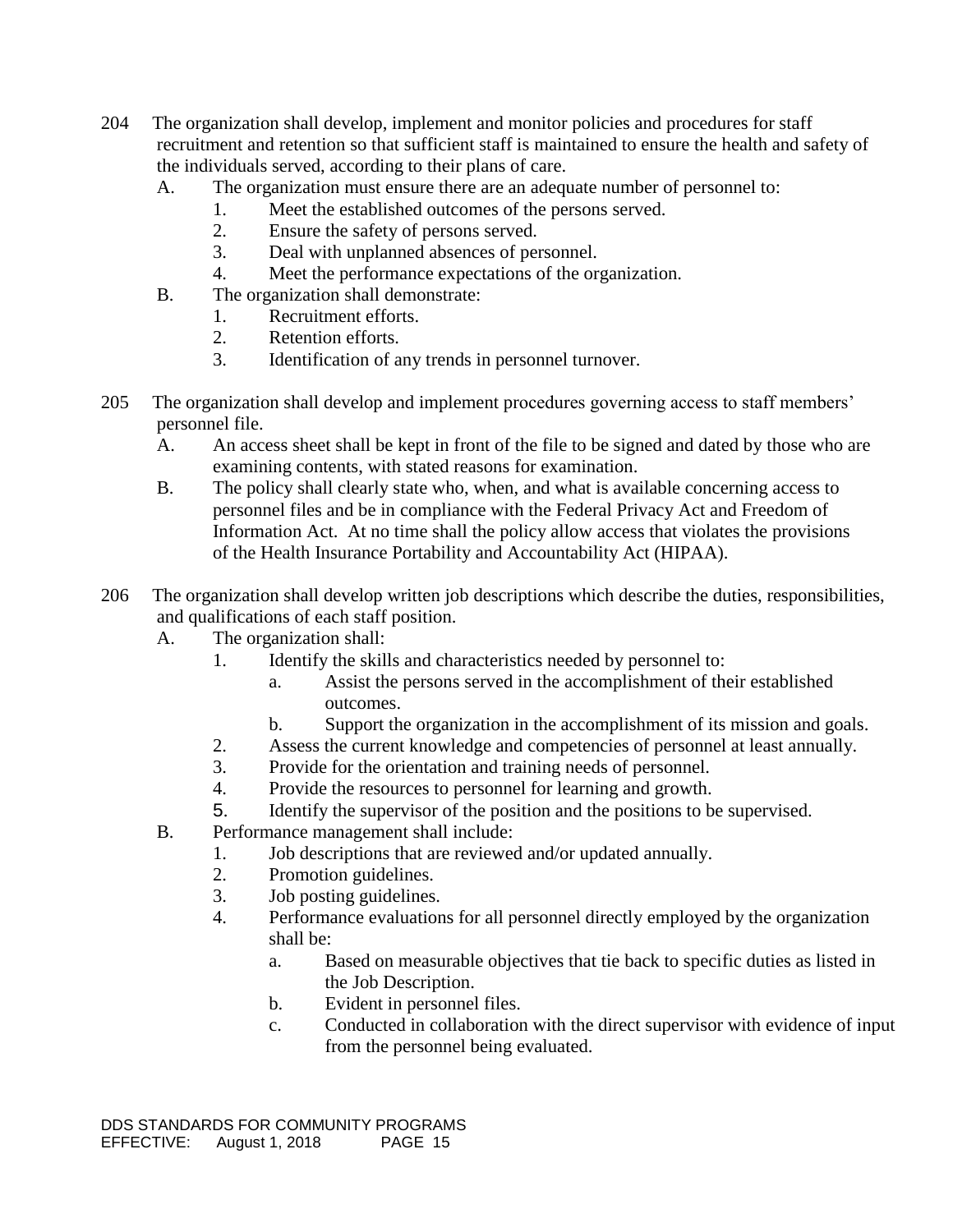- d. Used to:
	- 1. Assess performance related to objectives established in the last evaluation period.
	- 2. Establish measurable performance objectives for the next year.
- e. Performed annually.
- 207 The organization shall establish employment policies/practices for students, interns, volunteers and trainees utilized by the organization who have regular, routine contact with consumers.
	- A. The organization shall define who has and what constitutes regular, routine contact with consumers.
	- B. If students, interns, volunteers or trainees are used by the organization, the following shall be in place:
		- 1. A signed agreement.
			- a. If professional services are provided, standards or qualifications applied to comparable positions must be met.
		- 2. Identification of:
			- a. Duties.
			- b. Scope of responsibility.
			- c. Supervision.
		- 3. Orientation and training.
		- 4. Assessment of performance.
		- 5. Policies and written procedures for dismissal.
		- 6. Confidentiality policies.
		- 7. Background checks, when required.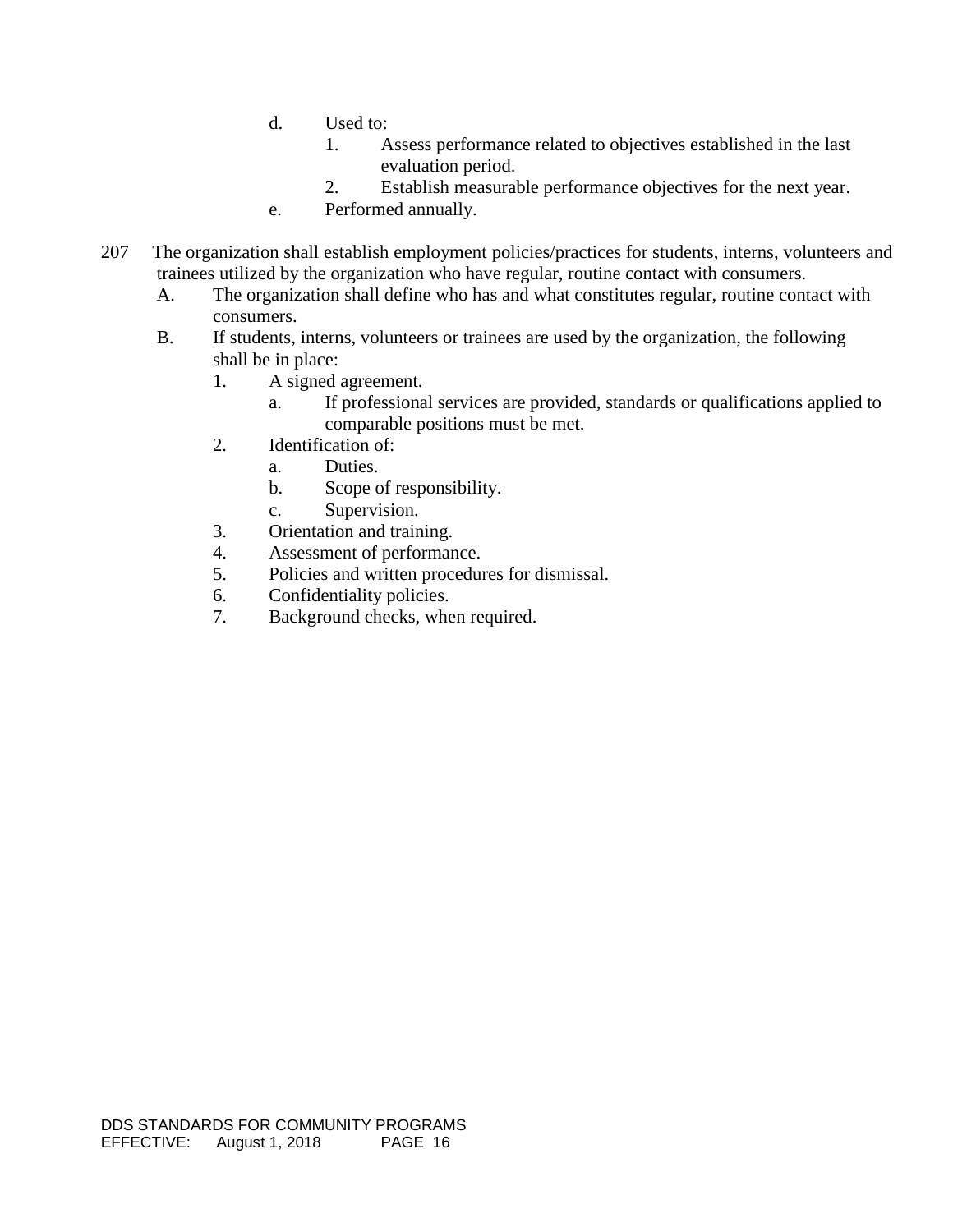# **300 STAFF TRAINING**

**Guiding Principle:** Staff Training is an organized program which prepares new employees to perform their assigned duties competently and maintains and improves the competencies of all employees. Staff Training for the organization shall provide an on-going mechanism for the evaluation of the impact of the program on services provided to individuals with developmental disabilities. This should include service outcomes to individuals, meeting of the organization objectives and overall mission, compliance with regulatory and professional standards and positive changes in staff performance and attitudes. The needs of individuals with developmental disabilities require the efforts of competent personnel who continually seek to expand knowledge in their fields.

- 300.1 The organization shall establish a policy designating one or more employees to be responsible for coordinating in-service staff training.
	- A. The employee responsible for staff training should have broad knowledge of care and service needs of persons with developmental disabilities, and possess the necessary skills to organize and implement an in-service training program as evidenced in resume.
- 301 The organization shall establish a written training plan. This plan must show how the training will be provided and the areas covered. If training occurs during regularly scheduled service hours, documentation must be present that individual staff ratios were maintained.
- 301.1 ALL Personnel shall receive initial and annual competency-based training to include, but not limited to:
	- A. Health and safety practices.
		- 1. First Aid (review yearly, renew as required by American Heart Association, Red Cross, or Medic First Aid, applicable for ALL direct service personnel)
			- a. There is immediate access to:
				- (1) First aid expertise.
					- (2) First aid equipment and supplies.
					- (3) Emergency information on the:
						- (a) Persons served.
						- (b) Personnel.
			- b. Infection Control Plan
				- 1. The organization shall implement an infection control plan that includes:

(a). Training regarding the prevention and control of infections and communicable diseases for:

- (1). Persons served, when applicable.
- (2). Personnel.

(b). The appropriate use of standard or universal precautions by all personnel.

(c). Procedures that specify that employees with infectious diseases shall be prohibited from contact with individuals until a physician's release has been provided to the organization director.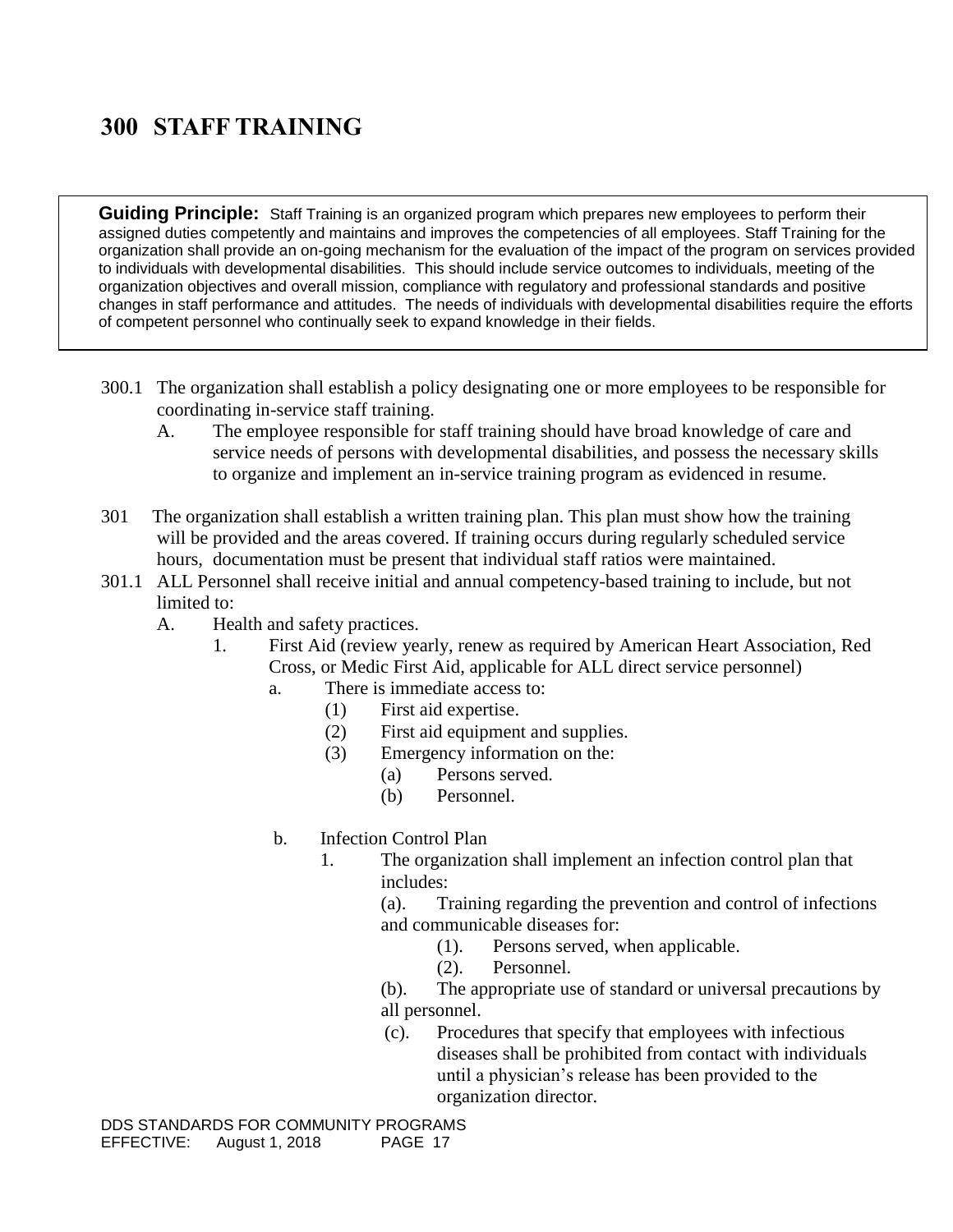- B. Identification of unsafe environmental factors.
	- 1. Issues Regarding Prevention of Acquired Immunodeficiency Syndrome (AIDS), Hepatitis B (HIV) and other Bloodborne Pathogens
- C. Emergency procedures and Evacuation Procedures
	- 1. Emergency and Disaster Preparedness
	- 2. Fire and Tornado Drills, Violence in the Workplace, Bomb Threats, Earthquake
- D. General Information
	- 1. Overview of Department of Human Services
	- 2. Overview of Developmental Disabilities Services
	- 3. Philosophy, Goals, Programs, Practices, Policies, and Procedures of Local Organization
	- 4. HIPPA policies and procedures
	- 5. Orientation to history of Developmental Disabilities
	- 6. Current Issues Affecting Individuals with Developmental Disabilities
	- 7. Introduction to Principles of Normalization
	- 8. Procedures for Incident Reporting
	- 9. Appeals Procedure for Individuals Served by the Program
	- 10. Introduction to Behavior Management
	- 11. Community Integration Training.
- E. Legal
	- 1. Overview of Federal and State Laws related to serving individuals with a developmental disability (NOTE: Laws may change every 2 years)
	- 2. Legal Rights of Individuals with Developmental Disabilities
	- 3. Application of Federal Civil Rights Laws to Persons with AIDS or HIV related condition (or those who may be perceived to have AIDS or HIV related conditions).
	- 4. Ark. Code Ann. §§6-41-201 6-41-222--The Children With Disabilities Act of 1973
	- 5. Ark. Code Ann. §§20-48-201 20-48-211; --Arkansas Mental Retardation Act
	- 6. Ark. Code Ann. §§25-19-101 25-19-107 --Freedom of Information Act
	- 7. Ark. Code Ann. §§28-65-101 28-65-109; --Guardians Generally
	- 8. Ark. Code Ann. §§5-28-101 5-28-109; --Abuse of Adults
	- 9. Ark. Code Ann. §§12-12-501 12-12-515; --Arkansas Child Maltreatment Act
	- 10. Ark. Code Ann. §§25-2-104, 25-2-105, 25-2-107, Type 1, Type 2 and Type 4 **Transfers**
	- 11. Ark. Code Ann. §§25-10-102 25-10-116; Department of Health and Human Services General Provisions
	- 12. Ark. Code Ann. §§20-78-215 -- Child sexual abuse Federal funds
	- 13. U.S.C. § 12101 et. seq. **--**Americans with Disabilities Act of 1990 P. L. 101-336
	- 14. 20 U.S.C. §1400 et. seq. (Part B and Part C -- P. L. 94-142 Individuals with Disability Education (IDEA) P.L. 99-457 Part C
	- 15. 42U.S.C. §2000a 2000 h-6-- Title VI of the Civil Rights Act of 1964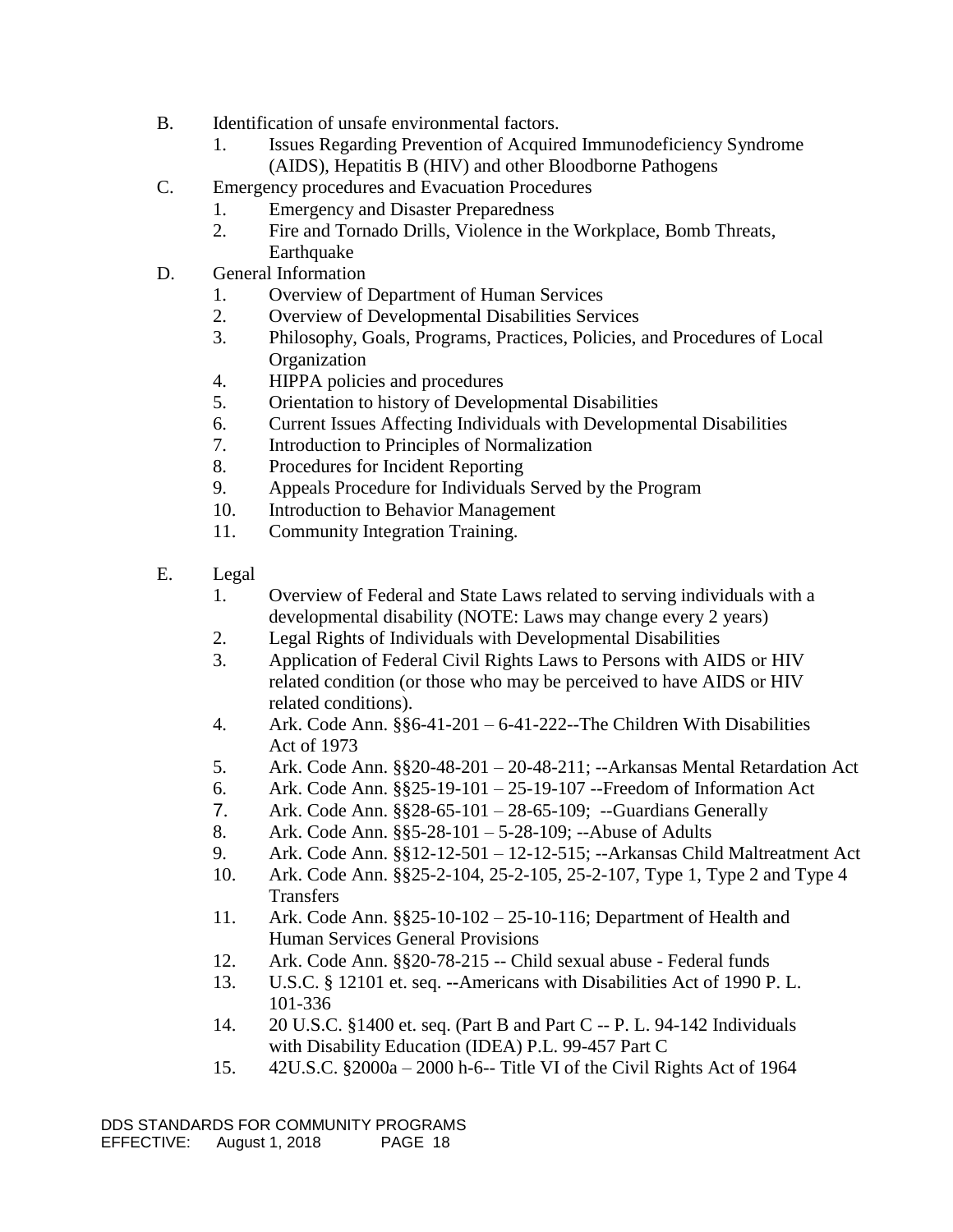- 16. 29 U.S.C. §§706 (8) Rehabilitation Act of 1973, 794 794(b) Section 504
- 17. 5 U.S.C. §552a-- Federal Privacy Act
- 18. 42 U.S.C. §6000-- Developmentally Disabled Assistance & Bill of Rights Act of 1984

19. P.L. 109-171, Deficit Reduction Act, and 30 U.S.C. §3729 et.seq. False Claims Act *Note: Documentation of prior training of individual staff may be used for the required topics, if this situation is addressed in the organization's training plan.*

- 301.2. Documentation of prior training of individual staff may be used for the required topics, if this situation is addressed in the organization's training plan.
- 301.3. Training Requirements for professional/administrative staff, as defined by the agencies policies
	- 1. Twelve (12) hours minimum completed within ninety (90) days of employment (does not include First Aid and CPR training)
- 301.4. Training Requirements for direct care staff
	- 1. Twelve (12) hours minimum completed within (30) days of employment (does not include First Aid and CPR training)
	- 2. In addition to the training requirements specified Section 301.1, all direct care staff must receive the following training:
		- a. CPR (I nitial Certification, renew as required by American Heart Association, Medic First Aid, or Red Cross).

1. ALL direct care staff members, including bus and van drivers, shall be trained and certified to provide CPR, unless they are deemed incapable of performing this task by a licensed medical professional, such as a nurse or doctor. Documentation must be maintained in the personnel file. Staff that are physically incapable of performing CPR must complete and have documentation of CPR training.

- b. The organization shall develop and implement and monitor policy regarding timeframe for CPR certification after hire date. (Timeframe not to exceed 90 days.)
- 3. Medication—Implications, Side Effects, Legality of Administering medication.
	- NOTE: IN ADDITION TO THOSE AREAS ADDRESSED IN THESE STANDARDS, OTHER IDENTIFIED NEEDS BASED ON STAFF INPUT SHOULD BE ADDRESSED.

### NOTE: SEE APPENDIX B for Training Resources

- 301.5 In addition to the requirements in Section 301.1-301.4, all direct care staff shall receive annual inservice training and/or continuing education as follows:
	- A. Minimum of twelve (12) hours of training annually, including the required topics.
		- 1. Topics must be applicable to the job and are to be chosen by the organization based on identified needs. Topics may be a combination of required and job specific training.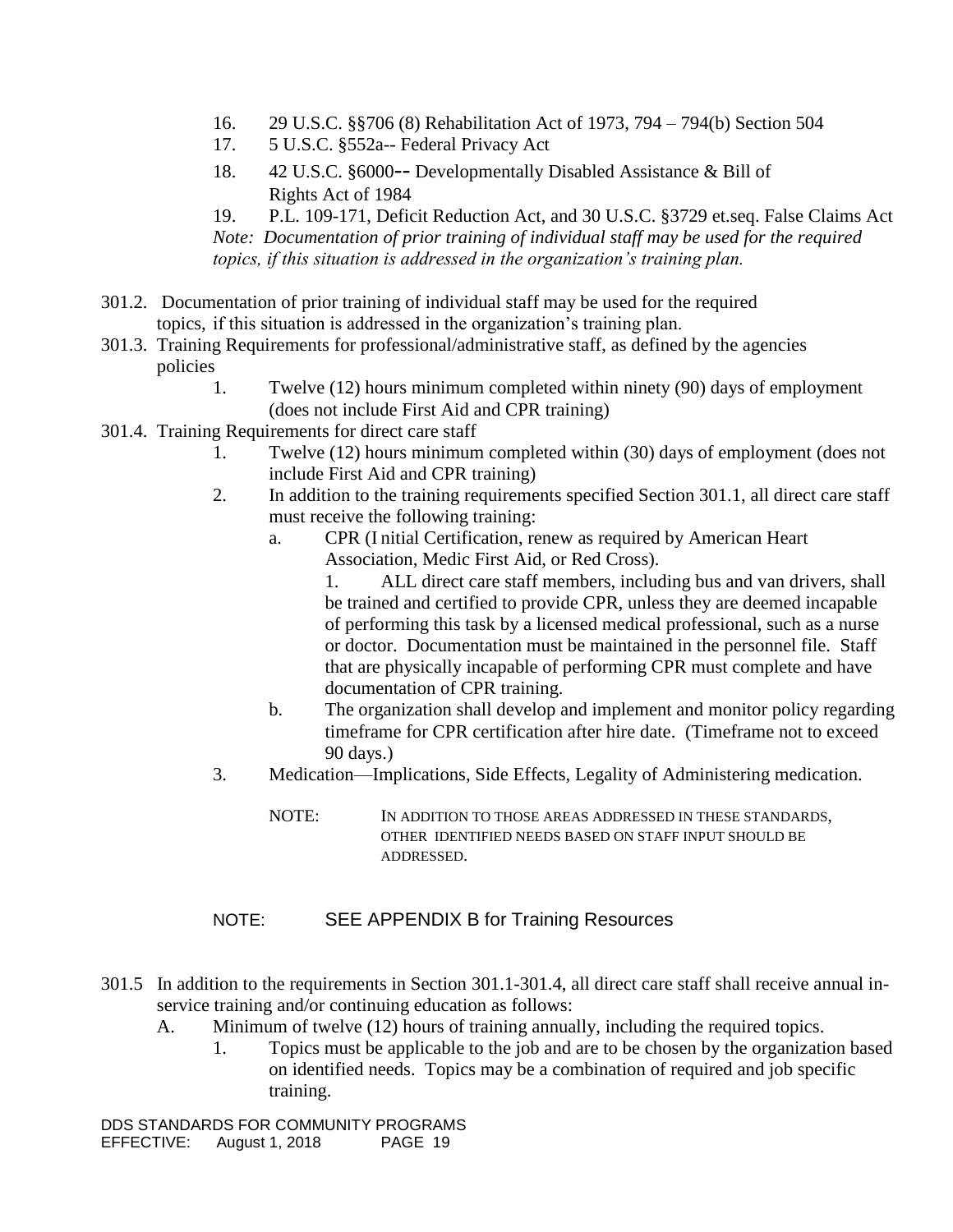- 2. Behavior management techniques/programming
- B. Documentation of the training shall be maintained in the staff's personnel file and shall be evidenced by the signatures of the trainer and the direct care staff, the date the training was provided and the specific information covered.
- 302 Annual in-service training and/or continuing education for Managerial Staff, as defined by the agencies policies.
	- A. Topics Chosen must be related to the job performed.
	- B. Minimum of twelve (12) hours of training required yearly, from the following list:
		- 1. Issues Regarding Prevention of Acquired Immunodeficiency Syndrome (AIDS), Hepatitis B (HIV) and other Blood Borne Pathogens
		- 2. Application of Federal Civil Rights Laws to persons with AIDS or HIV related Conditions (or those who may be perceived to have AIDS or HIV Related conditions)
		- 3. Management of Non-Profit Organizations
		- 4. Procedures for Preventing and Reporting Alleged Maltreatment of Children and Adults
		- 5. Effective Supervision/Management Techniques
		- 6. Selection and Interviewing
		- 7. Fair Employment Principles
		- 8. Performance Evaluation
		- 9. Techniques for Working with the Board
		- 10. Overview of Federal and State Laws Related to Serving Individuals with a Developmental Disability (up-dated every two (2) years)
		- 11. Federal and State Laws:
			- a. Ark. Code Ann.  $\S$ §6-41-201 6-41-222--The Children With Disabilities Act of 1973
			- b. Ark. Code Ann.  $\S$ 20-48-201 20-48-211-Arkansas Mental Retardation Act
			- c. Ark. Code Ann.  $\S$ 25-19-101 25-19-107 --Freedom of Information Act
			- d. Ark. Code Ann. §§28-65-101 28-65-109; --Guardians Generally
			- e. Ark. Code Ann. §§5-28-101 5-28-109; --Abuse of Adults
			- f. Ark. Code Ann. §§12-12-501 12-12-515; --Arkansas Child Maltreatment Act
			- g. Ark. Code Ann. §§25-2-104, 25-2-105, 25-2-107, Type 1, Type 2 and Type 4 Transfers
			- h. Ark. Code Ann. §§25-10-102 25-10-116; Department of Health and Human Services General Provisions
			- i. Ark. Code Ann. §§20-78-215 -- Child sexual abuse Federal funds
			- j. U.S.C. § 12101 et. seq. --Americans with Disabilities Act of 1990 P. L. 101-336
			- k. 20 U.S.C. §1400 et. seq. (Part B and Part C -- P. L. 94-142 Individuals with Disability Education (IDEA) P.L. 99-457 Part C
			- l. 42U.S.C. §2000a 2000 h-6-- Title VI of the Civil Rights Act of 1964
			- m. 29 U.S.C. §§706 (8) Rehabilitation Act of 1973, 794 794(b) Section 504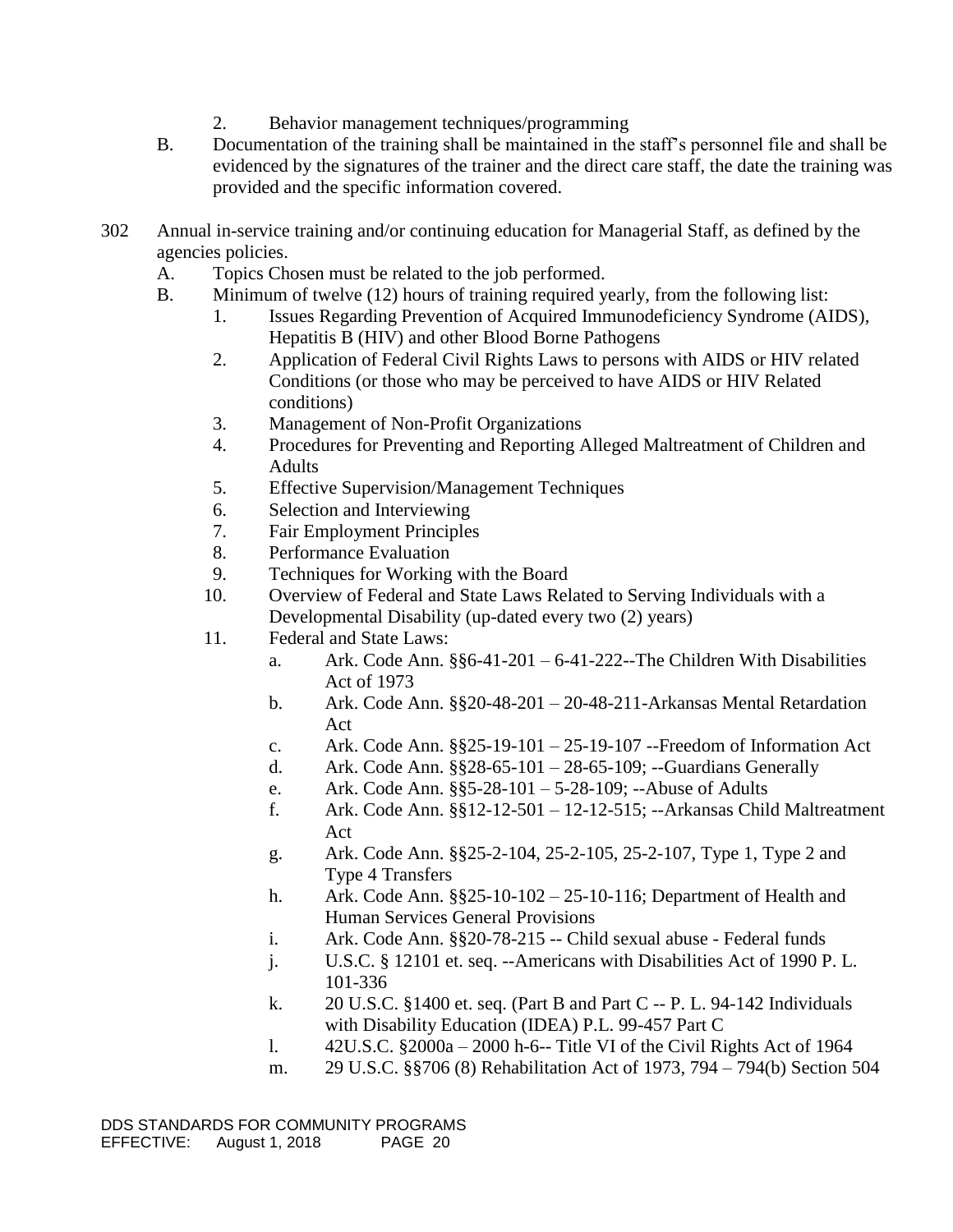- n. 5 U.S.C. §552a-- Federal Privacy Act
- o. 42 U.S.C.  $§6000 6083 -$  Developmentally Disabled Assistance & Bill of Rights Act of 1984
- C. Managerial Staff, as defined by the agencies policies, who have been with the agency for 2 or more years may select from the above list or choose from continuing education courses.

NOTE: SEE APPENDIX B FOR TRAINING RESOURCES

- 303 All employees who provide transportation services shall have the following training scheduled within thirty (30) days of employment and completed within seventy-five (75) days of employment. This training shall be in addition to the required new employee training listed in Section 301
	- A.A course of instruction in consumer assistance and transfer techniques, lift operation and how to properly secure a wheelchair, if applicable, prior to transporting consumers; and
	- B. The provider must assure and document that each driver obtains the following:
		- 1. A certificate of completion of an introductory defensive driving course;
		- 2. A certification of completion of training addressing the transport of older persons and people with disabilities, and a refresher course every three years thereafter, both of which must include:
			- a. Sensitivity to aging training;
			- b. An overview of diseases and functional factors commonly affecting older adults;
			- c. Environmental considerations affecting passengers;
			- d. Instruction in consumer assistance and transfer techniques;
			- e. Training on the management of wheelchairs, and how to properly secure a wheelchair;
			- f. The inspection and operation of wheelchair lifts and other assistive equipment; and,
			- g. Emergency procedures.
	- C. D. Drivers are required to complete refresher courses every three years after the date the certificate(s) of completion was received.
	- *Note: For all transportation workers employed prior to 11/01/07, documentation of the required training must be on file no later than 11/01/08.*
- 304 Providers must assure:
	- A. Maintenance of a safety checklist completed prior to transporting consumer(s) and/or travel attendants. Checklist items shall include, but not be limited to, fire extinguisher; first aid kit,
	- B. Maintenance of service logs or trip sheets that include the date of service the consumer's name, the pick-up point and destination point for each trip, total mileage per trip, and the driver's signature.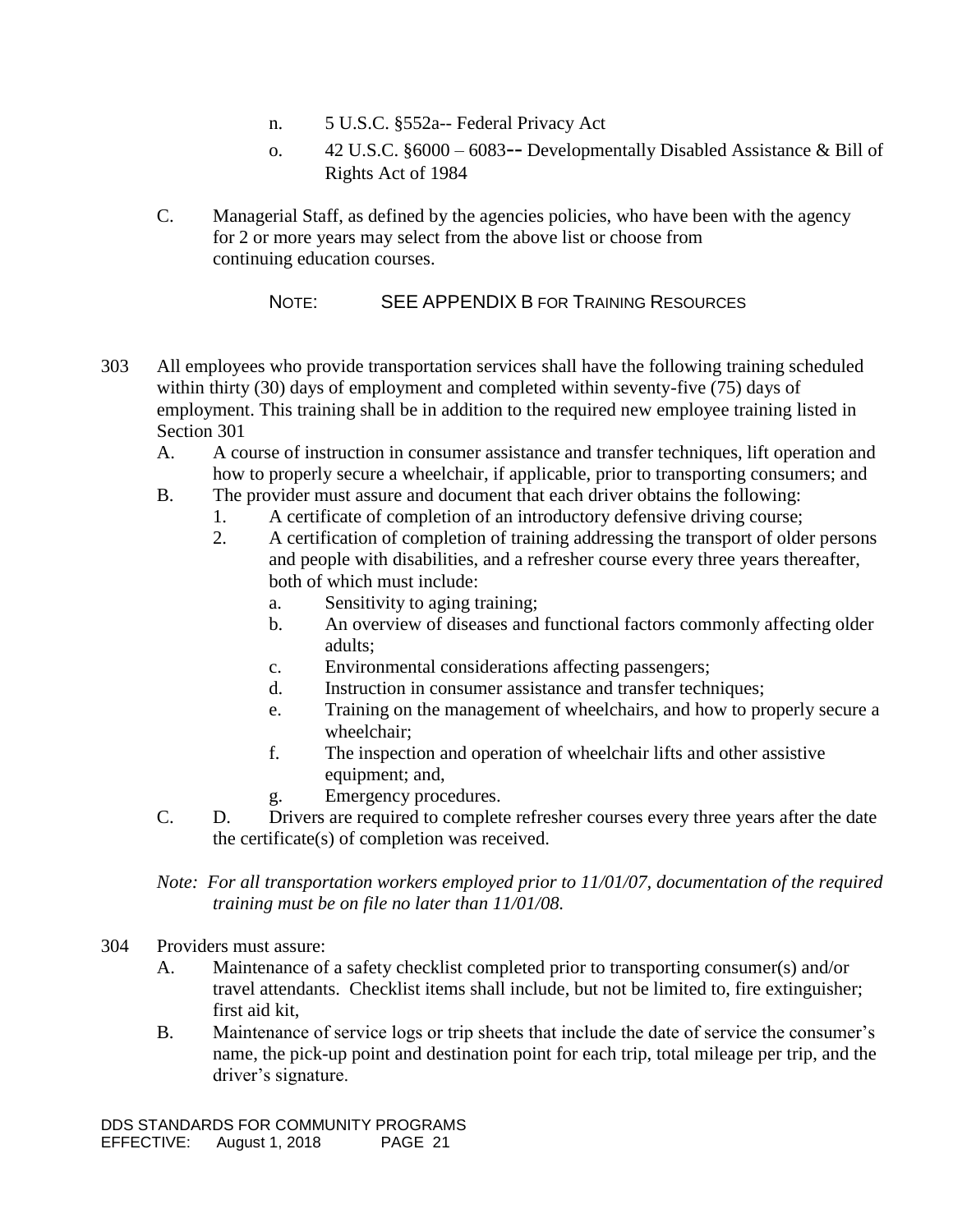C. Assistance in transfer of the consumer, as necessary, safely from the consumer's door to the vehicle and from the vehicle to the entrance of the destination point. The provider must perform the same transfer assist service when transporting the consumer back to the consumer's residence.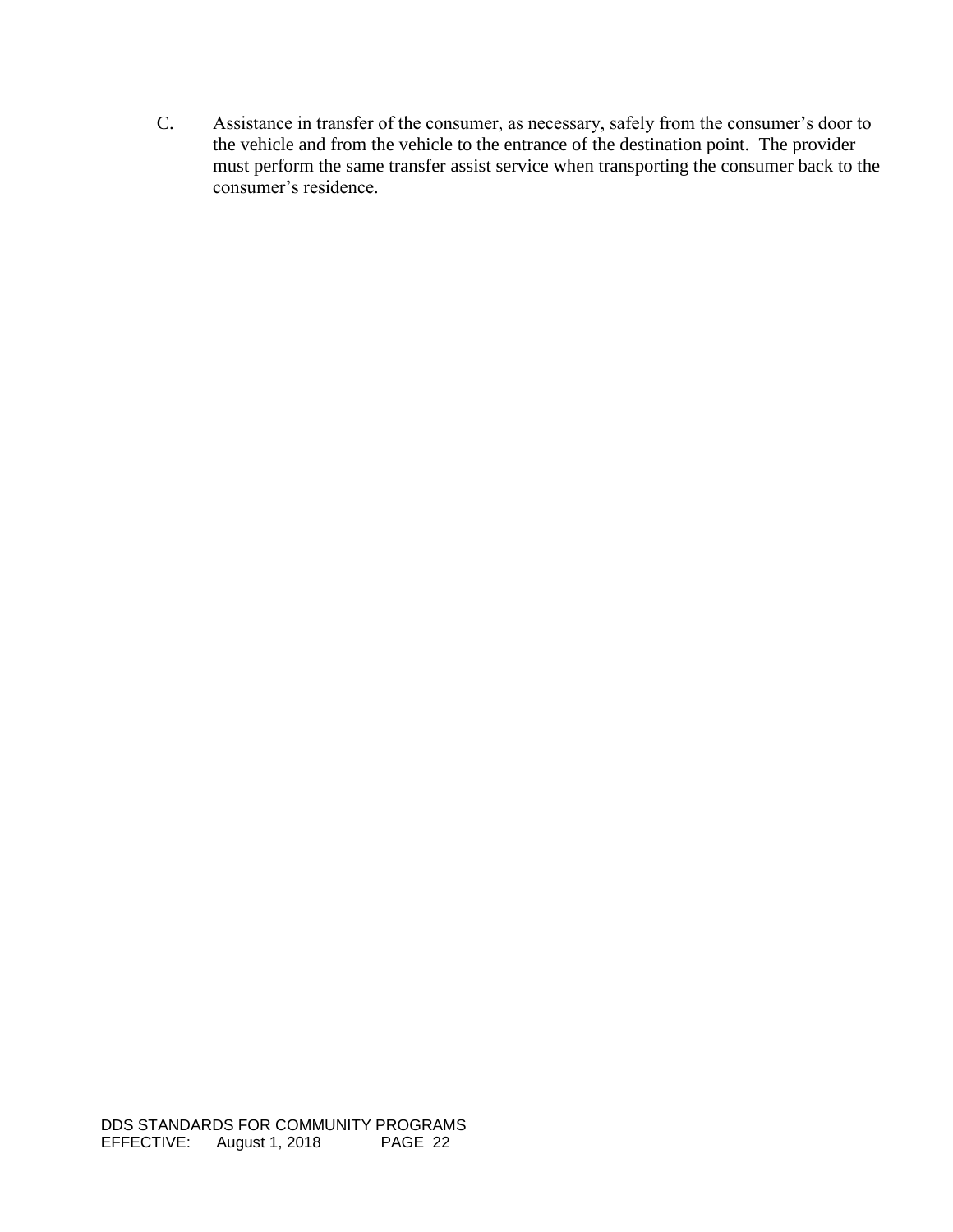# **400 INDIVIDUAL/PARENT/GUARDIAN RIGHTS**

**Guiding Principle:** The organization shall implement a system of rights that nurtures and protects the dignity and respect of the persons served. The organization shall protect and promote the rights of the persons served. This commitment shall guide the delivery of services and ongoing interactions with the persons served.

- 401 The organization shall implement policies promoting the following rights of the persons served and ensures all information is transmitted to the person served and/or their parent or guardian in a manner and fashion that is clear and understandable:
	- A. Being free from physical or psychological abuse or neglect, retaliation, humiliation, and from financial exploitation.
	- B. Having control over their own financial resources.
	- C. Being able to receive, purchase, have and use their own personal property.
	- D. Actively and meaningfully making decisions affecting their life.
	- E. Access to information pertinent to the person served in sufficient time to facilitate his or her decision making.
	- F. Having Privacy.
	- G. Being able to associate and communicate publicly or privately with any person or group of people of the individual's choice.
	- H. Being able to practice the religion of their choice.
	- I. Being free from the inappropriate use of a physical or chemical restraint, medication, or isolation as punishment, for the convenience of the provider or agent, in conflict with a physician's order or as a substitute for treatment, except when a physical restraint is in furtherance of the health and safety of the individual.
	- J. Not being required to work without compensation, except when the individual is residing and being provided services outside of the home of a member of the individual's family, and then only for the purposes of the upkeep of their own living space and of common living area and grounds that the individual shares with others.
	- K. Being treated with dignity and respect.
	- L. Receiving due process.
	- M. Having access to their own records, including information about how their funds are accessed and utilized and what services were billed for on the individual's behalf.
	- N. Informed consent or refusal or expression of choice regarding:
		- 1. Service delivery.
		- 2. Release of information.
		- 3. Concurrent services.
		- 4. Composition of the service delivery team.
		- 5. Involvement in research projects, if applicable.
	- O. Access or referral to legal entities for appropriate representation.
	- P. Access to self-help and advocacy support services.
	- Q. Adherence to research guidelines and ethics when persons served are involved, if applicable.
	- R. Investigation and resolution of alleged infringement of rights.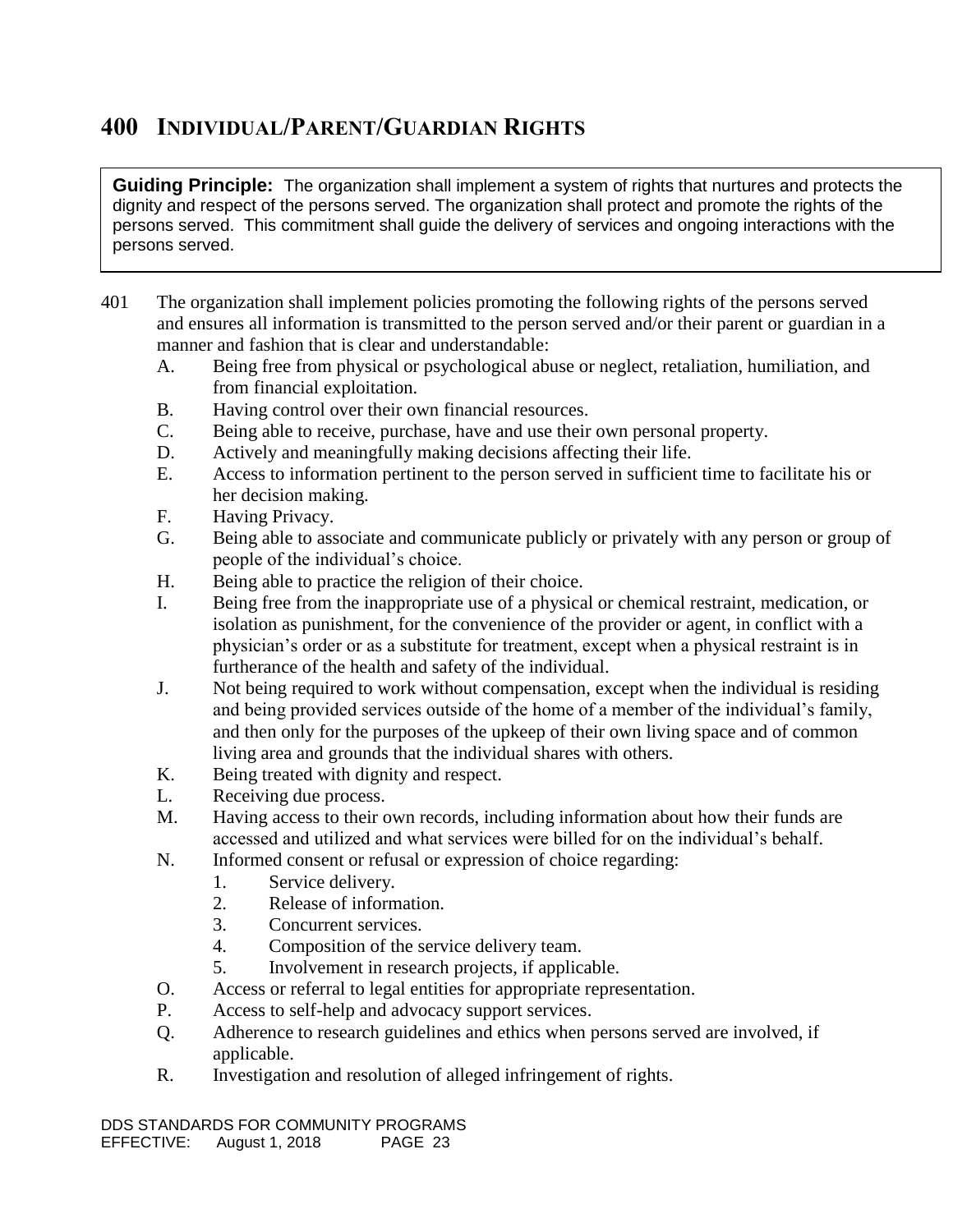- 1. The agency maintains documentation of all investigations of all alleged violations of individual's rights and actions taken to intervene in such situations. The organization ensures that the individual has been notified of their right to appeal according to DDS Policy 1076.
- R. Rights and responsibilities of citizenship
- S. Other legal and constitutional rights
- 402 Records of persons served
	- A. The organization shall maintain complete records and treat all information related to persons served as confidential.
	- B. The organization shall create policy for the sharing of confidential billing, utilization, clinical and other administrative and service-related information, and the operation of any Internet-based services that may exist.
		- 1. Information that is used for reporting or billing shall be shared according to confidentiality guidelines that recognize applicable regulatory requirements such as the Health Insurance Portability and Accountability Act (HIPAA).
	- C. The organization shall comply with its own service delivery design for the development of the record. Electronic records are acceptable. Electronic records must meet the following:
		- 1. Format must meet DHS/ Office of Systems and Technology standards and be acceptable by the Department.
		- 2. Files must be uniformly organized and easily accessible.
	- D. The location of the case record, and the information contained therein, shall be controlled from a central location as defined by the agency, shall be stored under lock and with protection against fire, water, and other hazards in an accessible location at each site. The organization shall establish and implement policies and procedures to ensure direct care staff have adequate access to the individual's current plan of care and other pertinent information necessary to ensure the individual's health and safety (i.e., name and telephone number of physician, emergency contact information, insurance information, etc.). If services are not provided at the central location, at a minimum the following information must be maintained at the service delivery site:
		- A. Access Sheet
		- B. Face Sheet to include emergency contact information and pertinent health information
		- C. Signed consent for emergency treatment
		- D. A copy of the consumer's current program plan
		- E. Copies of current progress reports
		- F. Documentation of service provision to include date, time in and time out, summary of activities, and signature of implementor for the period of the current program plan
	- E. Records maintained on computer shall be backed up at a minimum weekly and the duplicate copy shall be stored under lock and with protection against fire, water, and other hazards.
	- F. A list of the order of the file information shall either be present in each individual case file or provided to DDS Licensure staff upon request. The documents in active individual case records should be organized in a systematic fashion. An indexing and filing system shall be maintained for all case records.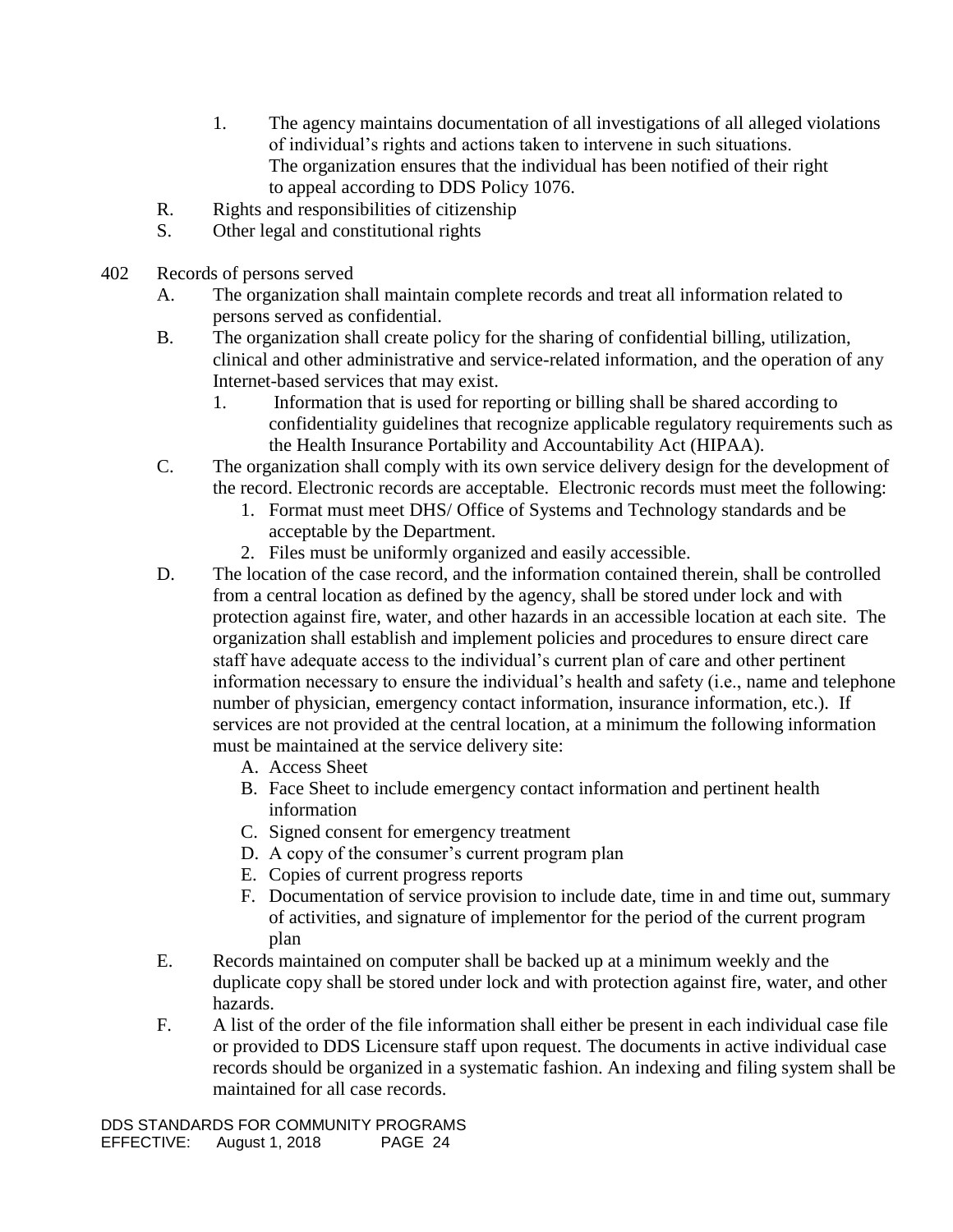- G. Each organization shall have written procedures to cover destruction of records. Procedures must comply with all state and federal regulations
- H. Access sheets shall be located in the front of the file to maintain confidentiality according to 5 U.S.C. § 552a. If there is a signed release for a list of authorized persons to review the file, only those not listed will need to sign the access sheet with date, title, reason for reviewing, and signature. If there is not a signed release for authorized persons to review, all persons must sign the access sheet whenever the file is reviewed or any material is placed in the file.
- 402.1 DDS staff shall have access upon demand to all individual case records as designated in Ark. Code Ann. §§ 20-48-201 – 20-48-211, DDS Policy 1090, Licensing Policy for Center-Based Community Services.
- 402.2 The organization shall ensure confidentiality of all case records is maintained. Access to case records shall be limited to Individual/Parent/Guardian, professional staff providing direct services to the person served, plus such other individuals as may be authorized administratively or by the consumer. All authorizations either those listed above or others shall be in writing.
	- A.. Access to individual files shall be limited to only those staff members who have a need to know information contained in the records of persons served.
	- B. Individual service records shall be maintained according to provisions of the Privacy Act:
	- C. Access to computer records shall be limited to those authorized to view records
	- D. The organization shall ensure the right of all persons served to access their own records.
	- E. The organization shall ensure that all persons served know how to access their records and the organization ensures that appropriate equipment is available.
	- F. An organization shall not prohibit the persons served from having access to their own records, unless a specific state law indicates otherwise. It is recognized that the organization must comply with HIPAA regulations as it relates to specific information that cannot be disclosed to persons served without authorization (i.e., psychotherapy notes).
- 402.2 Adult individuals who are legally competent shall have the right to decide whether their family will be involved in planning and implementing the individual service plan. A signed release or document shall be present in individual case record giving permission for family to be involved.
- 402.3 The Individual /Parent /Guardian shall be informed of their rights. The organization shall maintain documentation in the individual's file that the following information has been provided in writing: THE INFORMATION LISTED IN 402.3 A-I MUST BE PROVIDED UPON ADMISSION AND ANNUALLY THEREAFTER.
	- A. All possible service options, including those not presently provided by the program.
	- B. A copy of the rules of conduct and mission statement of the organization.
	- C. Current list of Board members of the community program.
	- D. Summary of funding sources.
	- E. Copy of the appeal procedure for decisions made by the organization.
	- F. Solicitation Guidelines \*\*See Solicitation under Definitions
	- G. All external advocacy services.
	- H. Right to appeal any service decision to DDS, under DDS Policy 1076
	- I. Name and phone number of the DDS Service Specialist for that area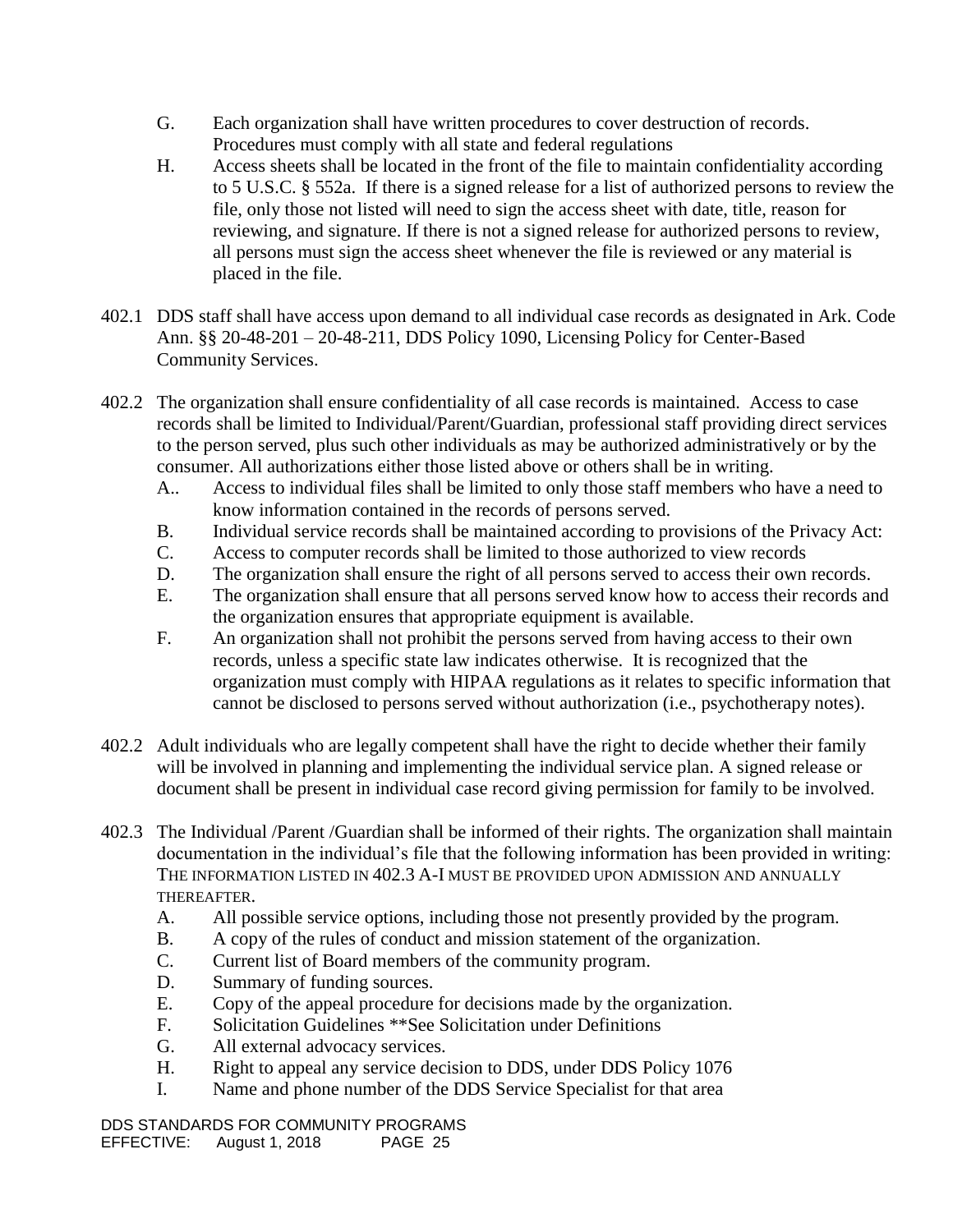### 403 Grievances and Appeals

**Guiding Principle:** The organization identifies clear protocols related to formal complaints, including grievances and appeals. An organization may have separate policies and procedures for grievances and appeals, or may include these in a common policy and procedure covering complaints, grievances, and appeals. A review of formal complaints, grievances, and appeals gives the organization valuable information to facilitate change that results in better customer service and results for the persons served.

- A. The organization shall identify clear protocols related to formal complaints, including grievances and appeals.
- B. The organization shall:
	- 1. Implement a policy by which persons served may formally complain to the organization.
	- 2. Implement a procedure concerning formal complaints that:
		- a. Is written.
		- b. Specifies:
			- 1. That the action will not result in retaliation or barriers to services.
			- 2. How efforts will be made to resolve the complaint.
			- 3. Levels of review, which includes availability of external review.
			- 4. Time frames that are adequate for prompt consideration and that result in timely decisions for the person served.
			- 5. Procedures for written notification regarding the actions to be taken to address the complaint.
			- 6. The rights and responsibilities of each party.
			- 7. The availability of advocates or other assistance.
	- 3. Make complaint procedures and, if applicable, forms:
		- a. Readily available to the persons served.
		- b. Understandable to the persons served and in compliance with 29 U. S. C.  $§$ § 706 (8), 794 – 794(b).
	- C. These procedures shall be explained to personnel and persons served in a format that is easily understandable and meets their needs. This explanation may include, but not limited to a video or audiotape, a handbook, interpreters, etc.
- 403.1 The organization shall annually review all formal complaints filed.
	- A. A written review of formal complaints:
		- 1. Determine:
			- a. Trends.
			- b. Areas needing performance improvement.
			- c. Action plan or changes to be made to improve performance and to reduce complaints
- 403.2 The organization shall document a review of any action plan or changes made to determine if the plan/changes were effective in reducing complaints and shall make adjustments to the plan as deemed necessary to ensure quality services.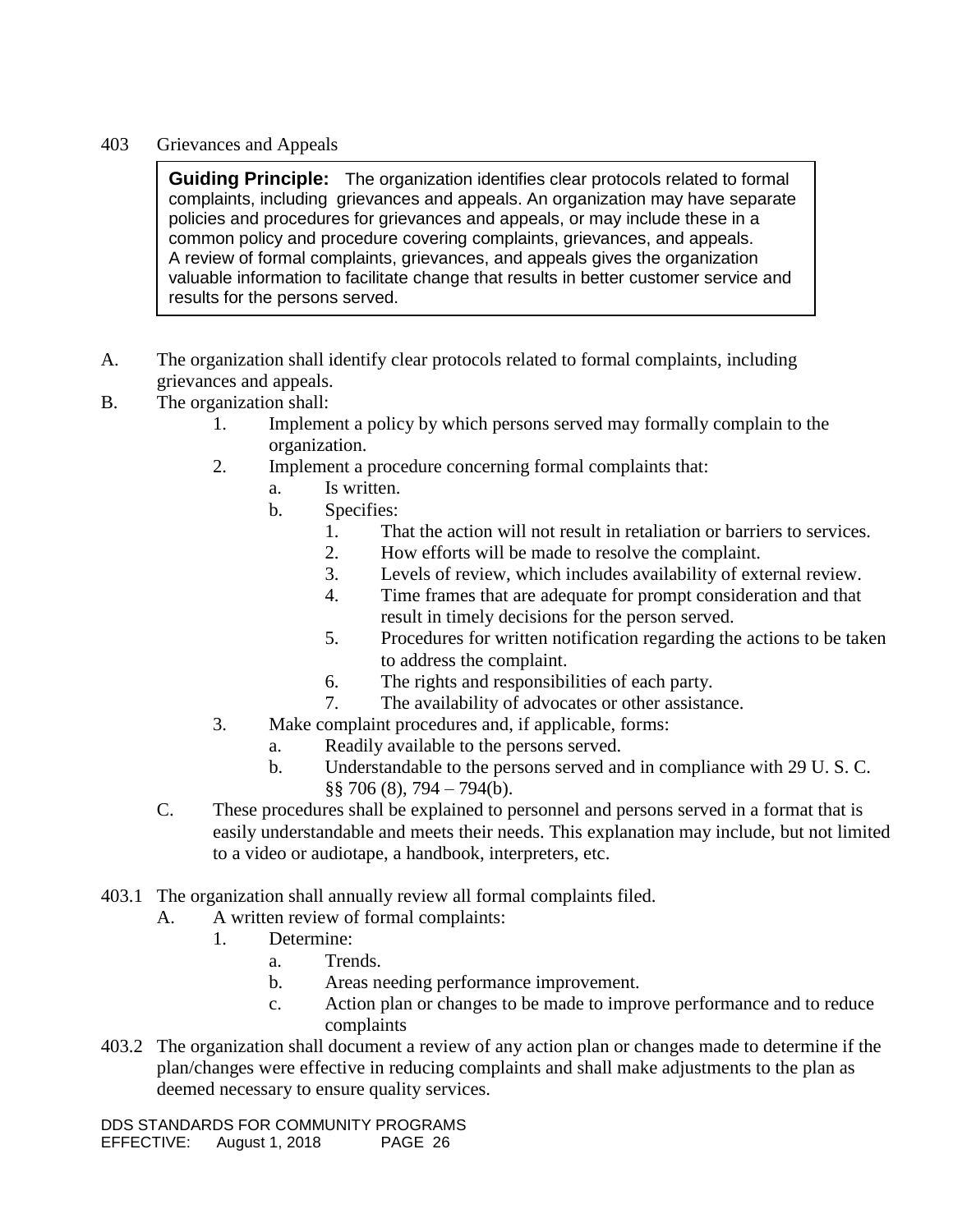### 404 Health Related Issues

**Guiding Principle:** A successful health and safety program goes beyond compliance with regulatory requirements and strives to manage risk and to protect the health and safety of persons served, employees, and visitors. A successful health and safety program addresses both minimizing potential hazards and compliance activities.

- A. The organization shall implement policies/procedures to ensure the rights of individuals who have or who are perceived as having Acquired Immunodeficiency Syndrome (AIDS) or Human Immune Virus (HIV) related condition (or those who may be perceived as having AIDS or AIDS related conditions including Hepatitis B are not discriminated against in accordance with 29 U.S.C. §§ 706 (8), 794 – 794(b); U.S.C. § 12101 et. seq. A copy of the policies/procedures shall be provided to each Individual/Parent/Guardian(s).
- B. The organization shall implement policies/procedures concerning any person admitted for services or anyone proposed for admission to ensure confidentiality shall be maintained for all information related to HIV testing, positive HIV infection, any HIV associated condition, AIDS or Hepatitis B.
- C. Each organization will protect the confidentiality of records or computer data that is maintained which relates to HIV, AIDS or Hepatitis B.
- 405 Incident / Accident Reporting
	- A. The organization shall **report the following incidents to the DDS Licensing Unit** in accordance with DHS Policy 1090. This report shall contain: date, accident/injury, time, location, persons involved, action taken, follow-up, signature of person writing the report. The following are reportable incidents:
		- 1. Use of seclusion or restraint.
		- 2. Maltreatment or abuse as defined in statutes (See Ark. Code Ann. §§ 12-12- 501 – 12-12-515 (503); Ark. Code Ann. §§ 5-28-101 – 5- 28-109 (102))
		- 3. Incidents involving injury:
			- a. Accident/injury reports shall be completed for each accident/injury that requires the attention of an EMT, Paramedic or Physician.
				- 1. Accident is defined as an event occurring by chance or arising from unknown causes.
				- 2. Injury is defined as an act that damages or hurts and results in outside medical attention.
				- 3. A copy of the report, redacted as required by the Freedom of Information Act must be sent to parent/guardian of all children (0- 18), and to guardian of adults regardless of severity of injury.
				- 4. Other health-related conditions resulting in Emergency treatment or hospitalization.
		- 4. Communicable disease
		- 5. Violence or aggression
		- 6. Sentinel events (i.e., an unexpected occurrence involving death or serious physical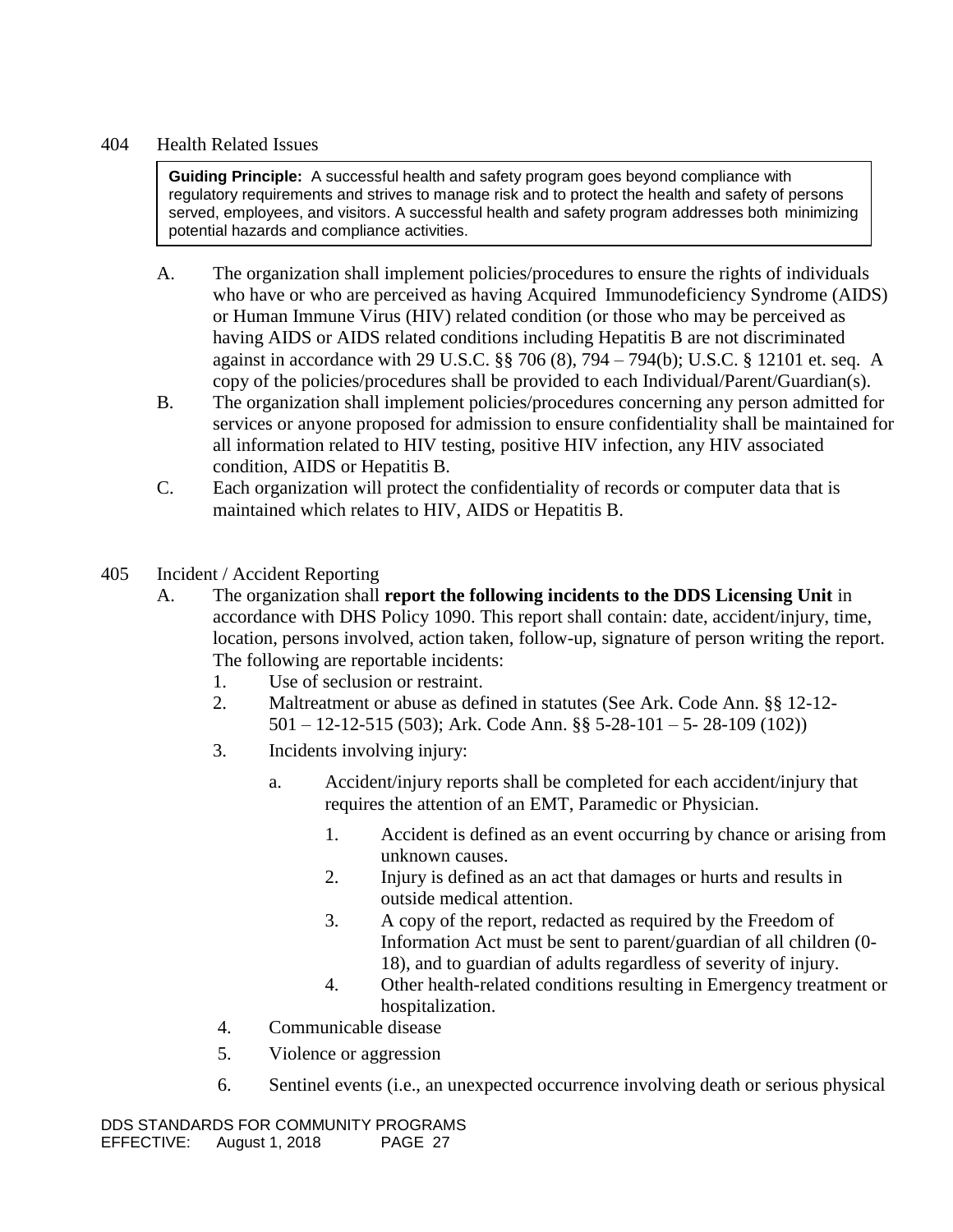or psychological injury or the risk thereof)

- 7. Elopement and/or wandering defined as anytime the location of a person cannot be determined within 2 hours
- 8. Vehicular accidents
- 9. Biohazardous accidents
- 10. Use or possession of illicit substances or use or possession of licit substances in an unlawful or inappropriate manner (i.e., possession of prescription drugs by a person to whom the drugs have not been prescribed and who has no legitimate interest in possession of prescription drugs, such as a parent or guardian)
- 11. Arrests or convictions
- 12. Suicide or attempted suicide
- 13. Property destruction
- 14. Any condition or event that prevents the delivery of DHS services for more than 2 hours
- 15. Behavioral incidents (incidents involving an individual's actions that are aggressive, disruptive and/or present a danger to the individual or to others)
- 16. Other areas, as required

### *NOTE: FOR INDIVIDUALS 3-21 YEARS OF AGE, DESTRUCTION OF INCIDENT REPORTS MUST BE IN COMPLIANCE WITH DEPARTMENT OF EDUCATION .*

- B. The organization shall notify the parent/guardian of all children (0-18) or adults who have a guardian any time an incident/ injury report is submitted.
- C. The organization shall develop and implement policies and procedures regarding follow-up of all incidents to include a time-line for action, remediation and preventative measures that do not exceed DDS established timeframes, in accordance with DHS Policy 1090.

#### 407 Behavioral Management

- A. The organization shall develop policy and procedure that demonstrates a commitment to a system that nurtures personal growth and dignity, and supports the use of positive approaches and supports.
- B. The organization's policy and procedure shall ensure that when behavior management approaches are used, positive behavior interventions are implemented prior to the use of restrictive procedures.
- C. Written behavior management policy developed by the organization shall ensure the rights of individuals.
	- 1. The policy will be incorporated by the interdisciplinary team in programming, as appropriate.
	- 2. The plan must be reviewed quarterly or as dictated by the needs of the individual served.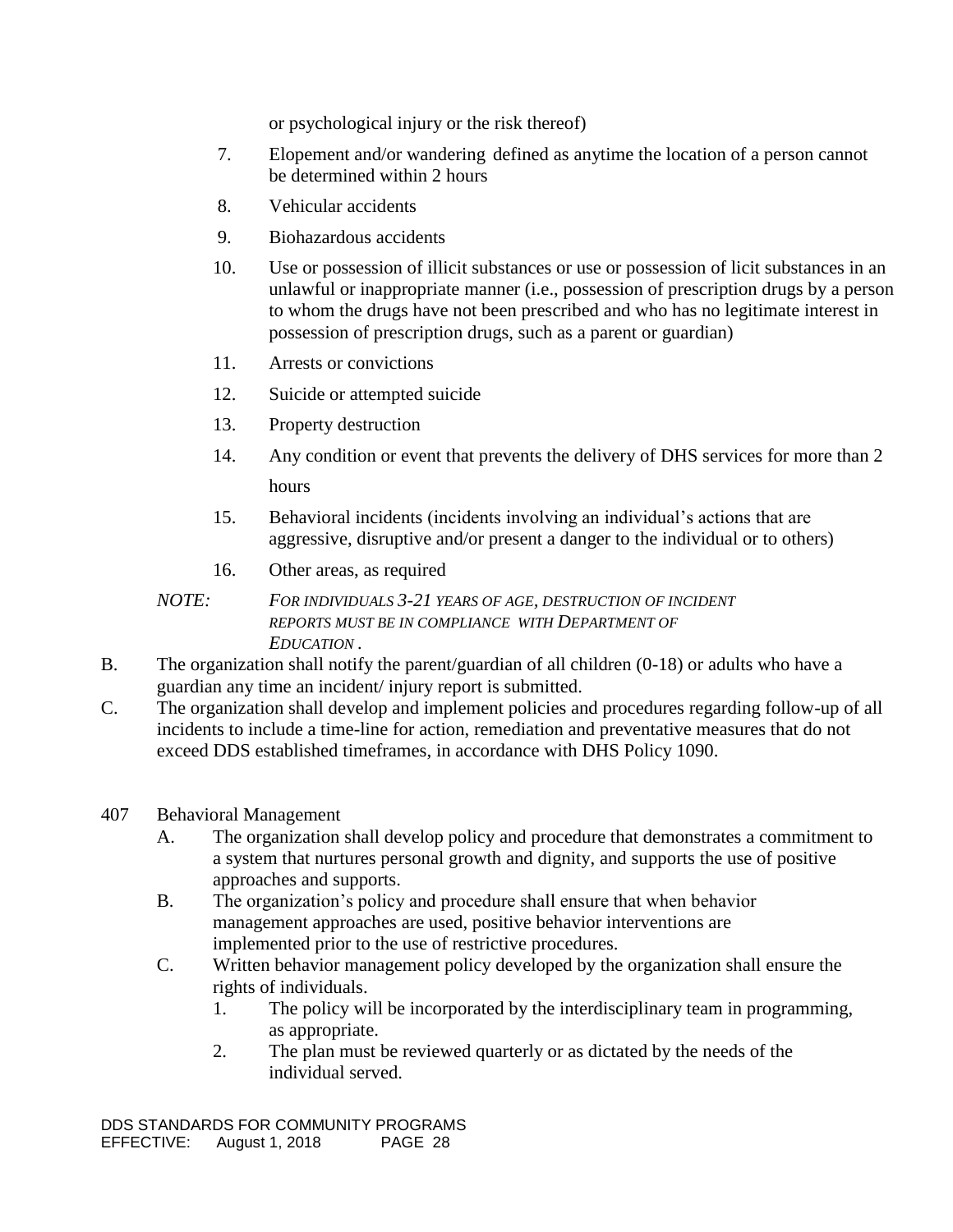- 3. This shall include all types of behavior management used i.e., time out, token economy, etc… This cannot include procedures that are punishing, physically painful, emotionally frightening, or deprivation, or that puts the individual served at medical risk which are used to modify behaviors
- D. If restrictions are placed on the rights of a person served:
	- 1. The organization shall follow its policies and procedures.
	- 2. The organization shall obtain informed consent from the individual/parent/guardian prior to implementation.
	- 3. The organization shall have methods to reinstate rights as soon as possible.
	- 4. Staff members are trained on proper implementation of all restrictions utilized by the organization.
- E. The organization shall assure that maltreatment or corporal punishment of individuals will not be allowed.
	- 1. Policies and Procedure must state that corporal punishment is prohibited.
		- a. "Corporal punishment" refers to the application of painful stimuli to the body in an attempt to terminate behavior or as a penalty for behavior.
		- b. 20 U.S.C. § 1400 et. seq.; Maltreatment laws, Ark. Code Ann. §§ 12- 12-501 – 12-12-515; Ark. Code Ann. §§ 5-28-101 – 5-28-109 .
- F. Individuals shall have the right to obtain and retain private property.
	- 1. Personal possessions are regarded as the private property of the individuals and shall not be taken away unless danger to safety of the individual or to others is present.
- G. Emergency Basis Procedure

An emergency safety situation is defined as unanticipated behavior that places the person served or others at serious threat of violence or risk of injury if no intervention occurs.

- 1. The organization shall establish policies/procedures for the use of restraint and/or emergency intervention procedures that must be used/undertaken in the event of a emergency circumstances for a consumer who has no behavior management plan in place. The policies/procedures must identify the circumstances under which emergency procedures will be used as a protective measure in a life- or safetythreatening situation only when de-escalation has failed or is not possible.
- 2. Emergency basis procedures may not be repeated more than three (3) times within six months without the interdisciplinary team meeting to revise the individual program plan. Each incident consists of: a behavior was exhibited, a procedure was used, the individual was no longer thought to be dangerous, the procedure was discontinued.

*Note: The number three (3) means three (3) distinct incidents. The three (3) distinct occurrences could take place in one (1) day.*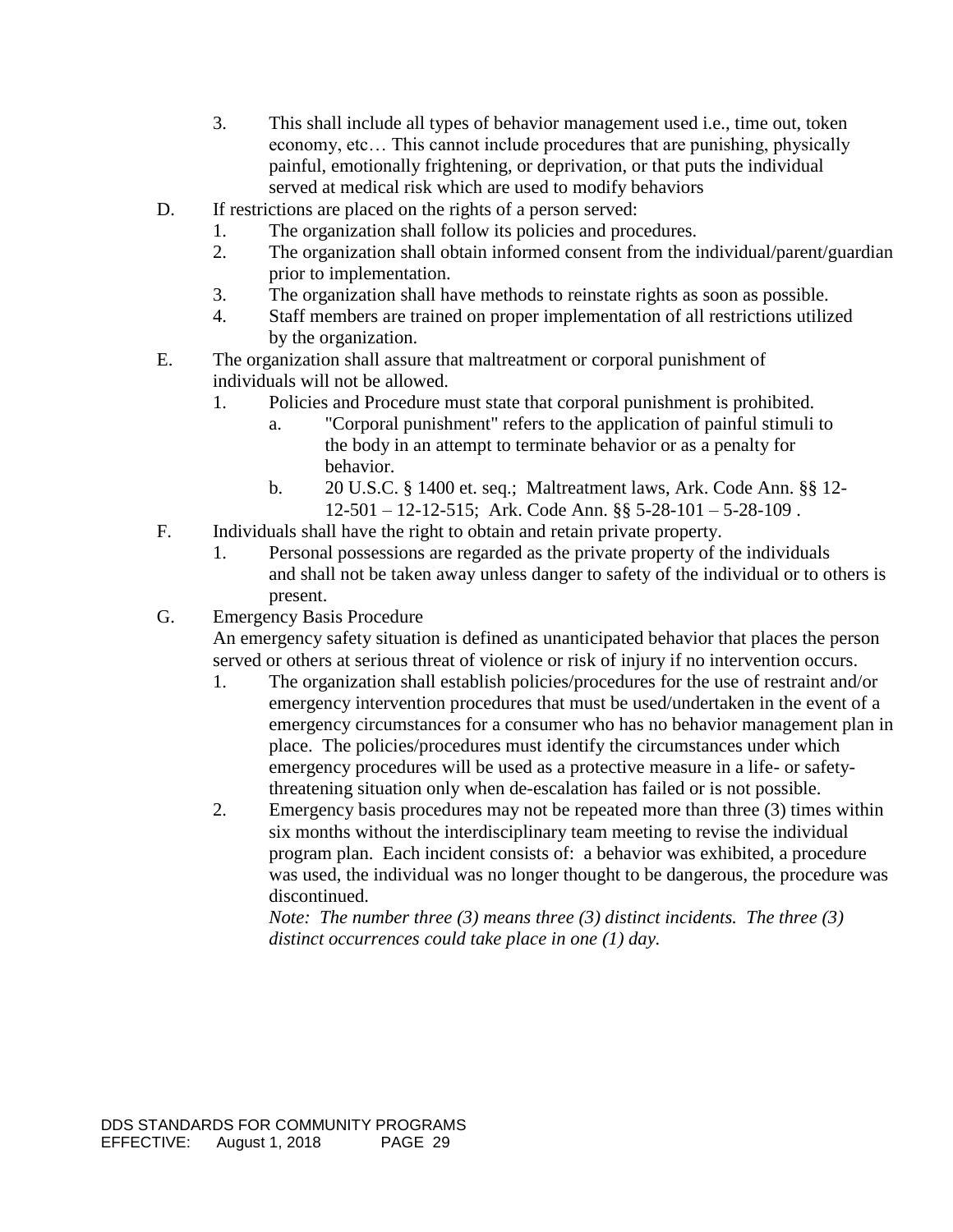# 500 SERVICE PROVISION STANDARDS

- 501 The organization shall establish written policies and procedures for intake, evaluation, and diagnosis necessary to determine the eligibility of a person to receive services shall be documented.
- 501.1 The organization shall designate specific staff positions assigned with the responsibility for intake, evaluation, assessment, family contact, planning, updating, and alternate placement.
- 502 Face sheets shall be completed at intake and shall be updated as needed and at least annually as documented by date of signature of the person designated in organization's policy.
- 502.1 Every person receiving services shall have a service record face sheet that contains the information in 502.1 A-S and will be filed in a prominent location in the front of the file.
	- A. Full name of individual
	- B. Address, county of residence, telephone number and email address, if applicable
	- C. Marital status, if applicable
	- D. Race and gender
	- E. Birth date
	- F. Social Security number
	- G. Medicaid Number
	- H. Legal status
	- I. Parents or guardian's name and address and relationship, if applicable
	- J. Name, address, telephone number and relationship of person to contact in emergency, someone other than item H
	- K. Health insurance benefits and policy number
	- L. Primary language
	- M. Admission date
	- N. Statement of primary/secondary disability
	- O. Physician's name, address and telephone number
	- P. Current medications with dosage and frequency, if applicable
	- Q. All known allergies or indicate none, if applicable
	- R. The results of all independent, annual developmental screens conducted by the DHS thirdparty vendor, or authorized waiver of the developmental screen requirement.
- 502 A case manager/service coordinator/evaluator shall be designated in writing and shall organize the provision of services for every individual served. The case manager/service coordinator/evaluator shall provide the individual or parent/guardian with the name and contact information in writing.
	- A. For every individual served, the case manager /service coordinator/ evaluator shall:
		- 1. Assume responsibility for intake, assessment, planning and services to the person
		- 2. Coordinate the individual program plan
		- 3. Cultivate the individual's participation in the services
		- 4. Monitor and update services to assure that:
			- a. The person is adequately oriented
			- b. Services proceed in an orderly, purposeful, and timely manner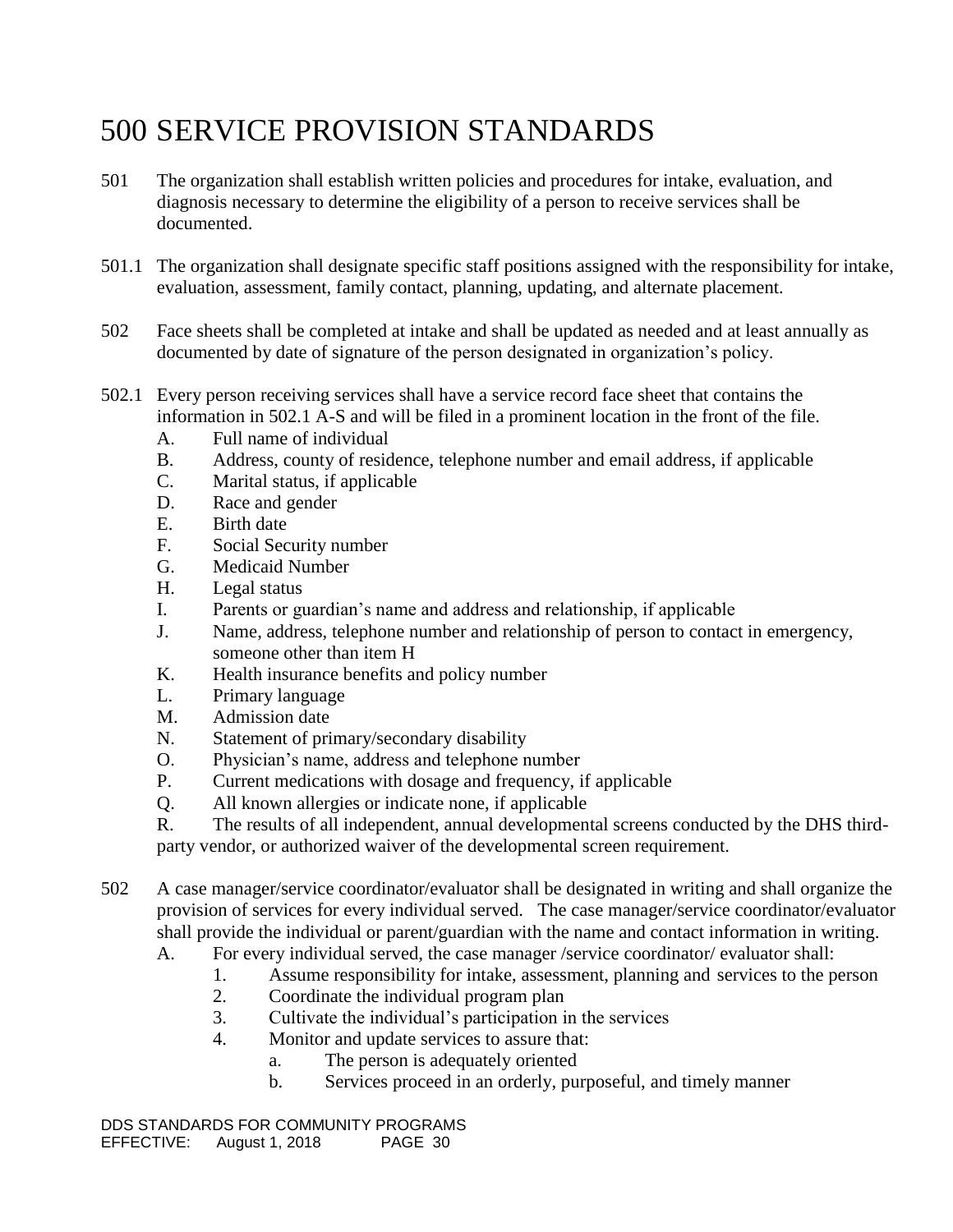- c. The transition and/or discharge decision and arrangements for follow-up are properly made.
- 503 Intake
	- A. A written intake procedure shall be available upon request, shall be understandable to the individual receiving the services, shall be presented to those requesting services, and shall be followed by the organization in the evaluation of a person to determine eligibility for services.
	- B. The organization shall implement policies and procedures for acceptance into services. Policies and procedures must:
		- 1. Establish the criteria for the order of acceptance of any person awaiting service.
		- 2. Identify the position or entity responsible for making acceptance decisions.
		- 3. Provide opportunities for persons to learn about the organization and its services.
		- 4. When a person is found ineligible:
			- a. The person is informed of the reasons.
			- b. The person is given information about potential alternative services.
		- 5. Ensure that all involved are aware of their responsibilities regarding services prior to the planning and delivery of services
		- 6. Ensure signed informed consent for services are obtained and retained as required by funding sources and for legal reasons
		- 7. Ensure persons served are given information about setting their individual service goals, when applicable, planning the services to be delivered and how progress on service goals will be communicated with them.
- 504 Information gathered prior to admission shall include the following information and shall be filed in the individual's record:
	- A. The results of the independent, annual developmental screen conducted by the DHS thirdparty vendor, or the authorized waiver of the developmental screen requirement.
	- B. Signed emergency medical release and all other necessary release forms (i.e., Publicity, field trip, fund raising, etc.). The emergency medical release form shall remain current (yearly) for the protection of the organization and the individual.
		- 1. Competent adults must always sign their releases
		- 2. Publicity releases shall be obtained on an as-needed basis (for each occurrence)
		- 3. Field trip releases shall be obtained on a per occurrence basis unless that field trip is part of the regular program (i.e. bowling each week, swimming each week, etc.)
		- 4. Emergency medical releases must be taken on field trips or incorporated in the field trip release.
	- C. Statement of Legal (competency) status; See Ark. Code Ann. §§ 28-65-101 28-65-109 (see index)
		- 1. If the individual is under the age of 18, he/she is a minor. Organizations shall determine the who is the legal guardian of the child: Natural parent(s), ward of the state (DCFS/foster home, etc.) and shall ensure the legal guardian signs all appropriate documents.
		- 2. If the individual is age 18 or older, he/she is considered competent unless the court has appointed a legal guardian. Copies of guardianship orders must be maintained in the individual's record.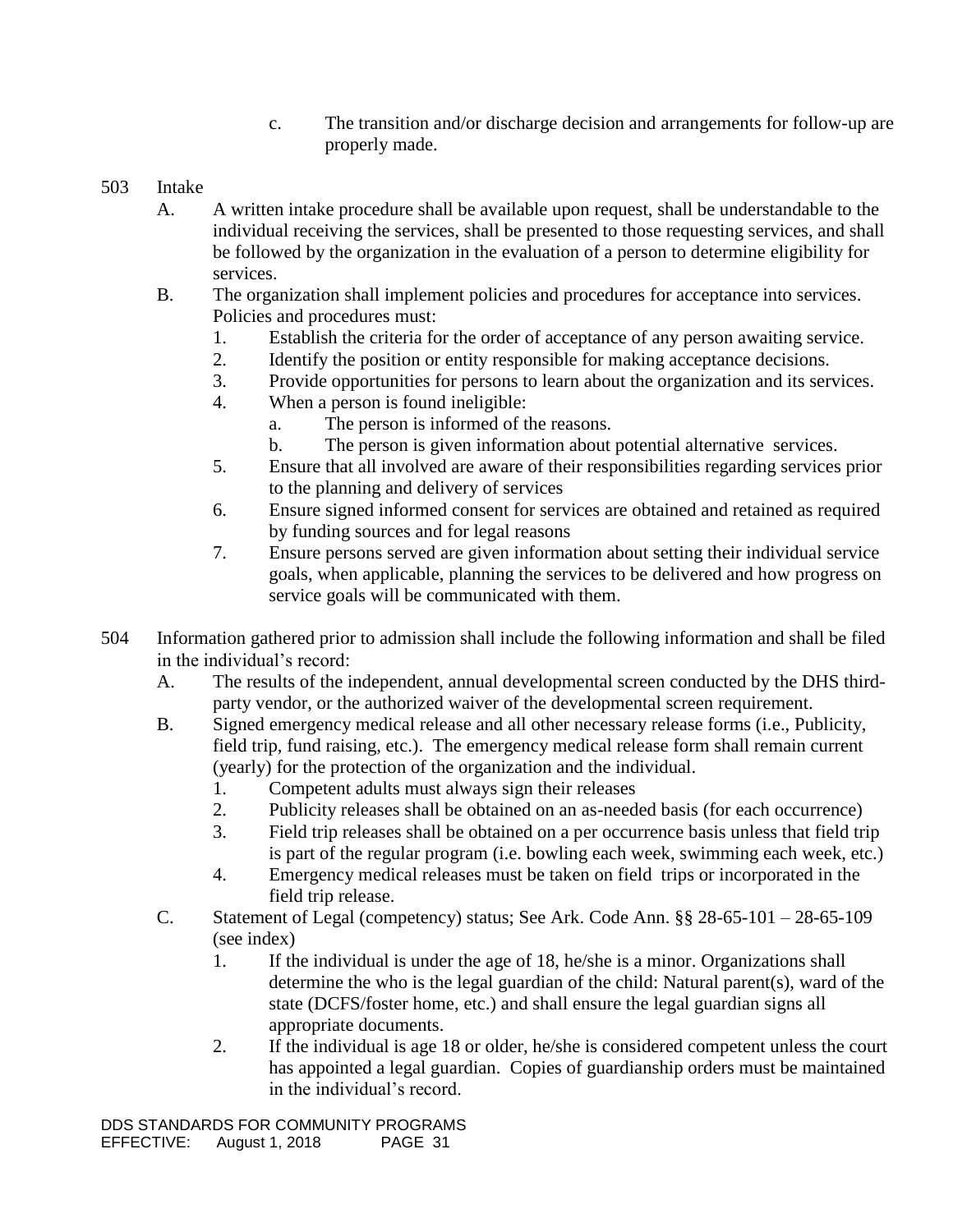*Note: An individual for whom a guardian has been appointed retains all legal and civil rights except those which have been expressly limited by court order or which have been specifically granted by order of the court to the guardian.* 4.

- 505 Application for services
	- A. The organization shall develop and implement a written application to be made available upon request or presented to those requesting services. At a minimum, the application shall contain name, address and telephone number of individual/parent/guardian and a statement of the individual's needs. Applications shall be available in an alternate format and assistance to complete shall be offered to individual's that may require it
- 506 The organization shall complete a Financial Screen for all applicants for services as applicable.
	- A. The screen shall be completed prior to admission and is used by the program in the evaluation of a person's financial status
	- B. The organization shall include all information about benefits for Medicaid eligibility and, for individuals who may not be eligible for Medicaid, shall include information about Tax Equity Family Reform Act eligibility.
- 507 Medical prescription for services shall be obtained, if applicable
	- A. A current prescription for services (within twelve months), signed by qualified medical personnel, shall be on file prior to admission
- 508 The organization shall complete or obtain a full assessment at the time of the admission process. The assessment shall include the following items:
	- A. Social history
		- 1. A social history shall be written or procured within thirty (30) days of admission. The social history must be comprehensive, in narrative form or a completed questionnaire. The social history must be updated annually as evidenced by dated signature.
	- B. Medical history and evaluation
		- 1. A physical examination/assessment signed by qualified medical personnel shall be on file and current within 5 days but not longer than thirty (30) days after admission. In cases where a physical cannot be obtained within 5 days, documentation of a physical within 1 year will be accepted until a new physical can be obtained
		- 2. Early Periodic Screening Diagnosis Treatment process for Medicaid eligible individuals (0-21)
			- a. All individuals 0-21 years of age eligible for Medicaid should have evidence in the file that they are participating in the EPSDT process
- 509 A psychological evaluation report shall be on file prior to admission for adults (age 18 and older) and for children (age 5-18) if applicable
	- A. Adults (age 18-up) transferring from a DDS Licensed provider may be admitted with a copy of the most current psychological evaluation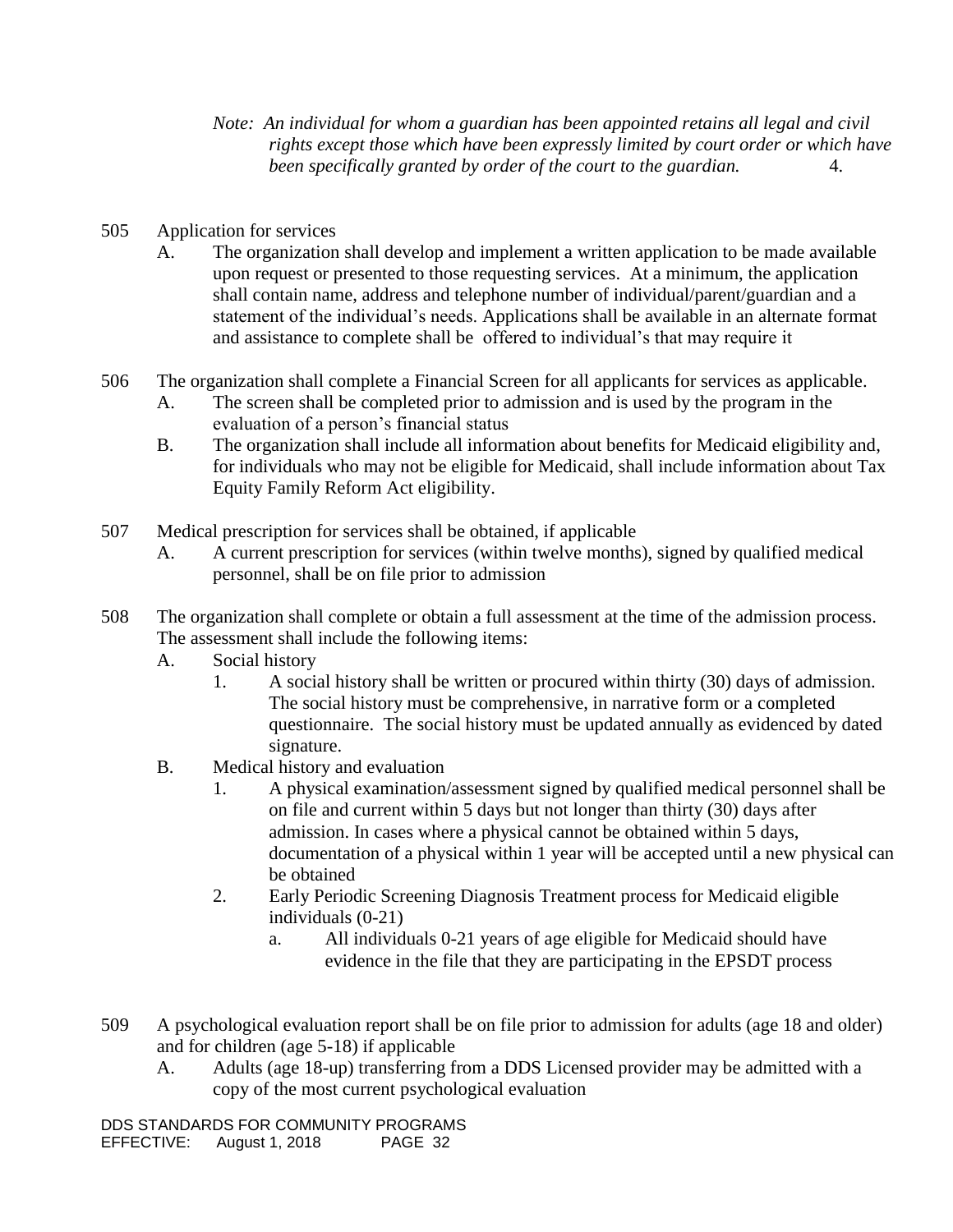- B. A new psychological evaluation may be conducted if an Interdisciplinary Team determines that it is reasonable and necessary based on significant life changes of the individual.
- 510 Therapy evaluations must be completed or procured within thirty (30) days after admission, when applicable or when prescribed by a physician or a therapist working under a physician's orders. Recommendations from therapy evaluations shall be incorporated into the individual's plan of care as appropriate.
- 511 When applicable, all psychiatric evaluation shall completed by a qualified person and must be on file within thirty (30) days after admission. Recommendations from psychiatric evaluations shall be incorporated into the individual's plan of care as appropriate.
- 512 The service needs assessment must be completed on every individual seeking services NOTE: SEE SECTION 521 FOR FURTHER GUIDELINES (CHILDREN'S SERVICES SECTION).
	- A. The person and/or family served and/or their legal representatives shall be involved in:
		- 1. Assessments of potential risks to each person's health in the setting in which they receive services as well as in the community
		- 2. Assessments of potential risks to each person's safety in the setting in which they receive services as well as the community
		- 3. Decisions to accept or reject such risks
		- 4. Identification of actions to be taken to minimize risks
		- 5. Identification of individuals responsible for those actions

#### 513 Personal Futures Planning

**Guiding Principle:** Individual's with developmental disabilities and their families have competencies, capabilities and personal goals that shall be recognized, supported, encouraged, and any assistance to such individual's shall be provided in an individualized manner, consistent with the unique strengths, resources, priorities, concerns, abilities, and capabilities of such individuals. Any plan of service developed should significantly reflect the person for whom it is intended. Services/ supports are most effective when they are adapted to address individual outcomes

- 1. The organization shall prepare a written person-centered support plan for each individual that shall meet their individual needs. At a minimum, the plan shall:
	- A. Be developed only after consultation with the individual/parent/guardian, and other individuals from the individual's support network as determined by the individual/parent/guardian;
	- B. Contain a description of the individual's preferred lifestyle, including:
		- 1. The type of setting in which the individual wants to live or work;
		- 2. With whom the individual wants to socialize;
		- 3. The social, leisure, religious, or other activities in which the individuals wants to participate;
		- 4. Reflect the individual's / family's choice of services which are relevant to the individual's age, abilities, life goals/outcomes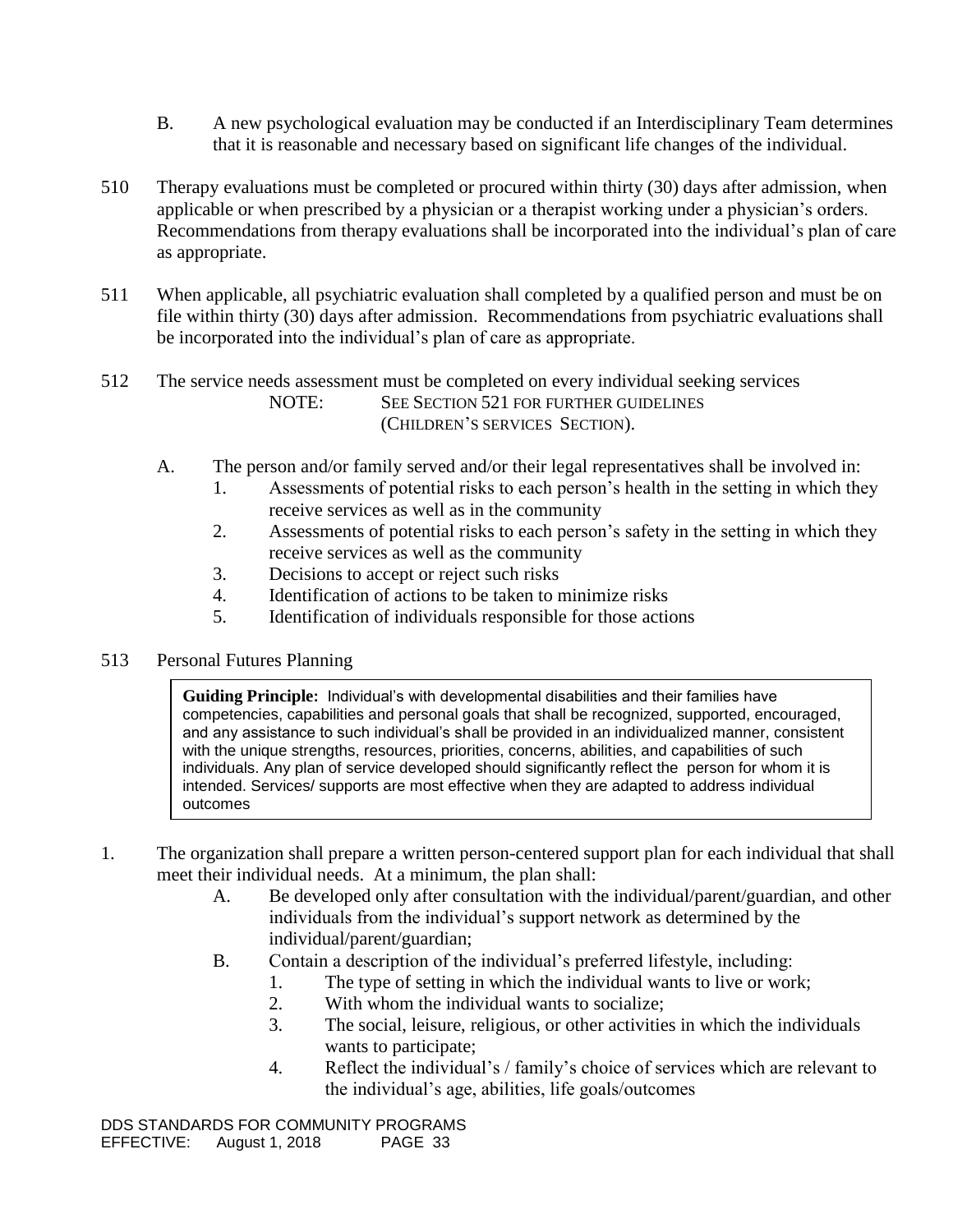- 5. Address areas such as the individual's / family's health, safety and challenging behaviors which may put the individual at risk
- 6. Demonstrates the rights and dignity of individual/ family
- 7. Incorporates the culture and value system of the individual/family
- 8. Ensures the individual's/ family's orientation and integration to the community, its services and resources.
- 9. The necessary activities, training, materials, equipment, assistive technology and services needed to assist the individual in achieving their preferred lifestyle;
- 10. Describes how opportunities for individual choice will be provided;
- 11. Be approved, in writing by the individual/parent/guardian.
- 2. The organization shall regularly review and revise the plan whenever necessary to reflect changes in the individual's preferred lifestyle; achievement of goals or skills outlined within the plan or the goal is no longer deemed appropriate for the individual
- 514 Every individual shall have a written Individualized Program Plan

- A. The organization shall include the person served as an active participant giving direction in all aspects of the planning and revision processes
- B. Services shall be provided based on the choices of the individual/parent/guardian (as appropriate) and on the strengths and needs of the individuals to be served by the organization
- C. Individual choice shall be determined by personal futures planning as specified in Section 513 and a comprehensive assessment which addresses:
	- 1. Relevant medical history
	- 2. Relevant psychological information
	- 3. Relevant social information
	- 4. Information on previous direct services and supports
	- 5. Strengths
	- 6. Abilities
	- 7. Needs
	- 8. Preferences
	- 9. Desired outcomes
	- 10. Cultural background
	- 11. Other issues, as identified
- 514.1 The Individualized Program Plan:
	- A. Shall be developed with the input of the person served and/or their legal guardian.
	- B. Shall Identify:
		- 1. Least restrictive environment

NOTE: SEE INDIVIDUAL PROGRAM SECTIONS FOR SPECIFIC TIME FRAMES (CHILDREN'S SERVICES, SEE SECTION 521).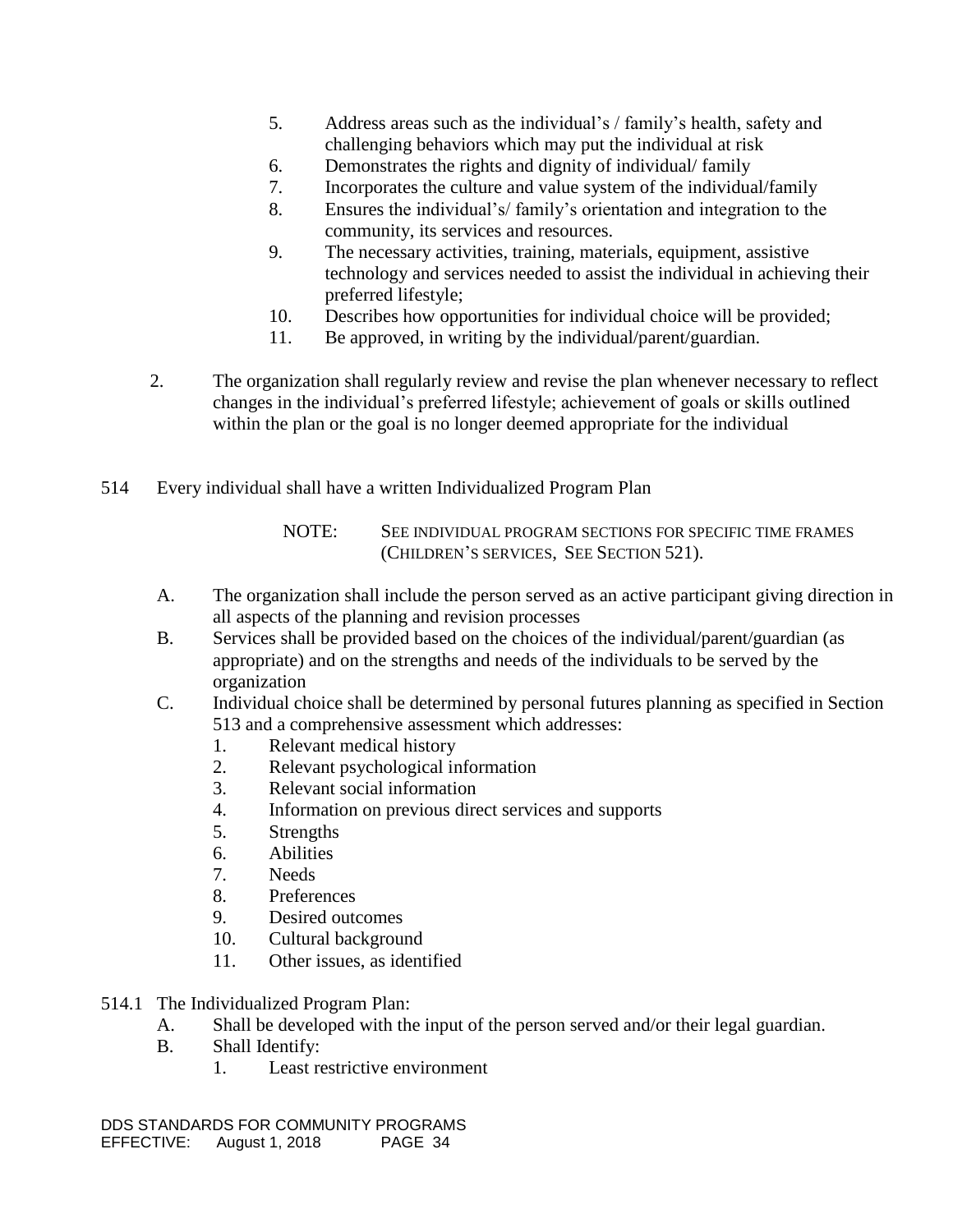- a. Documentation of discussion of least restrictive environment appropriate for individual strengths and needs
- b. The program must document the justification for specialized environments if they are to be used. Plans shall be made for return to normal environments as soon as possible.
	- 1. Individuals shall be in contact as much as possible with those who do not have disabilities
	- 2. Individual program plans will be reviewed for provisions of program services in the least restrictive environment appropriate to the ability of the individual. Document this item with a summary of the discussion by the entire team about the least restrictive alternatives
	- 3. If the person chooses community integration or a less restrictive environment, documentation of referral attempts for alternate placement shall be present
- 2. Barriers
	- a. Describe the conditions or barriers that interfere with the achievement of the goal(s) or skills(s). Describe why a particular individual's needs cannot be met or what needs to be accomplished to meet the need.
	- b. Resources and/or environment changes, adaptations or modifications necessary to attain the goal or skill shall be listed. The person responsible for attempting to get the service must be identified.
		- *Note: Example of barriers are: lack of contract work, lack of funds, lack of staff, individual absent due to illness, prosthetic devices, equipment space, etc. The responsible person may be staff member, individual, family, etc.*
	- c. Documentation of efforts made to remove the identified barriers shall be noted in the individual's progress reports.
- 3. Long-range goals (addressing a period of 3-5 years) and annual goals
	- a. The plan shall incorporate the goals and objectives of the individual's person centered plan.
	- b. The planning process shall support the individual / family in decision making and choosing options by actively involving the individual/ family in the Individual Plan (IP) development
- 4. Specific measurable objectives.
- 514.2 Short-term objectives (3-6 months' time frame) shall be developed, as needed, for each of the annual goals.
	- A. Each objective must have criteria for success that states what the individual must do to complete the objective.
	- B. Short-term objectives must have methods/materials for implementation and give a simple statement describing the procedures to be used in individual training.
	- C. The person responsible for implementation of each short-term and service-objective shall be specified.

*Note: Utilization of title is recommended. This could be the individual or parent/guardian.*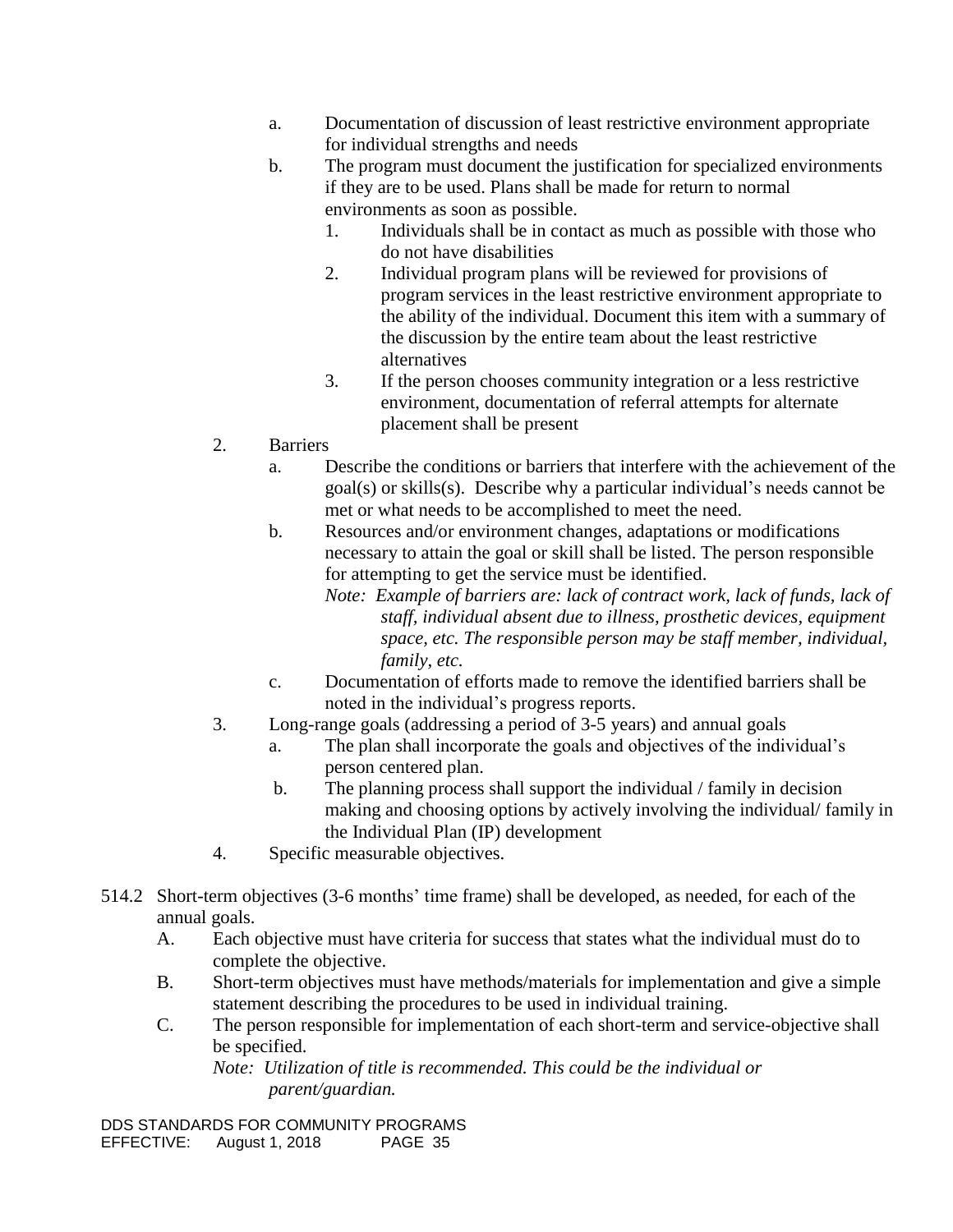- D. Short-term objectives shall have an initiation date, a target date, and, when completed, a completion date
- E. Target dates
	- 1. The target date shall be individualized and noted at the same time of the initiation date and the projected date when the individual can realistically be expected to achieve an objective.
	- 2. The target date shall be used as a prompt to see if expectations for the individual are realistic in relation to attainment and appropriateness of goals and objectives. If the starting or target dates need to be revised, the organization shall mark through, initial and put in a new date.
	- 3. The ending date shall be entered in as the person completes each objective.
- 514.3 Service Objectives
	- A. Shall be reviewed on a regular basis with respect to expected outcomes.
	- B. Shall be revised, as appropriate:
		- 1. Based on the satisfaction of the person served.
		- 2. To remain meaningful to the person served.
		- 3. Based on the changing needs of the person served.
	- C. Shall include a target date, which is a projected date when the team thinks the individual will no longer need the service or the service provision should be reviewed.
- 514.4 The following areas shall be assessed to determine needs in the plan and shall be documented:
	- A. Assistive technology.
	- B. Reasonable accommodations.
	- C. Identified health and safety risks
- 514.5 The individual program plan shall be communicated in a manner that is understandable:
	- A. To the person served and/or their guardian / advocate/ representative.
	- B. To the persons responsible for implementing the plan.
- 514.6 The organization shall ensure that persons involved or their legal guardian/advocate understand the plans and their own involvement in achieving the outcomes.
	- A. Active participation of the persons served, or their guardian or advocate in setting goals and planning services shall be documented. Documentation may be through interviews, records, checklists, etc. and shall be maintained in the individual's file
	- B. If a person served needs services that are not available through the organization, the organization shall make referrals to other providers as indicated. Documentation of the referral(s) shall be maintained in the individual's file.

NOTE: CONTACT DDS FOR A LIST OF PROVIDERS THAT PROVIDE THE REQUESTED SERVICE.

515 Every ninety (90) days of service delivery, the service provider shall complete a quarterly report on the goals/objectives of the IPP. If needed, modifications may be made with meeting of entire team. Quarterly reports must be specific to reflect the individual's performance concerning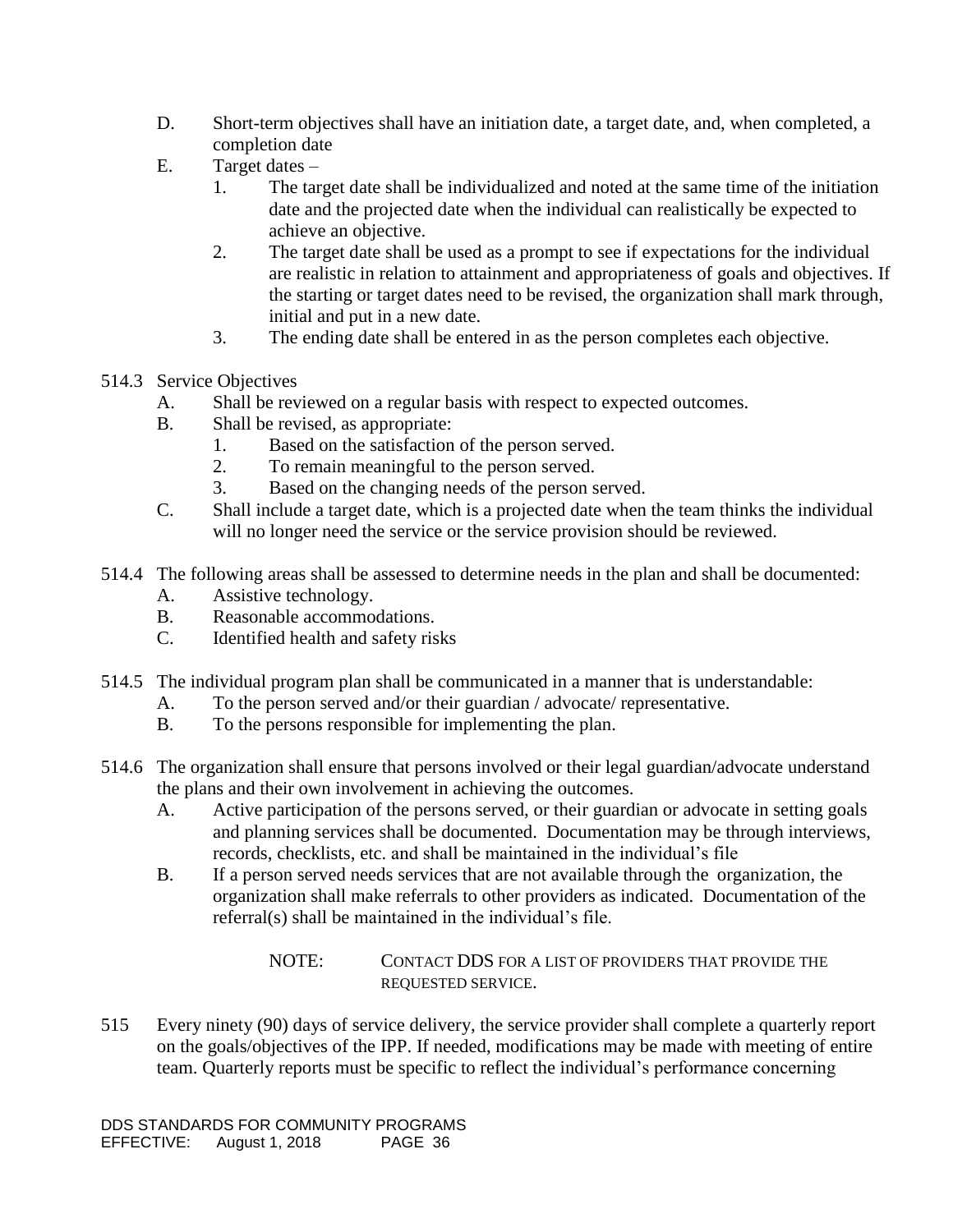implemented goals and short-term objectives as specified in the individual program plan and shall be based on the case notes for the reporting period.

- A. The quarterly notes shall establish goals or short-term objectives which are:
	- 1. Accomplished
	- 2. To be continued
	- 3. Modified or deleted (with statement of reason or barrier) and
	- 4. Will be worked on for the next three months or ninety (90) days
- B. Data Collection/case notes shall be utilized in writing progress reports.
- C. Quarterly reports shall be written, dated, and signed by persons responsible for case management. All persons responsible for implementation of services must contribute to the report.
- D. Quarterly reports shall document referral to interdisciplinary team for modification of the annual goals as needed, in compliance with state and federal regulations
- E. Documentation of communication of quarterly reports to the individual/parent/guardian (as appropriate) shall occur at least every three (3) months or ninety (90) days as in compliance with state and federal regulations.
- F. Quarterly reports must include space for individual and/or parental/guardian evaluation of services. The organization shall document that the persons served and/or the parent guardian has opportunity to evaluate the services received as in accordance with state and federal guidelines.
- 516 Updating
	- A. The organization shall have policies and procedures in place for updating individual program plans. Updates shall be done at least annually and more often if monitoring reports indicate a need or if federal regulations require more frequent updates.
	- B. The organization shall have policies and procedures in place for revising individual program plans when goals change.
	- C. Annually update financial, if applicable, social, medical, medical prescription for services, evaluations as applicable, IPP's, and service needs assessment;
- 517 Termination of services or alternate placement
	- NOTE: SEE THE SPECIFIC PROGRAMMING SECTION FOR MORE DETAILED INFORMATION (CHILDREN'S SERVICES 521).
	- A. An exit summary shall be prepared each time a person leaves a service, not just when the person is leaving the organization.
		- 1. The report shall summarize the results of the services received by the person and makes recommendations for future services to continue the achievement of the person's life goals.
		- 2. The plan may suggest referrals to other services that are not available through the organization
- 518 Data Collection Requirements
	- A. Data collections shall provide specific information on annual goals and short-term objectives and should be designed to measure and record the progress on each short-term objective.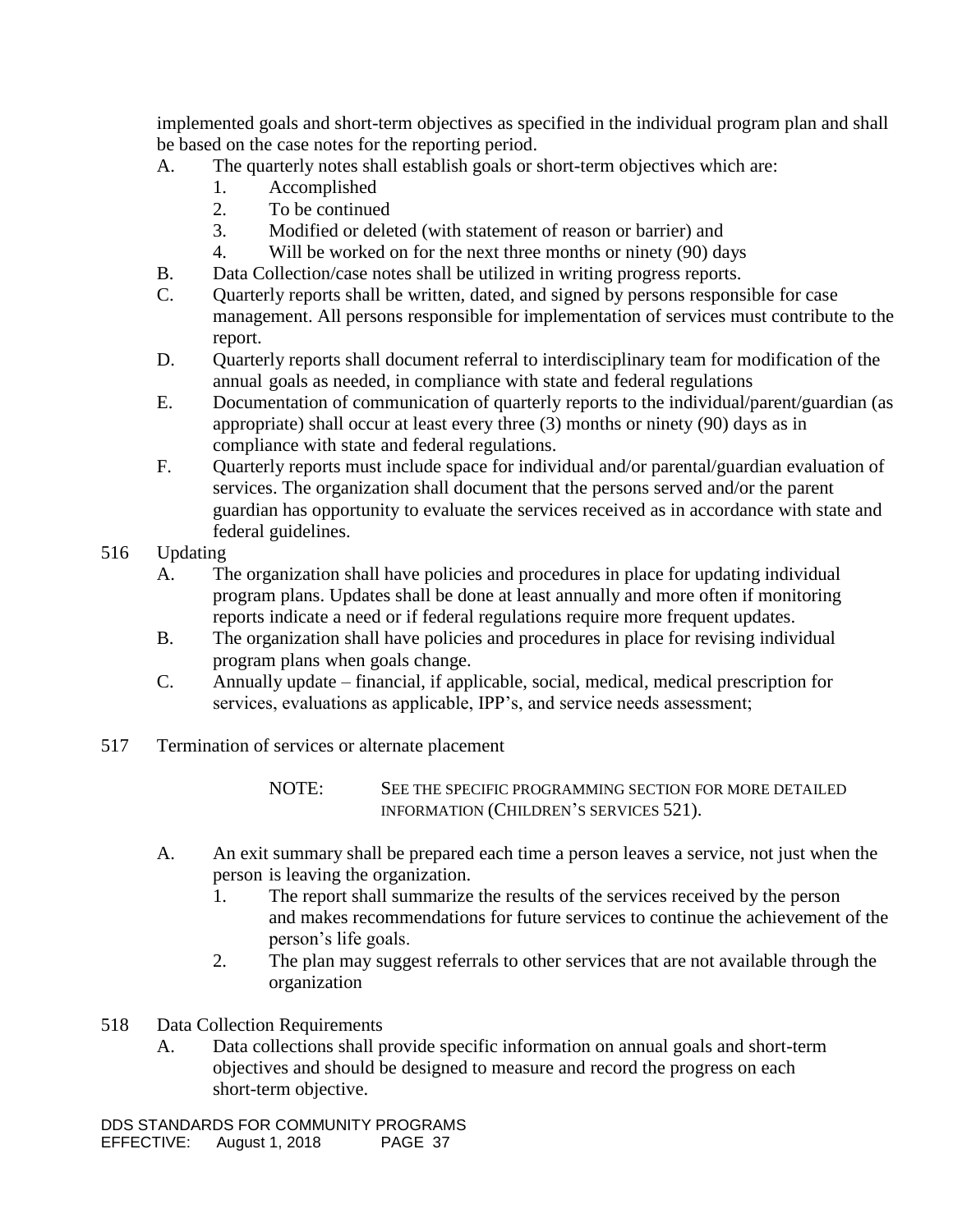- B. Data collection shall consist of sufficient written documentation to support each. *Daily* service documentation must, at a minimum, include:
	- The specific services furnished;
	- The date and actual beginning and ending time of day the services were performed;
	- Name(s) and title(s) of the person(s) providing the service(s);
	- The relationship of the services to the goals and objectives described in the person's individualized plan of care and
- C. Data collection shall also consist of weekly or more frequent progress notes, signed or initialed by the person providing the service(s), describing each individual's status with respect to his or her goals and objectives.
- D. Data Collection shall be filed in the individual's file at least monthly and shall be available for review upon request.
- 520 The organization shall establish and maintain each individual's daily schedule based upon the individual's program plan. The schedule shall indicate general activities throughout the day for each individual. As appropriate the schedule should reflect time segments for the individual to exercise choice in the selection of activities.

# **521 Children's Services Individual Program Planning**

As a key element in establishing goals/objectives/ personal outcomes, the agency shall assess an individual's/family's preferences, desires, lifestyle choices, strengths, needs, skills, etc. through individual observations or interviews. Documentation of the assessment shall be maintained in the individual's file. At a minimum, the assessment must include:

- A. Developmental Assessment
	- 1. Initial evaluation shall include 2 developmental assessments; 1 standardized and 1 criterion based.
	- 2. Documentation must include:
		- a. A written summary that includes standard deviation and/or percentage of delay as determined by the test protocols
		- b. An informed clinical opinion
	- 3. Must be in a format that is understandable to the parent.
	- 4. Must be signed by the evaluator.
- B. An annual assessment must be conducted using a criterion based test.
- C. A Social History must be completed, signed and dated on the approved form from DOE.
- 521.1 Children 3-5-The Individual Program Plan shall include a statement of the specific services necessary to meet the identified needs of the child/family.
	- A. At a minimum the IPP must include:
		- 1. Frequency- Number of days or sessions that a service will be provided
		- 2. Intensity- The length of time the service is provided during each session, and whether the service is provided on an individual or group basis
		- 3. Location- Location where the service is provided (e.g., in the child's home, early intervention center, or other setting) as appropriate to the age and needs of the child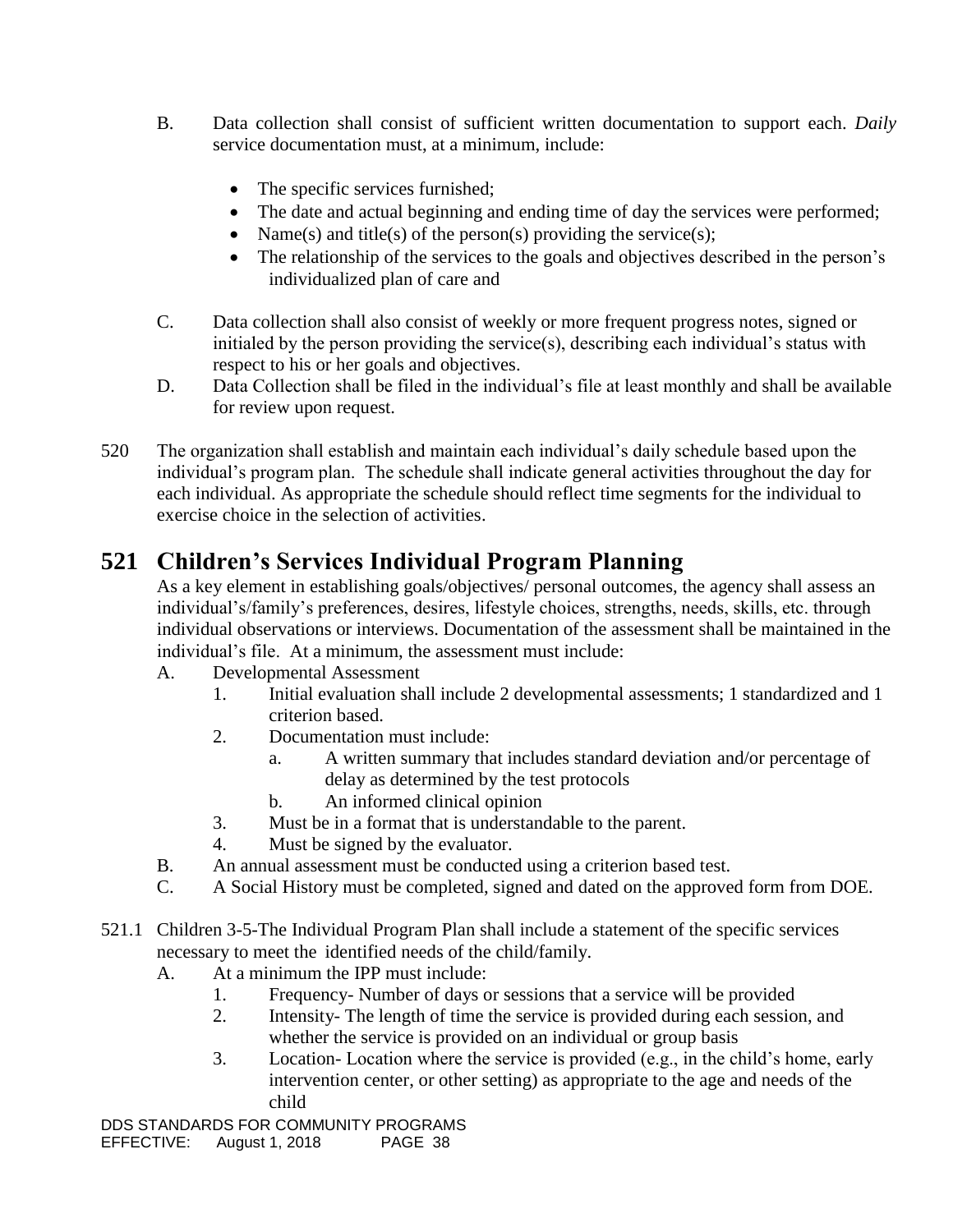- 4. Method- How a service is provided
- 5. Dates and duration- Projected dates of initiation of the services, a target date for completion and/or review and the anticipated duration of those services. If either of these dates needs to be revised, then simply mark through, initial and put in new date.
- B. Completion of the IPP must meet all State and Federal requirements
- C. In order to revise an individual's objectives, at least three (3) members of the team must be present. Parent(s) must be included.
- 521.2 Quarterly reviews must include a Family Rating which must be documented on the appropriate form as designated by DDS.
- 521.3 Children reaching 5 years of age must have a transition plan.
	- A. This plan must be developed 180 days prior to age 5 as per State and Federal guidelines.
	- B. The plan must be child specific and must include specific steps to ensure a smooth transition for the child and family, and must be in accordance with State and Federal Guidelines.
	- C. The plan must include a transition plan at kindergarten age. Children entering public schools must have a transition plan.
	- D. The individual program shall include the steps to be taken to support the transition of the child upon reaching kindergarten age.
	- E. The organization must document contact with the agency which will provide services following the transition, and must demonstrate an attempt to involve that agency in the transition planning. Documentation must be maintained in the individual's file.
- 521.4 If the organization is using the supervising teacher model, the organization must follow all State and Federal Guidelines and maintain appropriate documentation of supervision and direct contact with the child on file for review.

# **522 Vocational Maintenance & Monitoring**

Vocational Maintenance & Monitoring

- A. Case Notes
	- 1. Case notes shall document each contact with the individual the frequency of each contact will be determined by the team during the development of the IPP it should include date, time and summary of each contact.
	- 2. Service Objectives shall be listed in an outcome oriented manner.
		- A. Each service objective shall specify any environment modification necessary to facilitate the individual's accomplishment.
		- B. Each service objective, including physical adaptations or modifications of the individual's environment, shall be stated as a single specific outcome.
		- C. Service objectives shall provide opportunities in the social environment to support community integration and the enhancement of individual relationships.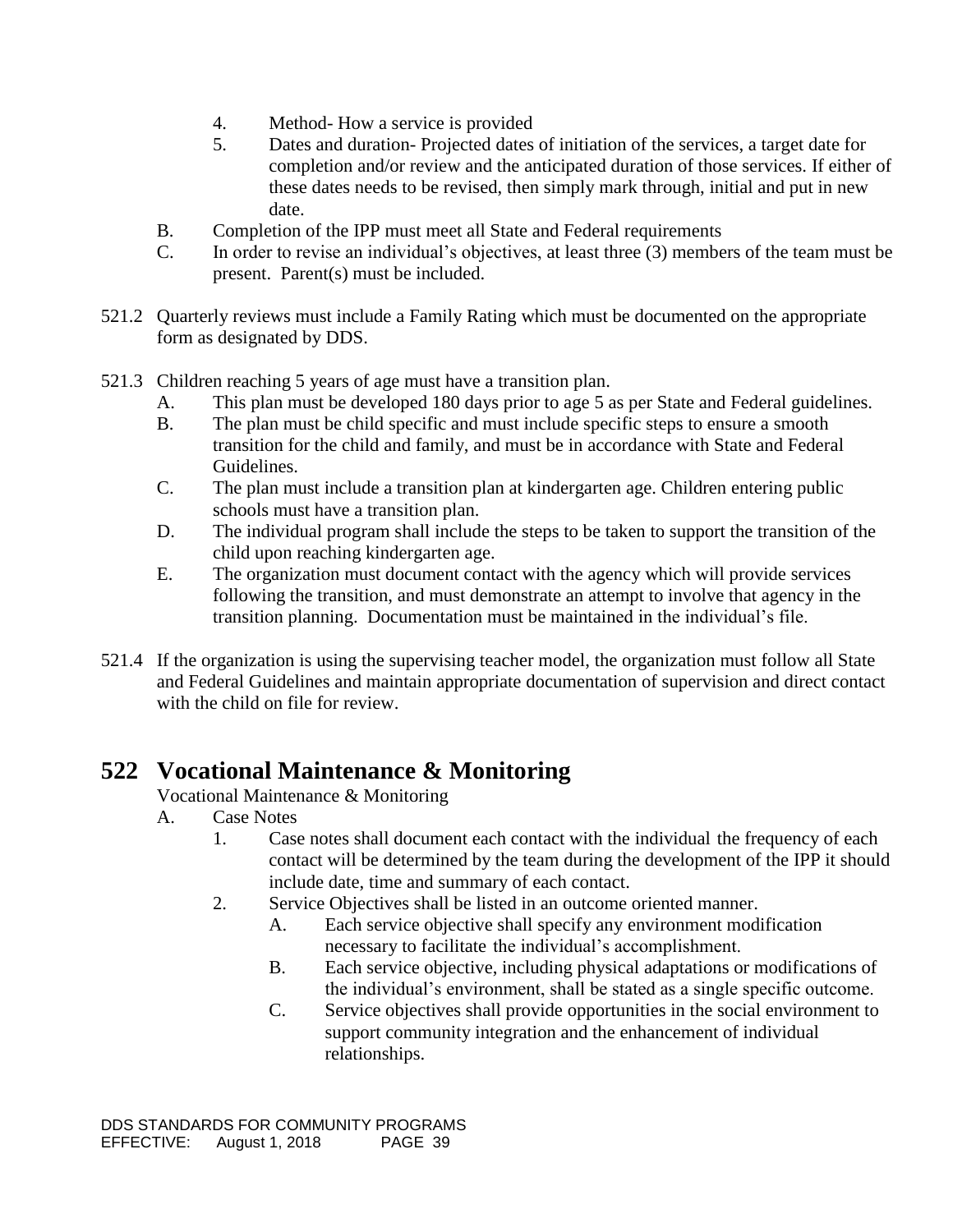D. Based on the individual's choice, and the needs assessment, plans shall include facilitation of the individual's participation in normal activities in normal settings of same-age peers.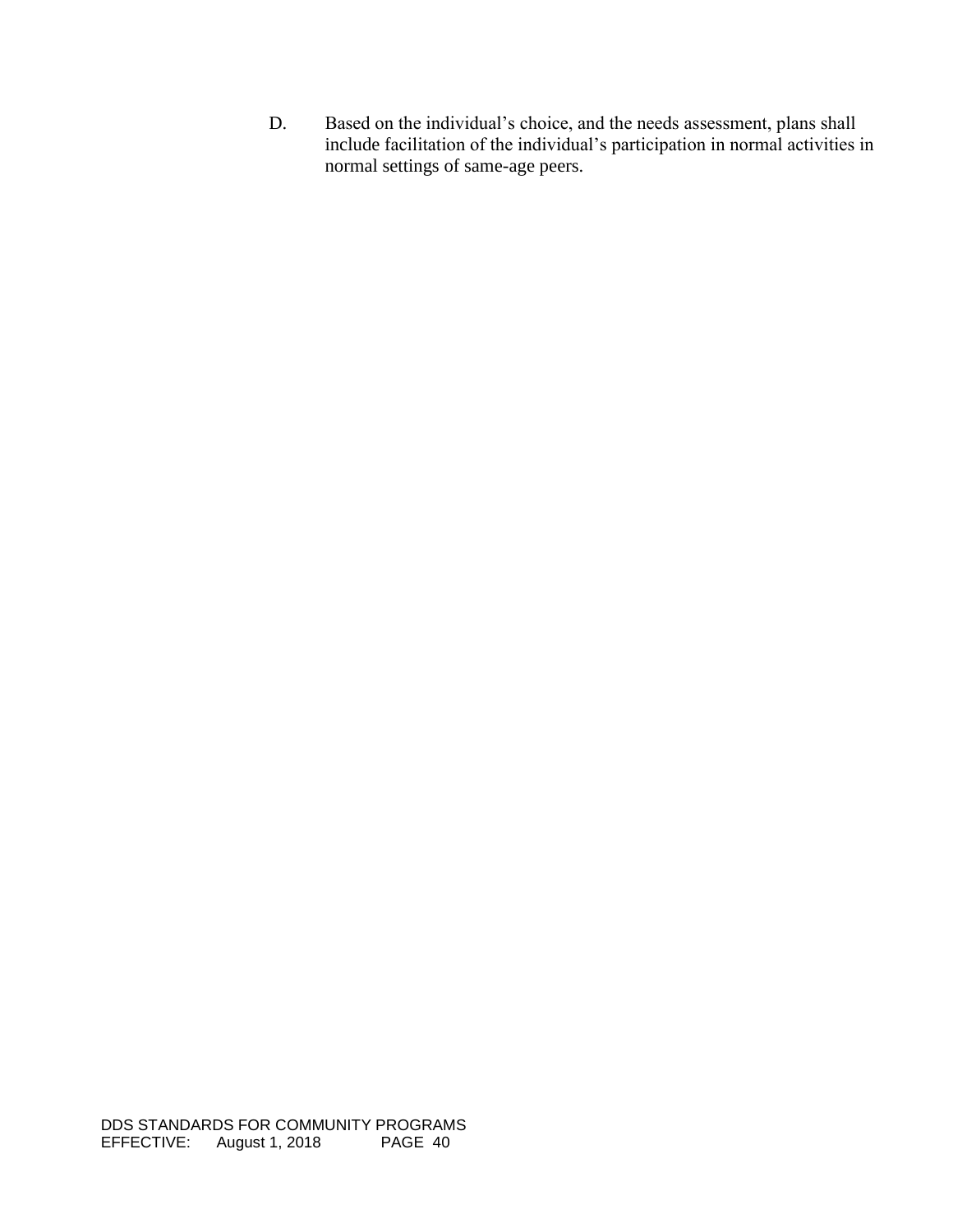### **523 STAFF RATIOS**

Ratios for Day Programming for Children 0-3 Years  $1:4$ 

Ratios for Day Programming for Children 3-5 Years

- 1:7 If non-integrated according to December  $1<sup>st</sup>$  child count
- 1:9 If integrated at the December  $1<sup>st</sup>$  child count, the center can send in documentation to DDS and use the alternative ratio of 1:9. Provider shall be required to assure DDS that the integrated status is maintained and it will be checked periodically during licensure visits.
- 523.3 Ratios for Adult Day Programming The organization shall maintain a 1:10 ratio throughout the building using the following definition. ONE DIRECT CARE STAFF PERSON THAT HAS VISUAL CONTACT WHILE **ACTIVELY ENGAGED** IN PROVIDING SUPPORT AND SUPERVISION TO CONSUMERS.

# **524 Square Footage**

A minimum of forty (40) square feet of program training area per individual served shall be required. This is program-training area only. This does not include halls, storage areas, or administrative offices.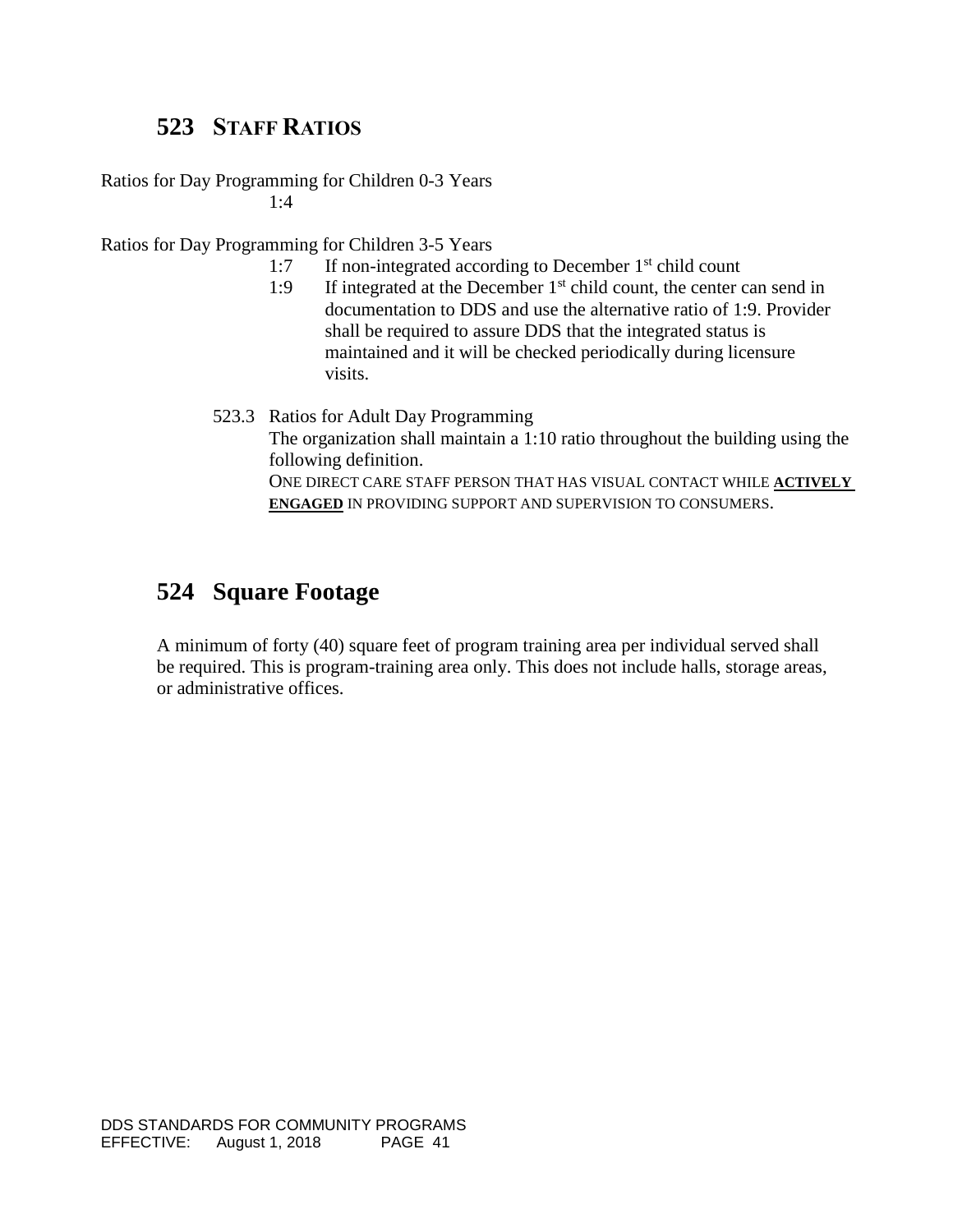### **600 FOOD SERVICES**

- A. This standards section shall be applied to all provider owned/leased/rented facilities. If the facility contracts for food services, the organization shall ensure compliance with DDS policies.
- 601 Written procedure shall be established that addresses how food services are provided to the individuals served by the facility:
	- A. Procedure shall include how meals are provided as well as staff responsible.
- 601.1 All Day services programs shall assure that organization provided meals are approved, adequate diets, which conform to the recommended dietary allowance.
- 601.2 Licensed Group Homes shall assure that three (3) meals a day are available for individuals served.
	- A. The organization shall keep on hand suitable food for preparing sack lunches, if appropriate.
	- B. All meals shall be part of an approved, adequate diet, which conforms to the recommended dietary allowance.
	- C. Facilities with apartment units shall have a mechanism for monitoring the resident's food related skills.
- 602 The organization shall keep menus on file. Menu preparation should occur at least one week in advance in order to:
	- A. Allow adequate time to purchase foods to avoid too frequent menu substitutions. Meal planning shall occur so that identical meals are not served on the same day of consecutive weeks.
	- B. Serve as a reminder for scheduling advance preparation;
	- C. Allow menus to be available as a teaching tool for instruction of individuals, to include development of menus by individuals.

Menus shall be kept on file for a minimum of three (3) months.

- 603 Menus shall be prepared or approved by a registered dietitian/nutritionist. Organizations may contract with a dietitian/nutritionist.
	- A. Dietitian/nutritionist shall check for nutritional adequacy of menus and acceptable food safety and sanitation practices. This must be documented by a written report at least annually.
	- B. DDS shall accept Arkansas Nutrition Program approval, or site monitoring reports, as adequate approval for Centers that participate in the free/reduced lunch program.
- 604 The organization shall develop and implement written procedures that address provisions for special diets.
	- A. Special diets pertain to allergies, weight control, diabetes, religion, hypertension, and other medical conditions as documented in the consumers file.
- 605 Food items and toxic items shall not be stored together.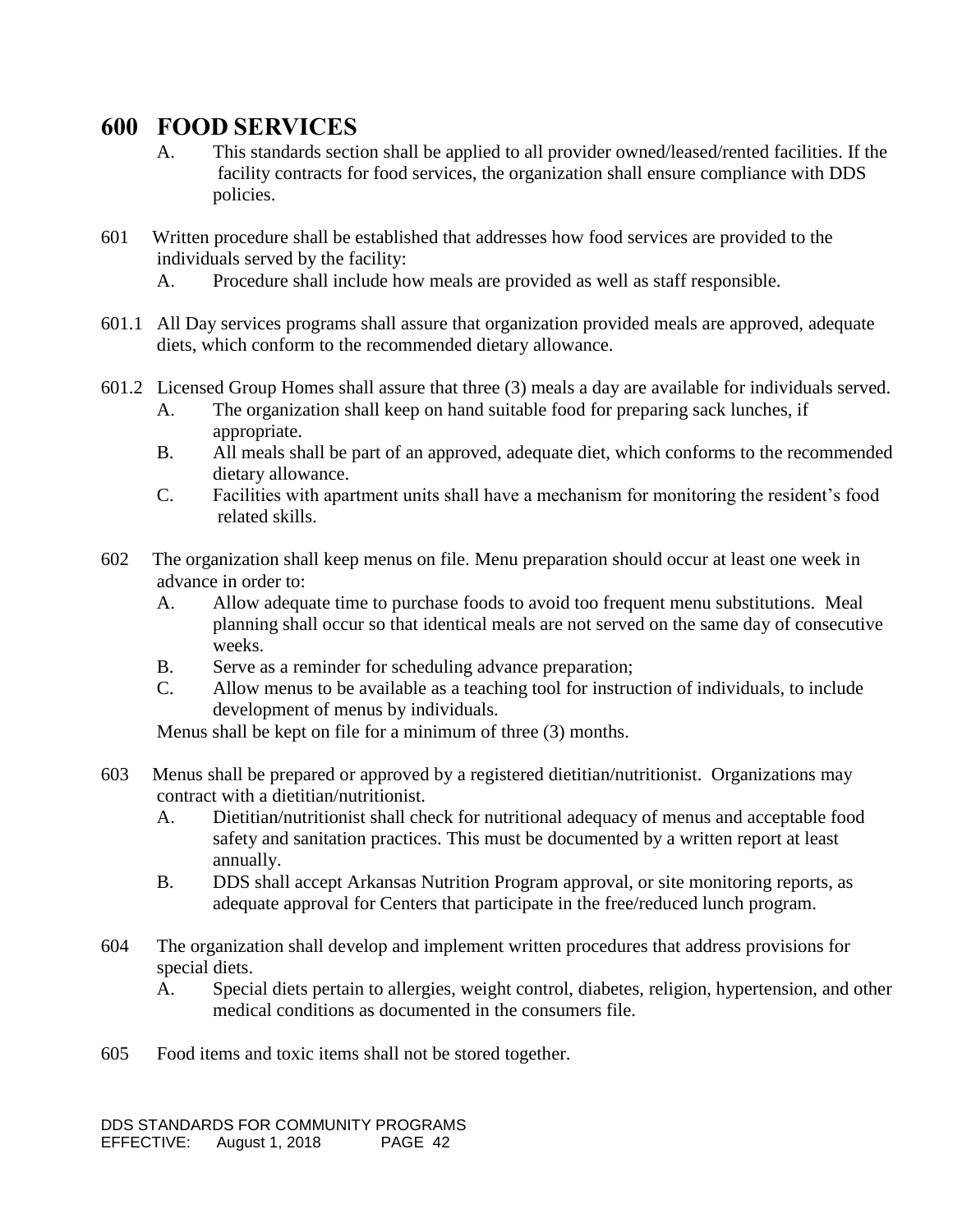# **700 TRANSPORTATION**

- A. The organization shall establish written procedures that address how transportation services are provided to individuals served by the program.
- B. The procedures shall address transportation to the persons served, as well as staff responsible.
- C. The organization shall ensure that all individuals receiving services are provided with a copy of the transportation policies and shall document receipt of this information in the individual's file.
- 701 The organization shall assure safety for all persons being transported. For all transportation services provided for the persons served by the organization, the organization shall ensure:
	- A. For all vehicles owned or operated by the organization:
		- 1. Compliance with all applicable federal, state, county, and city requirements.
			- a. All vehicles shall be properly licensed by the State of Arkansas.
		- 2. Appropriate licensing of all drivers.
			- a. All drivers must be licensed according to state requirements for providers of public transportation.
		- 3. Review of driving records of all drivers on an initial and annual basis.
		- 4. Insurance requirements for vehicles and personnel.
			- a. The organization shall maintain insurance coverage providing a minimum of \$1,000,000 comprehensive, liability, and property damage.
		- 5. Safety equipment / features in vehicle(s).
			- a. Fire extinguisher in every program vehicle used to transport consumers.
			- b. Each vehicle shall utilize seat belts or suitable restraints when in motion in accordance with Ark Code 27-37-702 "Seat Belt Use Required" and 27-34- 101-107 "The Child Passenger Protection Act"
			- c. The organization shall establish policy and procedure to ensure Child Safety Alarms on every vehicle required under Ark Code 20-78-225 (all vehicles designed or used to transport more than 7 passengers and 1 bus driver)
		- 6. Accessibility based on the individual's needs and reasonable requests.
		- 7. Training of drivers in the organization's transportation requirements.
		- 8. Written emergency procedures.
			- a. Each vehicle used in transporting clients shall have a documented emergency drill once every six months.
		- 9. Availability of communication devices (i.e., cell phones 2-way radios, etc.).
		- 10. Road warning/hazard equipment (i.e., safety cones, flairs, reflector signs, etc.)
		- 11. First aid supplies.
			- a. Every program vehicle used to transport consumers shall maintain a First Aid kit.
		- 12. Maintenance of vehicles owned or operated by the organization according to manufacturers' recommendations.
			- a. The organization shall establish/implement procedures that ensures a vehicle maintenance log is kept up to date for all vehicles used to transport consumers.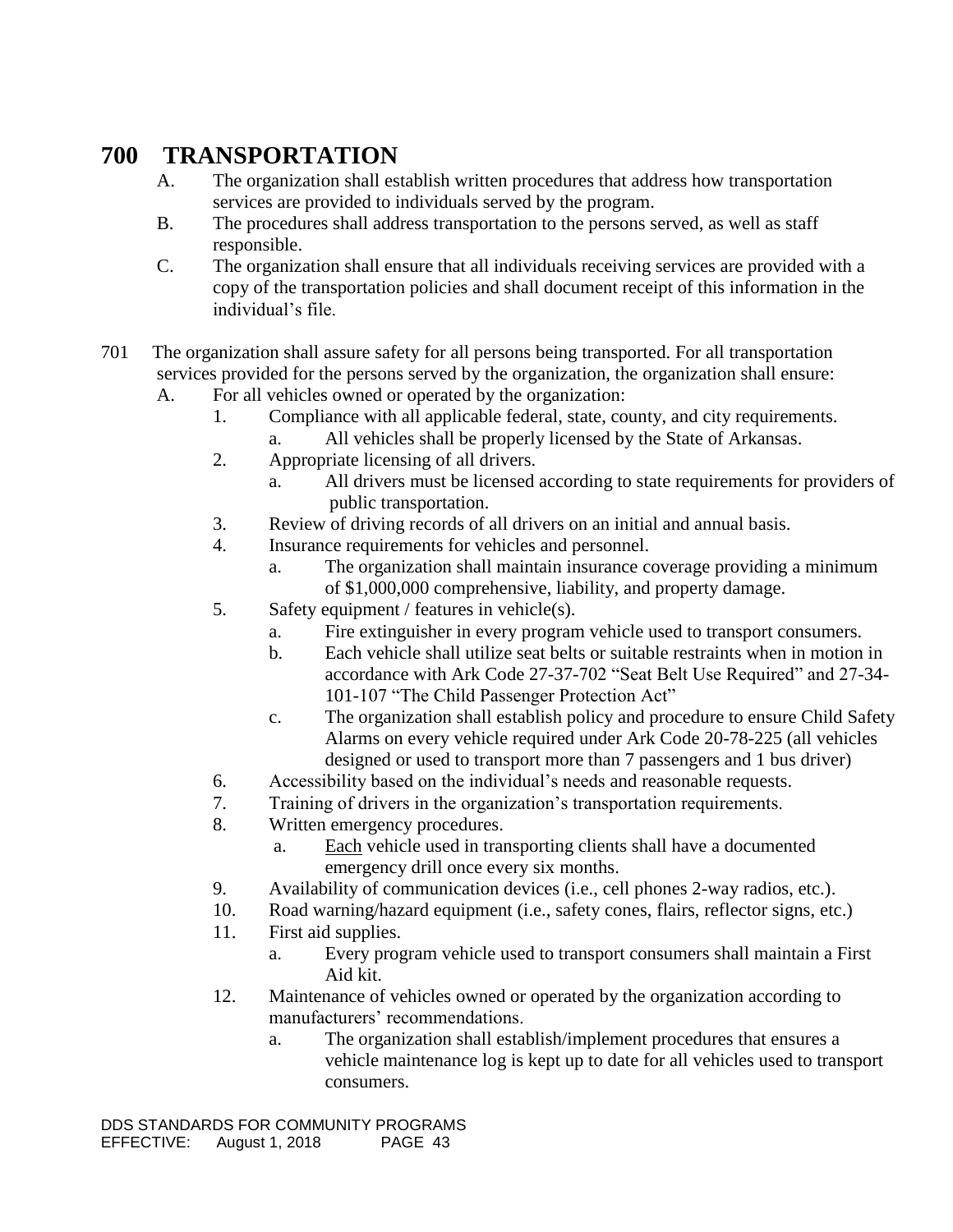- 1. The procedure shall establish who is responsible for upkeep of vehicle and who is responsible for documentation and update of log.
- b. The maintenance log shall document the following:
	- 1. Oil changes
	- 2. Tires and brakes repair/inspection
	- 3. Head and tail lights and turn signals repair/inspection
	- 4. Windshield washer and wiper blades repair/inspection
	- 5. Air conditioner (if any), and defroster inspection/repair
	- 6. Hoses and fan belts inspection/replacement
	- 7. Fluid levels inspection and replacement
	- 8. Exhaust system inspection/repair
	- 9. Emergency warning system inspection/repair
	- 10. Steering assemblage inspection/repair
- 13. If services are contracted:
	- a. An annual review of the contract against elements 1-12 of this standard shall be performed by the organization.
	- b. Personnel or contractors shall provide transportation services for the persons served in a safe manner, with drivers having knowledge of unique needs of persons served, and consistent with the regulations of the local authorities.
		- 1. This standard shall apply when any vehicle, including a personal vehicle, is used to provide transportation for persons served.
- 702 The organization shall establish written policy and procedure to address apparent abandonment of consumer by family and/or guardian.
	- A. The organization shall develop a procedure to be followed by transportation staff when unable to leave individuals at home or alternate sites as specified by family that ensure the safety of the individual at all times.
- 703 At least one responsible person, in addition to the driver, shall be present in the vehicle if any of the following conditions apply:
	- A. Any person being transported has medical conditions as defined by the organization guidelines.
	- B. Any person being transported has a severe disability as defined by the organization's guidelines.

*NOTE: 'Responsible person' shall be defined by the organization's policy.* 

- 704 Organizations operating vehicles transporting children shall comply with the child:staff ratio specified by the Child Care Licensing Standards for Transportation
- 705 Organizations operating vehicles transporting adults shall establish/implement policies related to adult: staff ratios.

*NOTE: DDS RECOMMENDS A 1 TO 10 RATIO AT ALL TIMES.*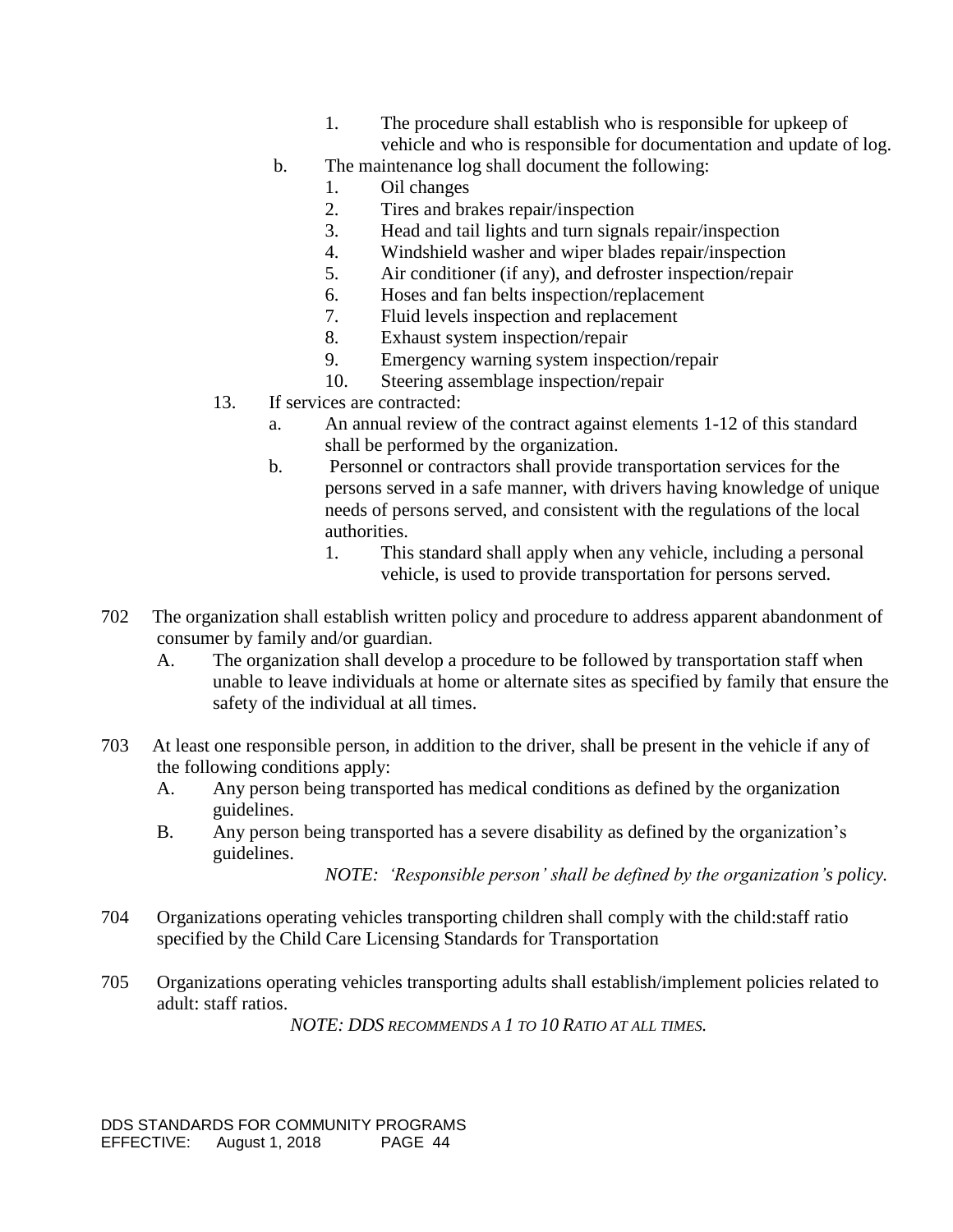### **800 PHYSICAL PLANT, ACCESSIBILITY AND SAFETY**

- A. The organization shall provide a physical plant compatible with services provided and with the needs of the individuals and staff; provide an accessible and safe environment and be in compliance with U.S.C. § 12101 et. seq. "American with Disabilities Act of 1990" at all owned, leased, and/or rented program site(s).
- 801 The organization shall promote accessibility in all settings. The organization shall assess all physical sites to ensure accessibility for individuals and their families and shall establish time lines and actions to be taken for removal of identified barriers.
	- A. Organizations shall ensure that all physical sites address accessibility issues in order to:
		- 1. Enhance the quality of life for those served in their programs and services.
		- 2. Meet legal and regulatory requirements.
		- 3. Meet the expectations of stakeholders in the area of accessibility.
- 801.1 Accessibility Requirements
	- A. The organization shall ensure architectural accessibility at each facility based on the individual's needs.
		- 1. Ramps, doors, corridors, toileting and bathing facilities, furnishings, and equipment are designed to meet the individual's needs.
	- B. The organization shall ensure that all their facilities are in compliance with 29 U.S.C. §§ 706 (8), 794 – 794(b) "Disability Rights of 1964" and U.S.C. § 12101 et. seq. "American with Disabilities Act of 1990". Compliance with the aforementioned laws is required to receive federal monies. Admissions criteria of who can be served shall identify any persons the facility or staff would be prevented from serving due to accessibility issues.
- 801.2 Accessibility Assessment and Planning
	- A. The organization shall assess all facilities. The assessment shall identify all barriers and shall develop a plan for removal of barriers in the following areas:
		- 1. Architecture
		- a. Architectural or physical barriers which may include steps that prevent access to a building for an individual who uses a wheelchair, narrow doorways that need to be widened, bathrooms that need to be made accessible, the absence of light alarms for individuals who have a hearing impairment, and the absence of signs in Braille for individuals who have visual impairments.
		- 2. Environment
			- a. Any location or characteristic of the setting that compromises, hinders, or impedes service delivery and the benefits to be gained.
- 802 Physical Plant Structure
- 802.1 Architecture
	- A. All water, food service, and sewage disposal systems must meet all local, state, and federal regulatory agencies, as applicable. The organization shall maintain documentation of all approved inspections for review by DDS.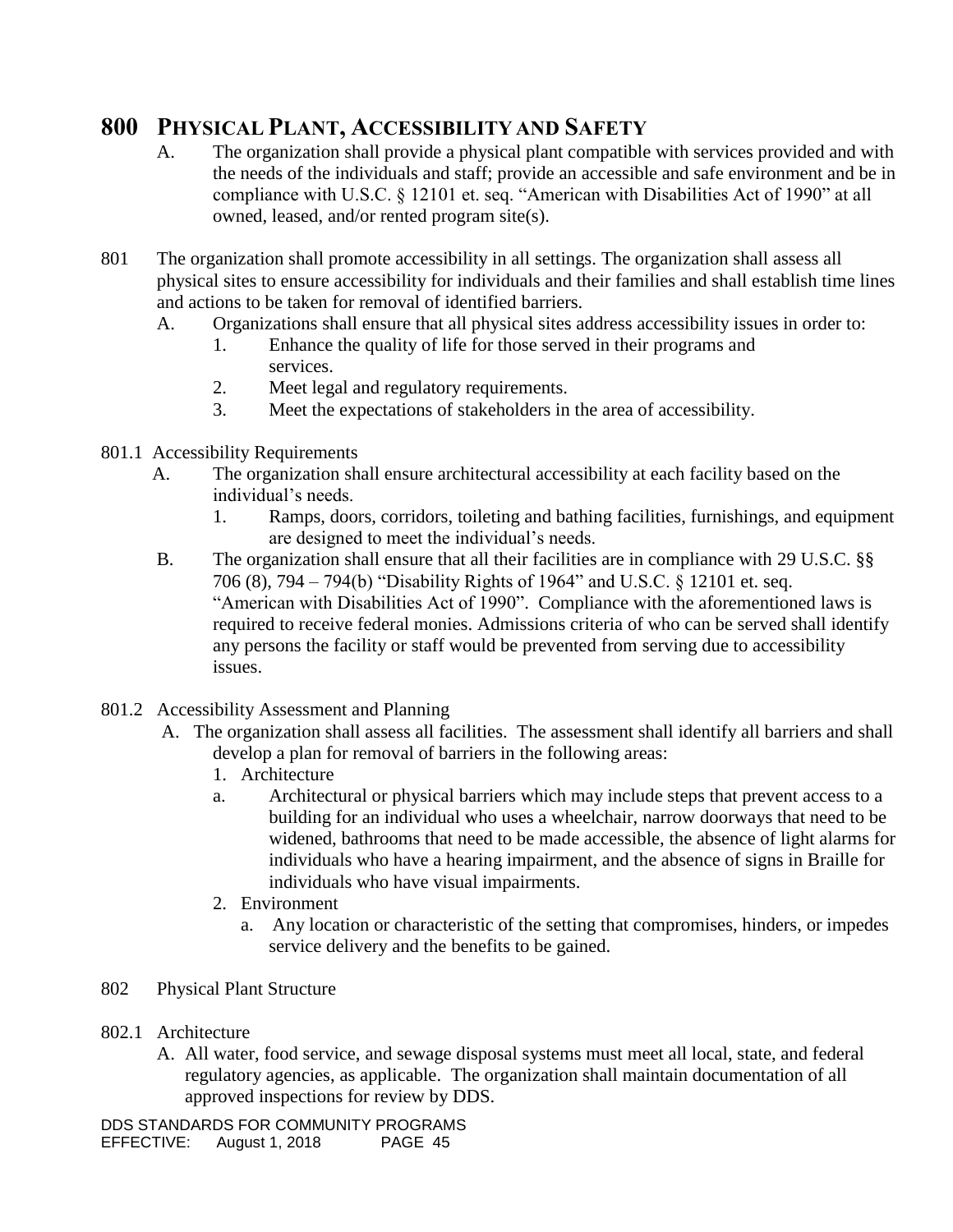- 1. Sewer inspections are not required if the site is on city water and sewage lines.
- 2. Sites using a well and/or septic tank, shall be obtain an inspection by the Division of Health documenting compliance with the DOH and local regulations.
- B. Floor furnaces, gas heaters, electric heaters, hot radiators, and exposed water heaters must be protected by screens or guards that are without sharp corners and are attached to floor or wall to prevent persons from falling against the guard and knocking it over.
- C. Enclosed gas heaters must be properly vented to the outside, and installed with permanent connection that includes a cut-off valve in the rigid part of the gas supply pipe.
	- *Note: DDS recommends gas heaters with a pilot light and automatic cut-off valve which automatically cuts off gas to the main burner when the pilot light goes out.*
- D. Restroom facilities used by individuals must provide for individual privacy and be appropriate for the individuals served regarding size and accessibility.
- 802.2 Environment
	- A. Temperature of each facility must be maintained within a normal comfort range for the climate. Recognizing that there may be variances within a building, the organization shall make reasonable efforts to maintain a comfortable temperature range throughout the facility.

*Note: The recommended standard for range of comfort is from 65 to 80 degrees F (U.S. Atmospheric Standards 29.1)*

- B. All areas of the facility shall be sufficiently lighted to meet the needs of the individuals being served and the usage of the area.
- C. The organization shall maintain the interior and exterior of the building in a sanitary and repaired condition.
- D. The premises shall be free of offensive odors.
- E. The grounds and all buildings on the grounds shall be maintained in a clean and repaired condition.
	- 1. Play and activity areas shall be free of dense undergrowth and refuse accumulations. All landscape plantings and the lawn shall be well groomed.
- F. The facility shall be maintained free of infestations of insects and rodents.
	- 1. The organization shall maintain a contract for pest control that is administered by appropriately licensed professionals.
- G. The organization shall establish written procedures regarding smoking that is in accordance with The Clean Air Indoor Act (Act 8 of 2006).
	- 1. For all congregate, day-hab settings, and licensed group homes, smoking will not be permitted in the following areas:
		- a. Common Work Areas
		- b. Auditoriums
		- c. Classrooms
		- d. Conference and Meeting Rooms
		- e. Private Offices
		- f. Elevators
		- g. Hallways
		- h. Health Care Facilities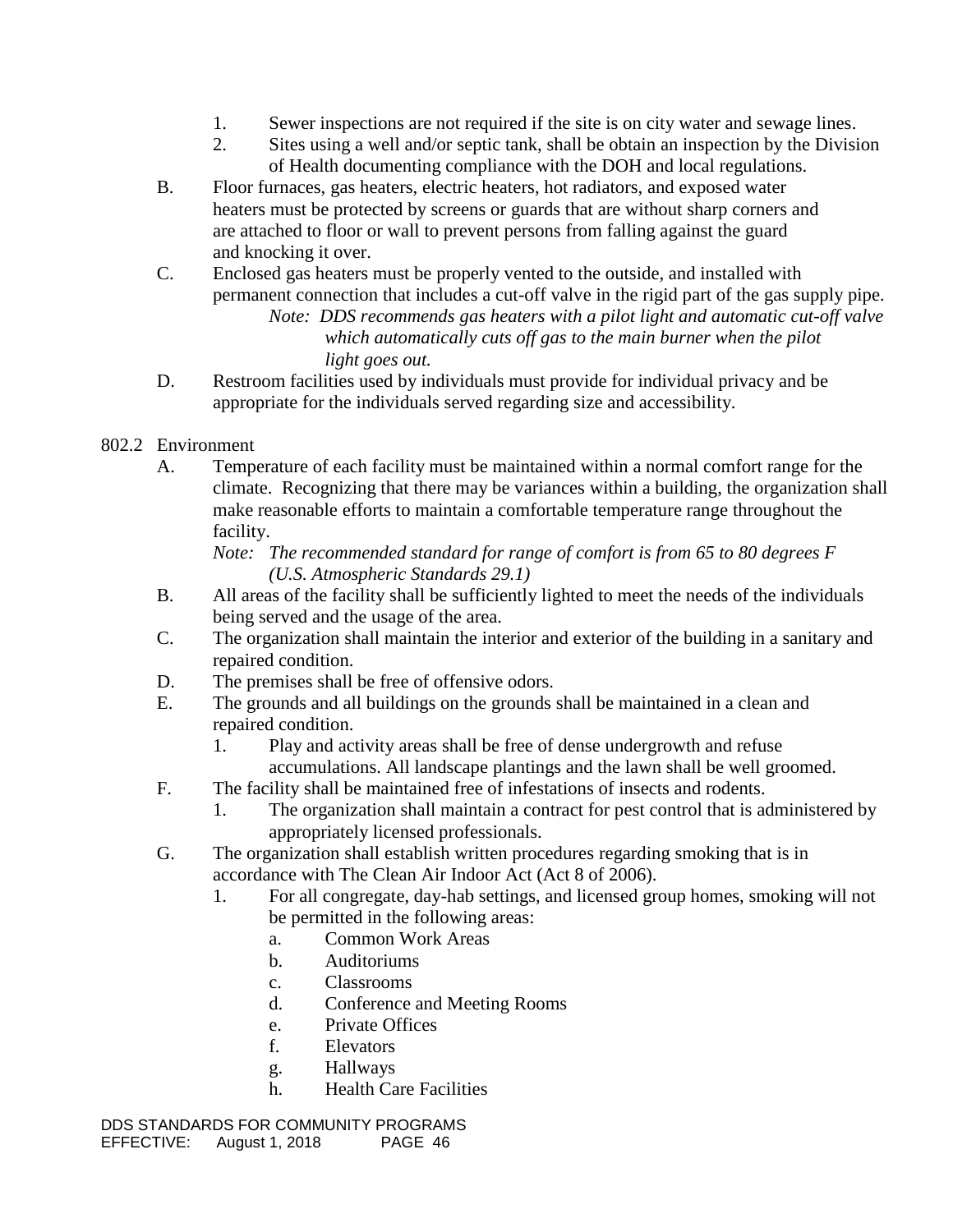- i. Cafeterias
- j. Employee Lounges
- k. Stairs
- l. Restrooms
- m. All other enclosed areas.
- 2. Approved Exemptions:
	- a. Private residences or health care facility
	- b. All workplaces of any employer with fewer than three (3) employees. (Note: This exemption does not apply to any public place)
	- c. Outdoor areas of places of employment or group homes
- H. All materials and equipment and supplies shall be stored and maintained in a safe condition. Cleaning fluids and detergents must be stored in original containers with labels describing contents.
	- 1. The organization shall maintain an MSDS manual in a location that is accessible to all employees. All MSDS sheets must be on file and current.
- 803 Safety Inspections
- 803.1 The organization shall ensure that annual safety inspections are completed by qualified individuals to enhance and maintain the organization's health and safety practices.
	- A. All applicable inspections shall be maintained on file, and current within one year or as specified by law/regulation (i.e., Annual Fire Department, Local Health Department, Safety Engineer, OSHA, Safety Specialist, and Insurance Carrier).
	- B. A comprehensive inspection shall be conducted annually at all facilities where the organization delivers services or provides administration on a regular and consistent basis. Inspections shall be conducted by a qualified external authority(ies).
		- 1. Results of each inspection shall contain written documentation that:
			- a. Identifies the areas inspected.
			- b. Identifies recommendations for areas needing improvement.
			- c. Identifies actions taken to respond to the recommendation(s).
	- C. All applicable licenses, inspections, etc., shall be current. This shall include health inspections for food service preparation, if applicable. Residential facilities with more than ten (10) residents must have a Division of Health inspection.
- 803.2 Regular self-inspections shall be completed to assist personnel in internalizing current health and safety requirements into everyday practices.
	- A. The organization may designate professional personnel (managers, supervisors, direct service employees, maintenance personnel) or internal groups (safety committees, safety circles, operation teams, consumers or advocates) within the organizational structure to conduct self- inspections. The organization shall ensure that all staff involved in selfinspections have received training in conducting inspections prior to participation.
	- B. The organization shall maintain a schedule of when self-inspections will be conducted.
		- 1. At a minimum, self-inspections must be conducted:
			- a. At least twice a year.
			- b. At all facilities where the organization delivers services or provides administration on a regular and consistent basis.
		- 2. Results of self-inspections shall contain written documentation that: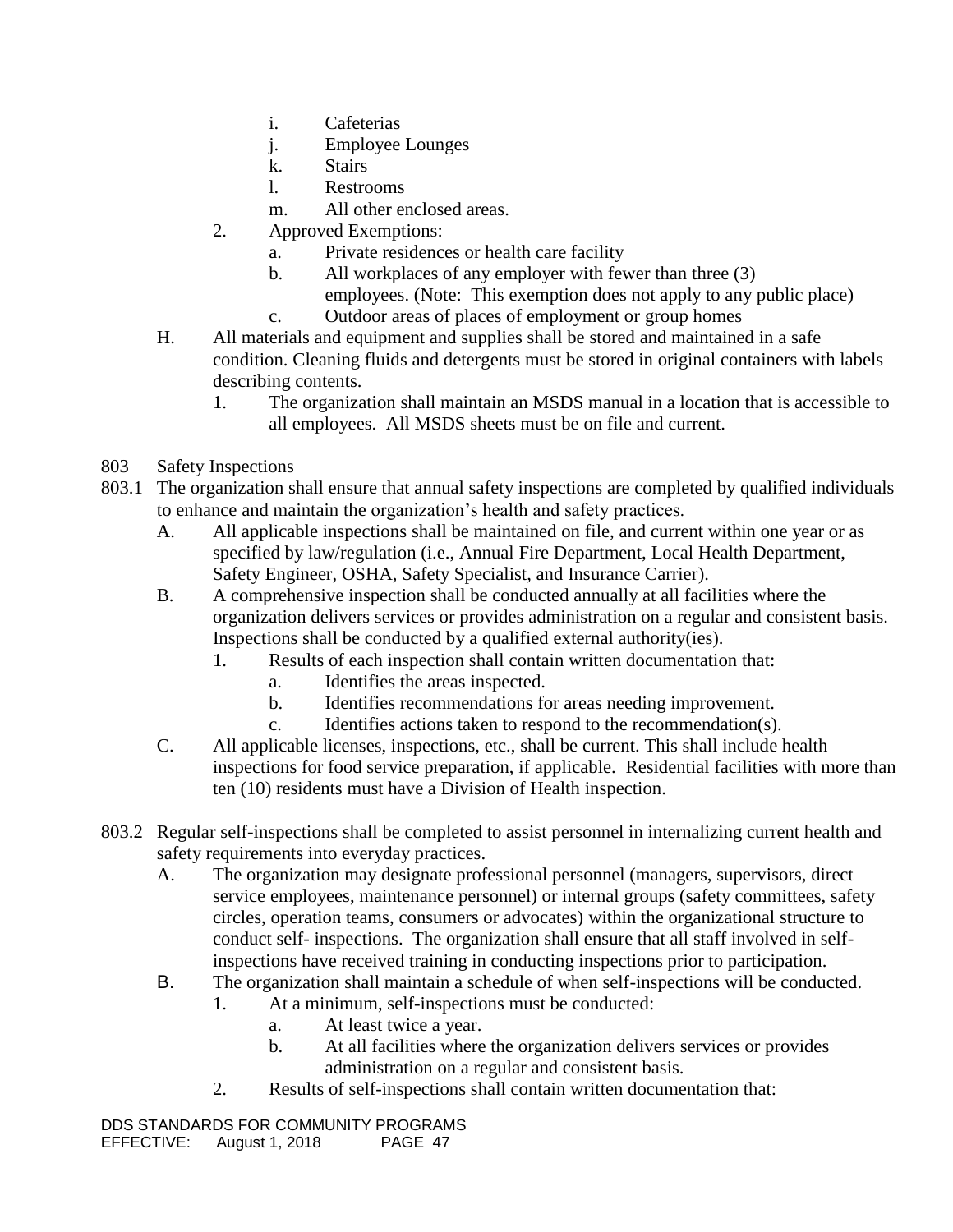- a. Identifies the areas inspected.
- b. Identifies recommendations for areas needing improvement.
- c. Identifies actions taken to respond to the recommendation(s).
- 804 Emergency Procedures
- 804.1 The organization shall establish emergency procedures that detail actions to be taken in the event of emergency and to promote safety for the individuals served.
	- A. Emergency procedures shall be in written form, and shall be available and communicated to all members of the staff and other supervisory personnel.
		- 1. At a minimum, emergency procedures shall be implemented for:
			- a. Fires.
			- b. Bomb threats
			- c. Natural disasters.
			- d. Utility failures
			- e. Medical emergencies
			- f. Safety during violent or other threatening situations (i.e., intruders)
		- 2. Written emergency procedures shall:
			- a. Meet the requirements of all applicable authorities.
			- b. Implement practices appropriate for the locale (i.e., Arkansas Chemical Stockpile Emergency Preparedness Program/CSEPP)
	- B. The organization shall maintain an emergency alarm system for each type of drill (fire and tornado).
	- C. The organization shall ensure that persons served, as appropriate, are be educated and trained about emergency and evacuation procedures.
	- D. The organization shall evaluate and consider modification of all emergency procedures during the following times:
		- a. Training.
		- b. After training drills.
		- c. As risks increase.
		- d. After actual emergencies.
		- e. When responsibility is reassigned.
		- f. When changes are made to the physical plant.
		- g. When changes occur in the physical plant proximity.
		- h. When a policy or procedure is revised.
		- i. When briefing personnel on emergency plan changes.
	- E. The organization shall analyze tests of the emergency and evacuation procedures annually and shall use the results of the analysis to improve or to affirm satisfactory current practices.
- 804.2 For all facilities where the organization delivers services or provides administration on a regular and consistent basis, the organizations shall establish/implement written procedures for evacuations.
	- A. Evacuation procedures shall address:
		- 1. When evacuation is appropriate.
		- 2. Complete evacuation from the physical facility.
		- 3. The safety of evacuees.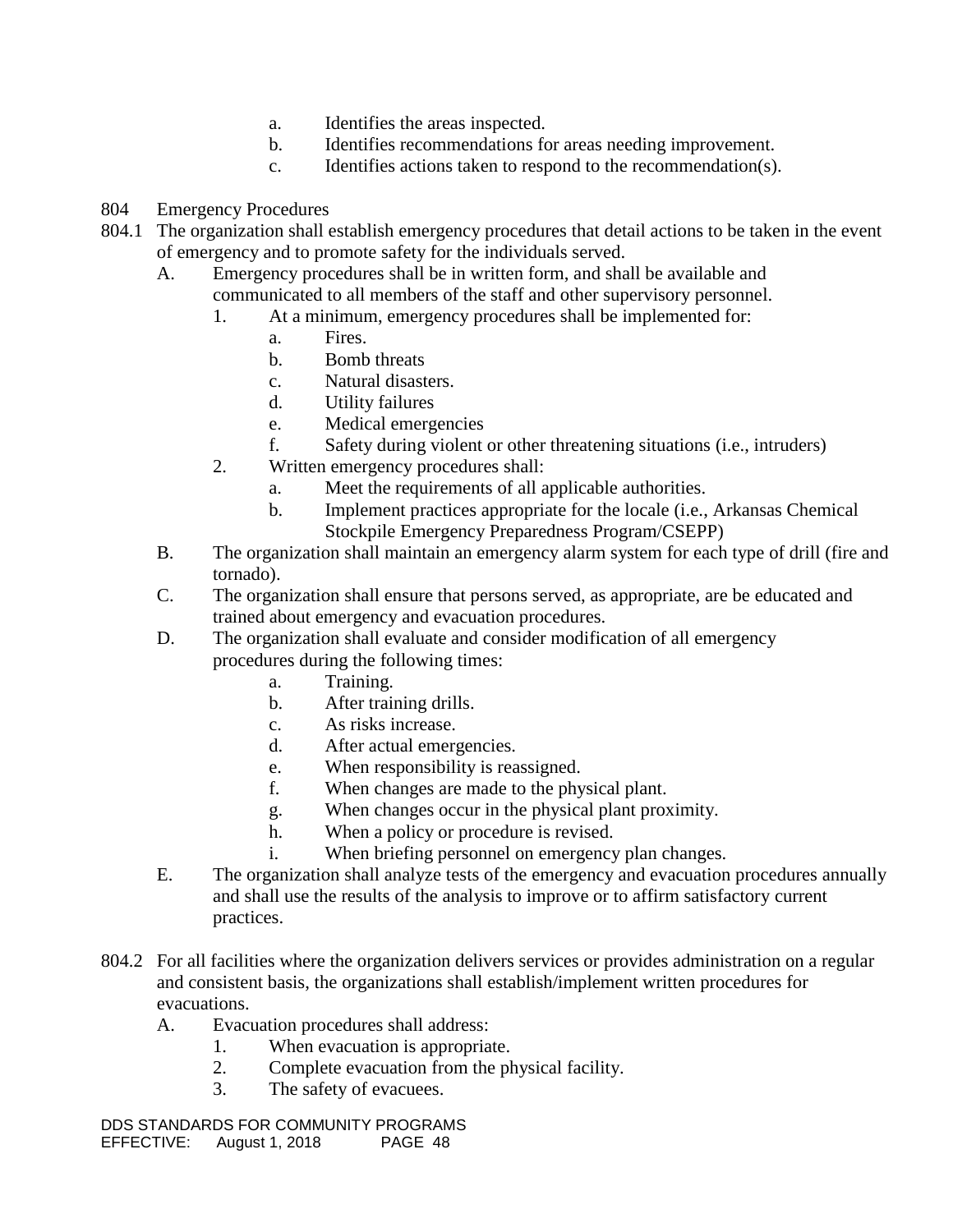- 4. Accounting for all persons involved.
- 5. Temporary shelter, when applicable.
- 6. Identification of essential services.
- 7. Continuation of essential services.
- 8. Emergency phone numbers.
- 9. Notification of the appropriate emergency authorities.
- B**.** Evacuation routes must be posted in conspicuous places, except in residential settings and must be easily understandable to the individuals served.
- 804.3 As a part of an organization's performance improvement activities shall include emergency procedure testing.
	- A. A tornado drill must be held monthly.
		- 1. Written reports telling date, hour of day, evacuation time, and other areas of concern shall be maintained.
	- B. A fire drill must be held monthly.
		- 1. Written reports telling date, hour of day, evacuation time, and other areas of concern shall be maintained.
- 804.4 Detectors

Battery operated or electronic smoke detectors, heat sensors, carbon monoxide detectors and/or sprinklers shall be provided in all buildings where services are provided and shall meet life safety codes.

- A. Fire Marshall's report shall be followed as to placement of these devices.
- B. Equipment shall be tested at least quarterly or as recommended by the manufacturer/monitoring contractor.
- 804.5 Fire Extinguishers

Fire extinguishers shall be required to the extent specified by the State Fire Marshall or his designee and shall be checked annually.

A. The Fire Marshall uses Ark. Code Ann. §§12-13-101 - 12-13-116 "Fire Prevention Act" that follows the Life Safety Code 101 and additional National Fire Prevention Agency publications.

#### 804.6 Emergency Lighting

The organization shall maintain emergency lighting, (i.e., flashlight or other battery operated lights) as required by the life safety codes.

804.7 First Aid

The organization shall maintain a first aid kit and current first aid manual at all sites where services are provided on a regular, consistent basis.

A. Antidote charts and the telephone numbers of poison control centers shall be readily accessible to staff and individuals served. *Note: This can be obtained through Poison Control Center at University of Arkansas Medical Science Center in Little Rock if you cannot get locally.*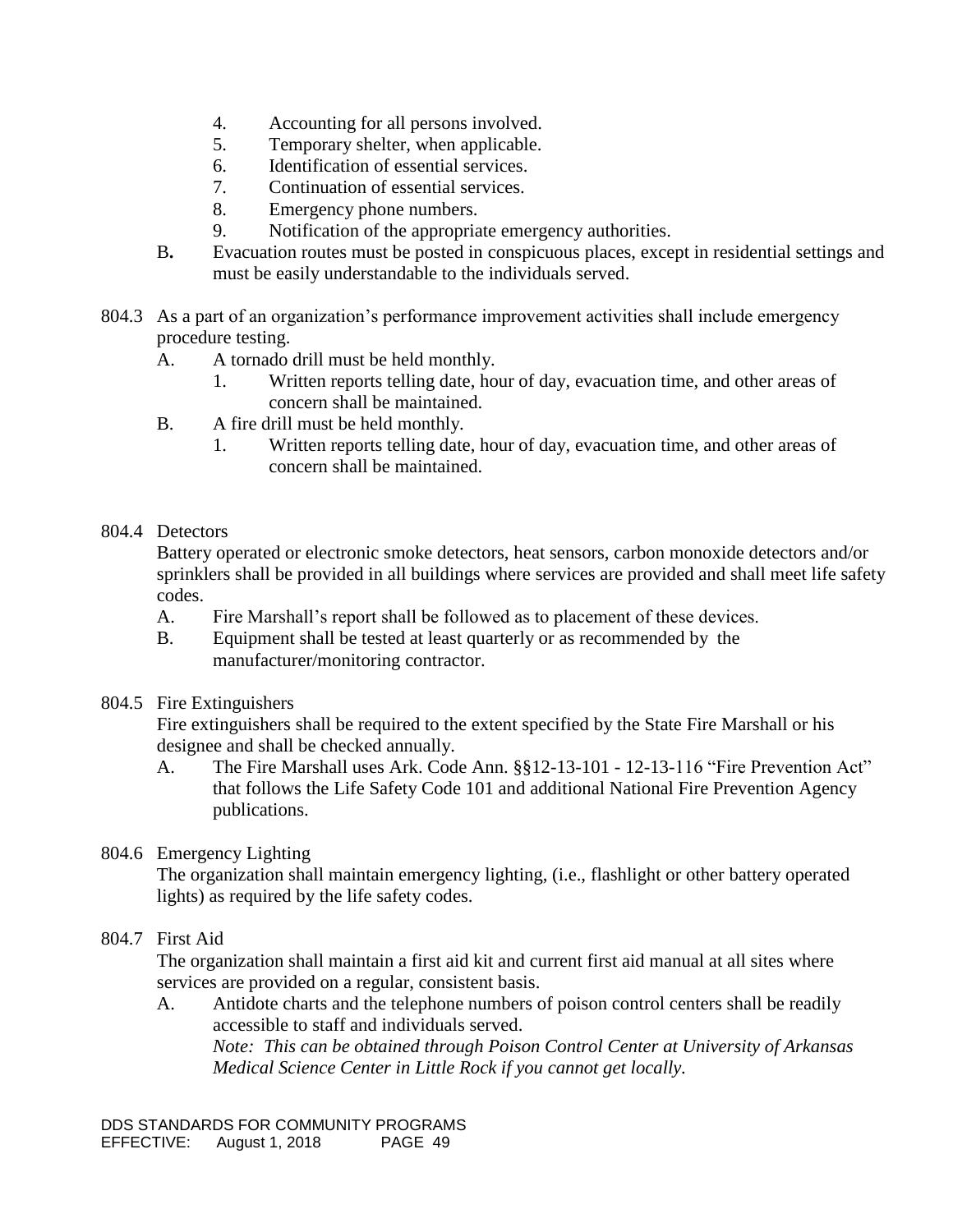### 804.8 Water Temperatures

Provisions shall be made to control water temperature at facilities where services are provided on a regular, consistent basis.

A. To ensure the safety of individuals served, each organization shall develop/implement policy and procedure concerning water temperature adhering to current literature regarding water safety with a maximum temperature of 120 degrees. If the thermostat of the hot water heater is set above 120 degrees, a mixer must be to the lavatories and bathing facilities to maintain safety.

> *Note: This standard shall apply only to service areas and where consumers are working.*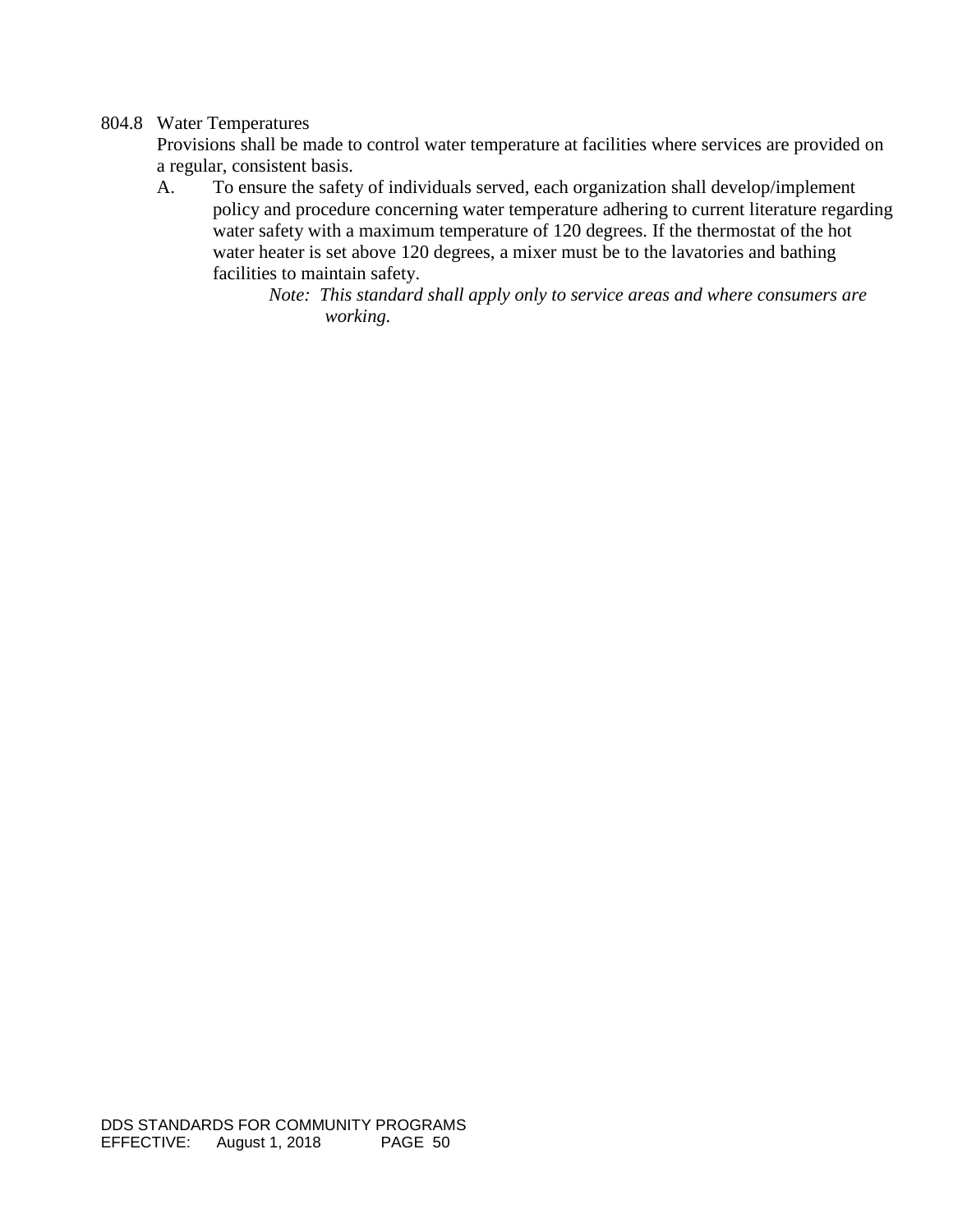### **APPENDIX A**

### **SUGGESTED BOARD/ORGANIZATION TRAINING TOPICS**

#### **Policy Development and Implementation**

Planning and Evaluation Equal Employment Opportunity/Affirmative Action Employee Performance Evaluation Team Building Performance Management Effective meetings Due Process Freedom of Information

Overview of Department of Human Services Overview of Developmental Disabilities Services Philosophy and Goals Programs, Practices, Policies and procedures of Local Organizations Overview of Community Integration

History, Philosophy, Causes and Types, Functional Levels, Severity Levels, Prevention and Program Issues in Mental Retardation and Other Developmental Disabilities.

Introduction to Principles of Normalization Legal rights of Individuals with a Developmental Disability Interdisciplinary Approach Overview Age Appropriate Programming Medications – Implications, Side Effects, legality of Administering

Overview of Federal and State Laws related to serving people with Developmental Disabilities (see index):

U.S.C. S2000a – 2000 h-6; Ark. Code Ann. SS 6-41-222; 20 U.S.C S 14000 et. seq. (Part B & Part H); 29 U.S.C SS 706(8), 794-794(b);

5 U.S.C S 552a; 42 U.S.C SS 6000-6083; Ark. Code Ann. SS 20-48-201 – 20-48-211; Ark. Code Ann. SS 28-65- 101 – 28-65-109; Ark. Code Ann. SS 5-28-101 – 5-28-109; Ark. Code Ann. SS 12-12-501 – 12-12-515; Ark. Code Ann. SS 25-2-104, 25-2-105, 25-2-107, Ark. Code Ann. SS 25-10-102 – 25-10-116; Ark. Code Ann. SS 20-18-215; U.S.C. S 12101 et. Seq.; DHS Administrative Policy 3002-I (Revised) and DDS Service Policy 3016, Prevention of Transmission of Disease Borne by Blood or other Body Fluids such as AIDS and Hepatitis B; DDS Administrative Policy 1077 Chemical Right to Know; DDS Service Policy 3004-I Maltreatment Prevention, Reporting and Investigation.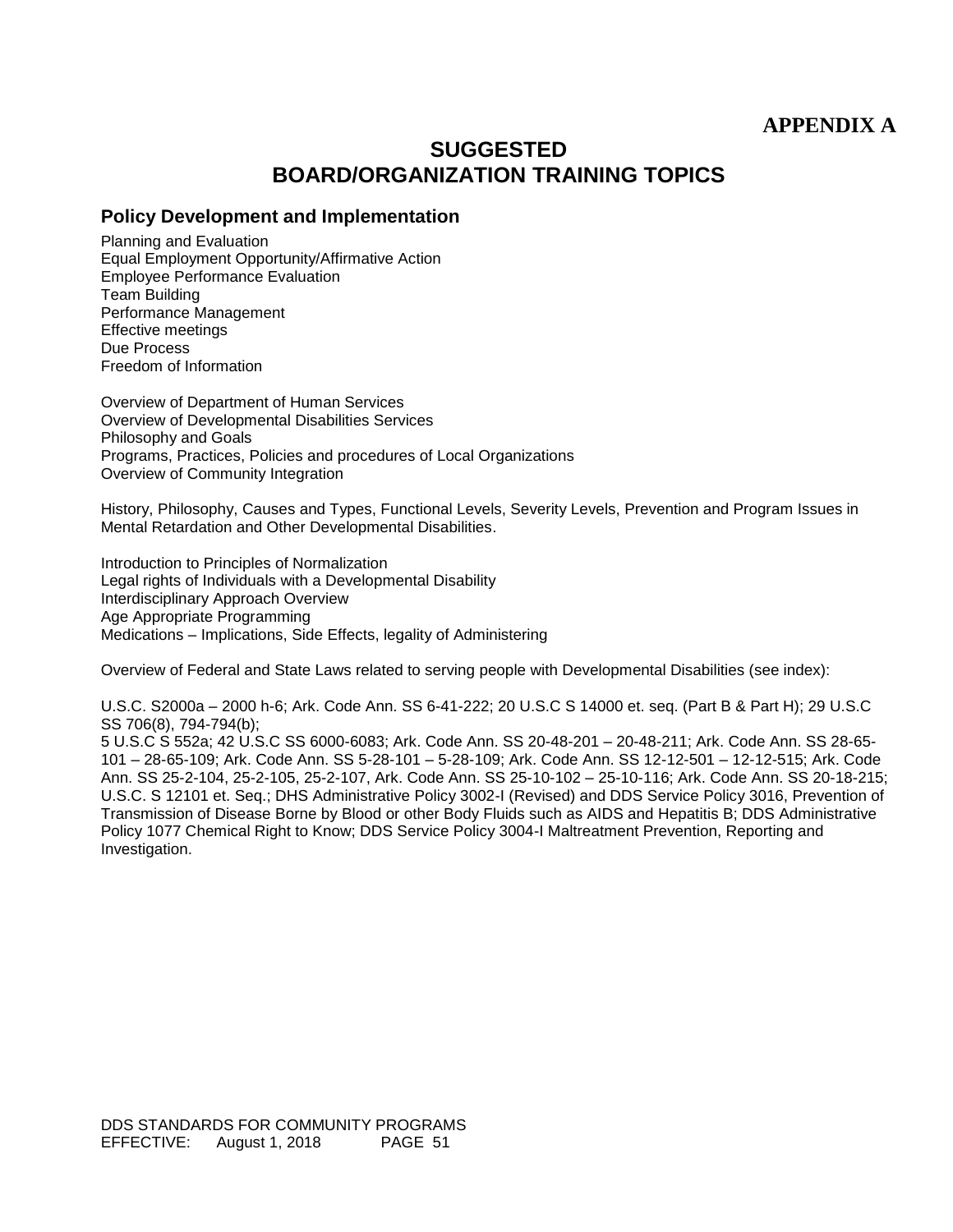| <b>INDEX</b><br>ARKANSAS CODE ANNOTATIONS |                                                                                                                                                            | <b>ACTS</b>                                                 |
|-------------------------------------------|------------------------------------------------------------------------------------------------------------------------------------------------------------|-------------------------------------------------------------|
| Ark. Code Ann. SS                         | 6-41-201 -<br>6-41-222                                                                                                                                     | 102 of 1972<br>Handicapped Children's Act                   |
| Ark. Code Ann. SS                         | 20-48-201 -<br>20-48-211                                                                                                                                   | 265 of 1969<br><b>AR Mental Retardation Act</b>             |
| Ark. Code Ann. SS                         | 25-19-101 -<br>25-19-515                                                                                                                                   | AR Freedom of Information Act                               |
| Ark. Code Ann. SS                         | 12-12-501 -<br>12-12-515                                                                                                                                   | 397 of 1975<br>Child Abuse and Neglect Act                  |
| Ark. Code Ann. SS                         | $5 - 28 - 101 -$<br>$5 - 28 - 109$ ,<br>$5 - 28 - 201 -$<br>$5 - 28 - 215$ ,<br>5-28-301 -<br>5-28-305                                                     | 452 of 1983<br><b>Adult Abuse</b>                           |
| Ark. Code Ann. SS                         | 28-65-101 -<br>28-65-109,<br>28-65-201 -<br>28-65-220,<br>28-65-301 -<br>28-65-320,<br>28-65-401 -<br>28-65-403,<br>28-65-502,<br>28-65-601 -<br>28-65-602 | 940 of 1985<br>Guardianship Law                             |
| Ark. Code Ann. SS                         | 25-10-102 -<br>25-10-116,<br>20-46-202,<br>20-46-310,<br>25-2-104,<br>25-2-105,<br>25-2-107                                                                | 348 of 1985<br><b>DHS Reorganization</b>                    |
| Ark. Code Ann. SS                         | 20-48-601 -<br>20-48-611                                                                                                                                   | 611 of 1987<br><b>Location of Community Homes</b>           |
| Ark. Code Ann. SS                         | 12-12-501 et. Seq.                                                                                                                                         | <b>Child Maltreatment</b>                                   |
| Ark. Code Ann. SS                         | 27-34-101 -<br>27-34-107                                                                                                                                   | <b>Child Safety Seat Use</b>                                |
| Ark. Code Ann. SS                         | 20-78-215                                                                                                                                                  | 1050 of 1985 Federal<br><b>Funds for Child Sexual Abuse</b> |
| Ark. Code Ann. SS                         | 6-21-609                                                                                                                                                   | 854 of 1987 Exposure to Smoke                               |